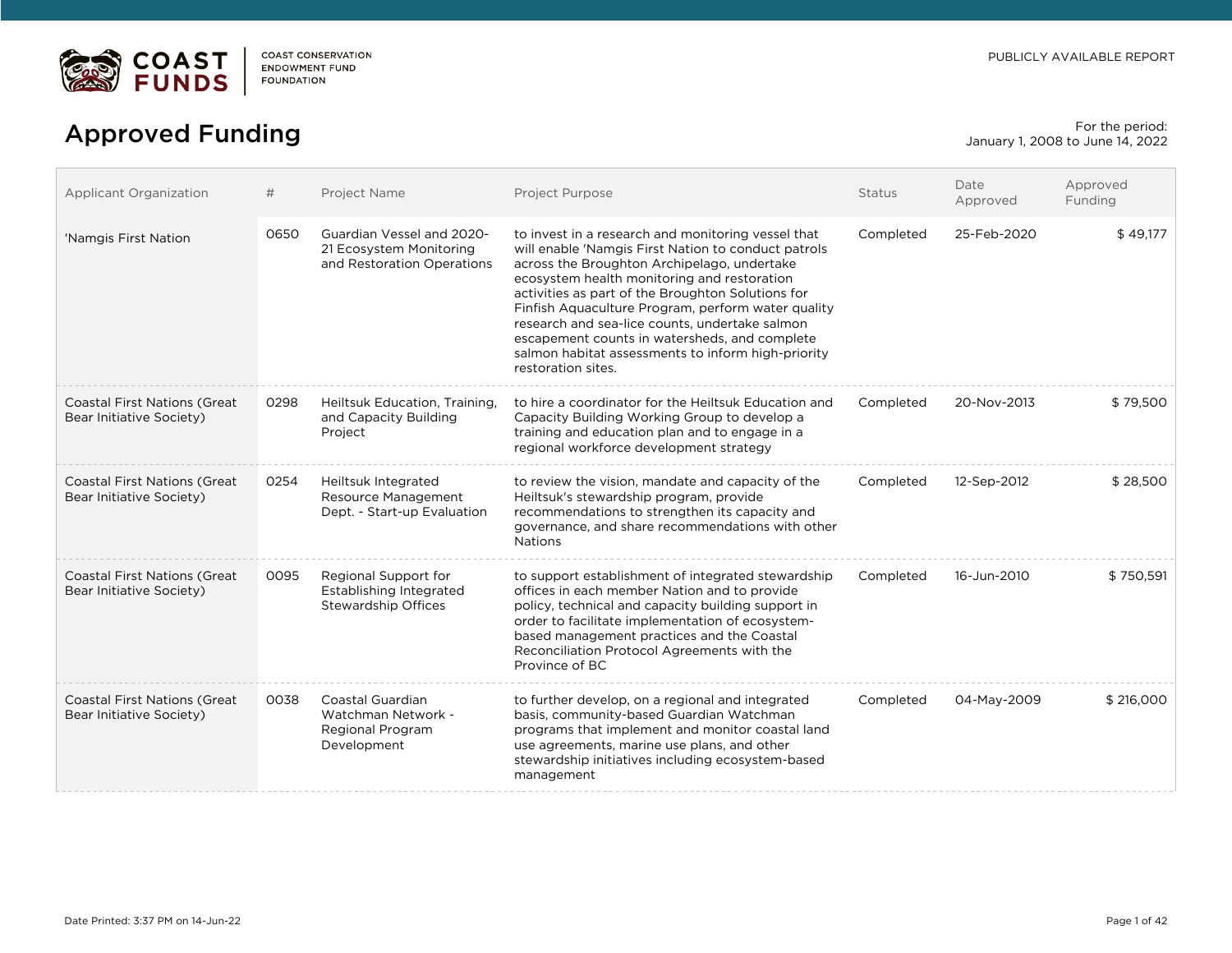

 $\sqrt{2}$ 

| <b>Applicant Organization</b>                                   | #    | Project Name                                                              | Project Purpose                                                                                                                                                                                                                                                                                                                                                                                      | <b>Status</b> | Date<br>Approved | Approved<br>Funding |
|-----------------------------------------------------------------|------|---------------------------------------------------------------------------|------------------------------------------------------------------------------------------------------------------------------------------------------------------------------------------------------------------------------------------------------------------------------------------------------------------------------------------------------------------------------------------------------|---------------|------------------|---------------------|
| <b>Coastal First Nations (Great</b><br>Bear Initiative Society) | 0065 | Regional Planning for<br>Community-Based<br><b>Stewardship Programs</b>   | to develop a model for First Nations Land<br>Stewardship Departments and to develop a<br>strategic plan for the Great Bear Training Institute to<br>ensure that Coastal First Nations have the capacity<br>and support to implement key conservation<br>initiatives                                                                                                                                  | Completed     | 09-Oct-2008      | \$121,920           |
| Council of the Haida Nation                                     | 0738 | L'aana Daganga.a (Swan<br>Bay) Rediscovery - Culture<br>Camps 2022        | to support the revitalization of Haida culture<br>through the 2022 L'aana Daganga.a (Swan Bay)<br>Rediscovery program which offers youth camps<br>focused on cultural, stewardship, and leadership<br>experiences on the south end of Haida Gwaii,<br>creating the next generation of leaders who<br>understand how to care for and sustain the lands<br>and waters of Haida Gwaii.                  | Active        | 17-May-2022      | \$50,000            |
| Council of the Haida Nation                                     | 0739 | Rediscovery T'alaan Stl'ang<br>- Culture Camps 2022                       | to support the revitalization of Haida culture<br>through the 2022 Rediscovery T'aalan Stl'ang<br>program which offers youth camps focused on<br>cultural, stewardship, and leadership experiences on<br>the north end of Haida Gwaii, creating the next<br>generation of leaders who understand how to care<br>for and sustain the lands and waters of Haida Gwaii.                                 | Active        | 17-May-2022      | \$50,000            |
| Council of the Haida Nation                                     | 0725 | Gámdas Tlagée Forest<br><b>Restoration Project</b>                        | to continue a collaborative multi-year reforestation<br>project at Gámdas Tlagée Protected Area located<br>within the Kumdis Bay estuary on Haida Gwaii that<br>regenerates Western Red Cedars on successively<br>clear-cut traditional lands, thereby promoting the<br>health of salmon bearing streams and downstream<br>estuary habitat and building transferable ecosystem<br>restoration skills | Active        | 02-Nov-2021      | \$203,120           |
| Council of the Haida Nation                                     | 0720 | L'aana Daganga.a (Swan<br>Bay) Rediscovery - Culture<br><b>Camps 2021</b> | to revitalize Haida culture through the 2021 L'aana<br>Daganga.a (Swan Bay) Rediscovery program which<br>offers summer youth camps focused on cultural,<br>stewardship, and leadership experience, facilitating<br>care and understanding of how to sustain the lands<br>and waters of Haida Gwaii and responsibly building<br>kinship to combat isolation during the COVID-19<br>pandemic           | Completed     | 31-Aug-2021      | \$36,000            |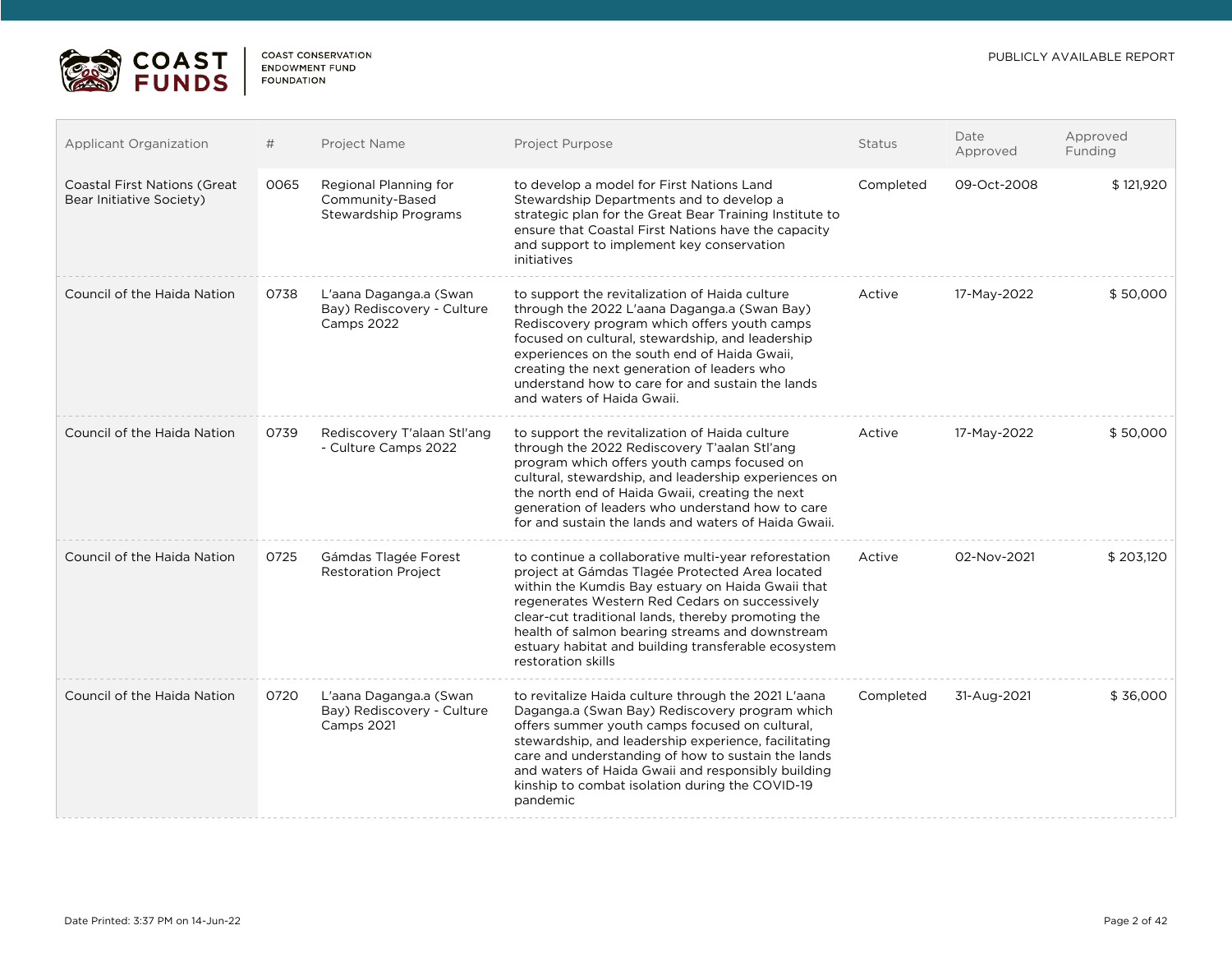

| <b>Applicant Organization</b> | #    | Project Name                                                                            | <b>Project Purpose</b>                                                                                                                                                                                                                                                                                                                                                                    | <b>Status</b> | Date<br>Approved  | Approved<br>Funding |
|-------------------------------|------|-----------------------------------------------------------------------------------------|-------------------------------------------------------------------------------------------------------------------------------------------------------------------------------------------------------------------------------------------------------------------------------------------------------------------------------------------------------------------------------------------|---------------|-------------------|---------------------|
| Council of the Haida Nation   | 0710 | Rediscovery T'alaan Stl'ang<br>- Culture Camps 2021                                     | to revitalize Haida culture through the 2021<br>Rediscovery T'aalan Stl'ang program which offers<br>summer family and youth camps focused on cultural.<br>stewardship, and leadership experience, facilitating<br>care and understanding of how to sustain the lands<br>and waters of Haida Gwaii and responsibly building<br>kinship to combat isolation during the COVID-19<br>pandemic | Completed     | 25-May-2021       | \$36,538            |
| Council of the Haida Nation   | 0664 | Rediscovery T'aalang<br>Stl'ang Safety Upgrades &<br>Infrastructure Renewal             | to revitalize Haida culture and develop the next<br>generation of Haida leaders who understand how to<br>care for and sustain the lands and waters of Haida<br>Gwaii via the T'aalan Stl'ang culture camp through<br>investing in critical camp infrastructure and safety<br>training for staff.                                                                                          | Active        | 19-May-2020       | \$80,000            |
| Council of the Haida Nation   | 0636 | L'aana Daganga.a (Swan<br>Bay) Rediscovery Camp -<br>Critical Infrastructure<br>Renewal | to provide Haida youth with a cultural, stewardship,<br>and leadership experience via the L'aana Daganga.a<br>(Swan Bay) Rediscovery camp through investing in<br>upgrades to critical camp infrastructure.                                                                                                                                                                               | Active        | $25 - Feh - 2020$ | \$78,900            |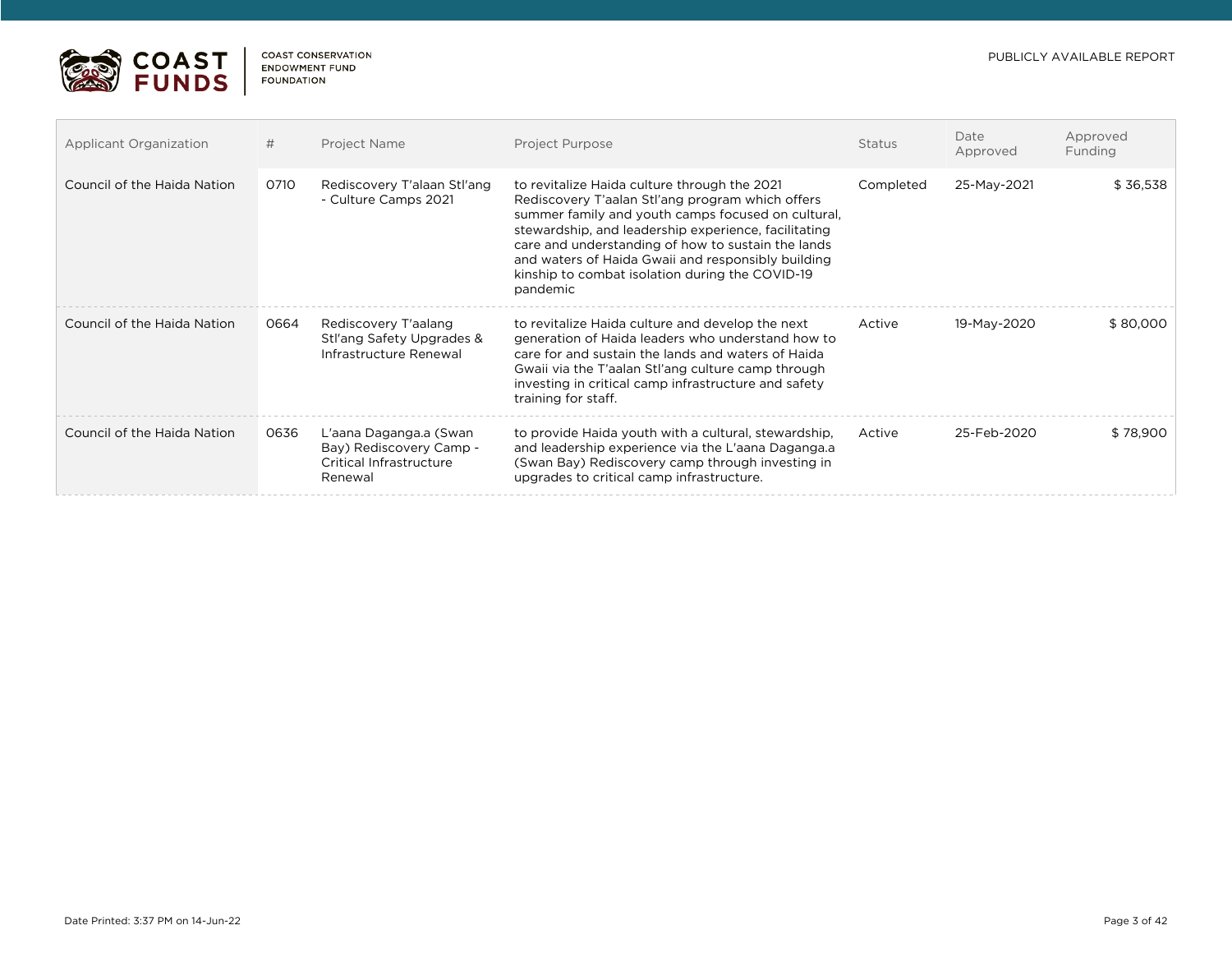

| <b>Applicant Organization</b> | #    | Project Name                                                    | Project Purpose                                                                                                                                                                                                                                                                                                                                                                                                                                                                                                                                                                                                                                                                                                                                                                                                                                                                                                                                                                                                                                                                                                                                                                                                                                                                                                                                                                                                                                                                                                                                                                          | Status    | Date<br>Approved | Approved<br>Funding |
|-------------------------------|------|-----------------------------------------------------------------|------------------------------------------------------------------------------------------------------------------------------------------------------------------------------------------------------------------------------------------------------------------------------------------------------------------------------------------------------------------------------------------------------------------------------------------------------------------------------------------------------------------------------------------------------------------------------------------------------------------------------------------------------------------------------------------------------------------------------------------------------------------------------------------------------------------------------------------------------------------------------------------------------------------------------------------------------------------------------------------------------------------------------------------------------------------------------------------------------------------------------------------------------------------------------------------------------------------------------------------------------------------------------------------------------------------------------------------------------------------------------------------------------------------------------------------------------------------------------------------------------------------------------------------------------------------------------------------|-----------|------------------|---------------------|
| Council of the Haida Nation   | 0614 | Heritage and Natural<br>Resources Dept. - 2019/20<br>Operations | To support core operations of the department and<br>support joint land and resource decision making<br>with the provincial government under the Kunst'aa<br>guu - Kunst'aayah Reconciliation Protocol, increase<br>the extent of monitoring of forest practices and<br>auditing of cultural feature identification surveys,<br>develop an Islands-based recovery strategy for the<br>endangered Stads K'un (northern goshawk) which is<br>the national bird of Haida Gwaii, enhance the<br>Yakoun River Hatchery and associated monitoring<br>efforts including Adaptive Resolution Imaging Sonar<br>enumeration of chinook and sockeye salmon and<br>improved estimates of coho and pink salmon<br>escapement, initiate a process to research the<br>possibility of a Haida-led biosphere reserve being<br>established, work towards abolishment of all Taan<br>(black bear) hunting on the islands, undertake forest<br>enhancement efforts, increase Monumental Cedar<br>monitoring efforts, work towards new protection of<br>the sacred Haida Gwaii headwaters to be formally<br>identified/designated as special protected areas<br>based on Haida cultural history with the Haida<br>peoples' supernatural beings, conduct surveys of<br>Cedar Stewardship Areas designated across 25,000<br>hectares of the islands, implement a Haida<br>permitting process for off-island mushroom pickers<br>to adhere to, and undertake a range of related<br>stewardship initiatives such as GIS mapping<br>services, environmental assessments, and<br>archaeological monitoring services. | Active    | 19-Jun-2019      | \$1,865,713         |
| Council of the Haida Nation   | 0607 | Gaaysiigang Sding - An<br>Oceans Forum for Haida<br>Gwaii       | to convene an ocean forum for Haida Gwaii marking<br>ten years since the first Gaaysiigang forum to<br>convene Haida citizens, local residents, local and<br>international experts, and government and non-<br>governmental organizations to dialogue on the<br>current state and future trends of the Islands'<br>culture, ecosystem health and a changing economy<br>in the context of implementing Haida Gwaii marine<br>and integrated plans                                                                                                                                                                                                                                                                                                                                                                                                                                                                                                                                                                                                                                                                                                                                                                                                                                                                                                                                                                                                                                                                                                                                         | Completed | 26-Feb-2019      | \$10,000            |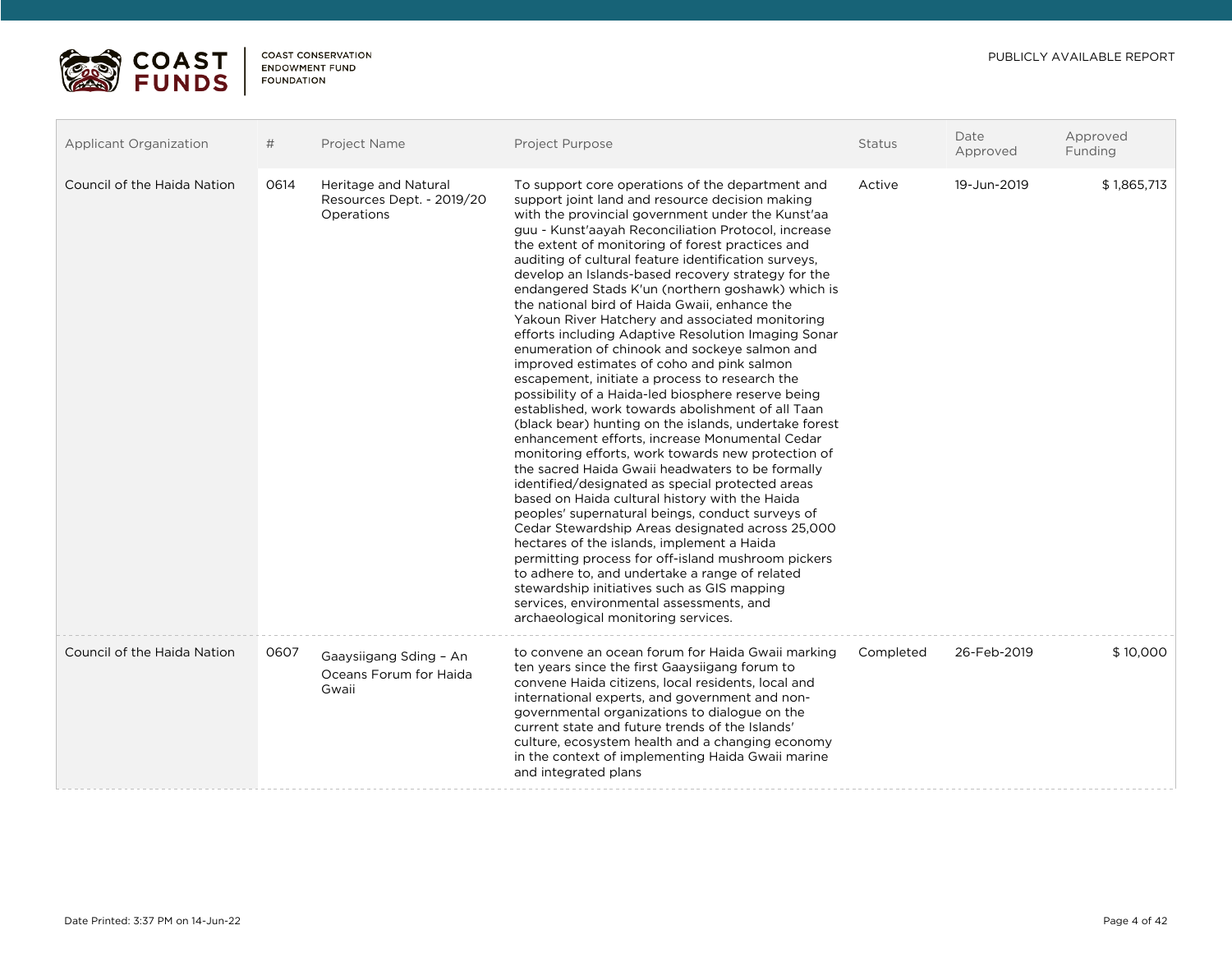

| <b>Applicant Organization</b> | #    | Project Name                                                                                          | Project Purpose                                                                                                                                                                                                                                                                                                                                                                                                                                                            | <b>Status</b> | Date<br>Approved | Approved<br>Funding |
|-------------------------------|------|-------------------------------------------------------------------------------------------------------|----------------------------------------------------------------------------------------------------------------------------------------------------------------------------------------------------------------------------------------------------------------------------------------------------------------------------------------------------------------------------------------------------------------------------------------------------------------------------|---------------|------------------|---------------------|
| Council of the Haida Nation   | 0589 | Development of a Haida<br>National Plan and Recovery<br>Strategy for Stads K'un<br>(Northern Goshawk) | To develop an Islands-based recovery strategy for<br>the endangered Stads K'un (northern goshawk), the<br>national bird of Haida Gwaii, including population<br>monitoring of known nests, inventories of potential<br>habitat, habitat recruitment and restoration,<br>introduced species mitigation (Norway rats, black<br>rats, Sitka black-tailed deer, pine marten, blue<br>grouse), and proper foraging habitat management.                                          | Active        | 13-Nov-2018      | \$185,325           |
| Council of the Haida Nation   | 0546 | Yakoun River Chinook and<br>Sockeye Salmon Sonar-<br>based Escapement<br>Monitoring Project           | To purchase and operate Adaptive Resolution<br>Imaging Sonar (ARIS) to enumerate chinook and<br>sockeye salmon and to improve estimates of coho<br>and pink salmon escapement on the Yakoun River,<br>Haida Gwaii.                                                                                                                                                                                                                                                         | Completed     | 27-Feb-2018      | \$160,000           |
| Council of the Haida Nation   | 0538 | K'yuusda Watchman Cabin<br>Redevelopment                                                              | to invest in the development of a new Haida<br>Watchman cabin at K'yuusda, located in Duu Guusd<br>Heritage Site/Conservancy, a key base of Haida<br>stewardship efforts that: monitor commercial<br>recreational fisheries surrounding Langara Island,<br>undertake peregrine falcon and northern goshawk<br>research projects, support the Haida Nation's<br>cultural features identification research, and further<br>conservation initiatives in northwest Haida Gwaii | Active        | 30-May-2017      | \$177,742           |
| Council of the Haida Nation   | 0425 | Heritage and Natural<br>Resources Dept. -<br>2015/16/17 Operations                                    | to support operations of the department, deliver<br>cultural features identification archaeological<br>training to Haida Mapping Dept. staff, and to<br>support joint land and resource decision making<br>with the provincial government under the Kunst'aa<br>guu - Kunst'aayah Reconciliation Protocol                                                                                                                                                                  | Completed     | 15-Jun-2015      | \$451,077           |
| Council of the Haida Nation   | 0426 | Haida Mapping Department<br>- 2015/16 Operations                                                      | to complete Cultural Features Identification in the<br>Nang Xaldangaas Heritage Site/Conservancy, to<br>perform surveys in the Duu Guusd Heritage<br>Site/Conservancy, and to hire two new field crew<br>members and a GIS trainee                                                                                                                                                                                                                                         | Completed     | 15-Jun-2015      | \$346,912           |
| Council of the Haida Nation   | 0427 | Kunst'aa guu - Kunst'aayah<br><b>Reconciliation Protocol -</b><br>2015/16 Solutions Table             | to support Haida's stewardship efforts related to the<br>Solutions Table that ensures all applications on<br>Haida Gwaii meet or exceed the Land Use<br>Objectives Order and ecosystem-based<br>management objectives and to participate in<br>technical working groups with the Province of<br><b>British Columbia</b>                                                                                                                                                    | Completed     | 02-Jun-2015      | \$111,548           |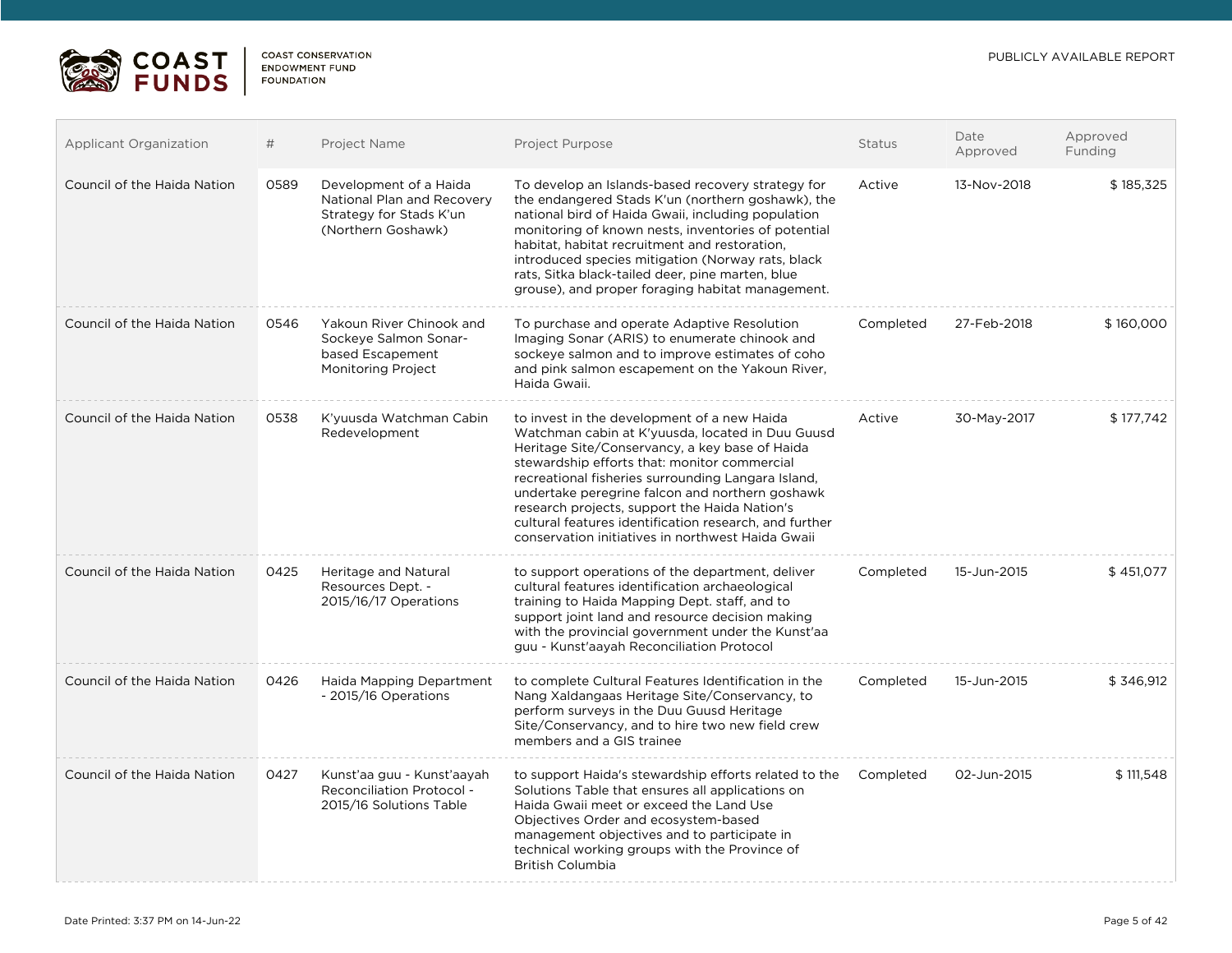

| <b>Applicant Organization</b> | #    | Project Name                                                                | <b>Project Purpose</b>                                                                                                                                                                                                                                                                            | <b>Status</b> | Date<br>Approved | Approved<br>Funding |
|-------------------------------|------|-----------------------------------------------------------------------------|---------------------------------------------------------------------------------------------------------------------------------------------------------------------------------------------------------------------------------------------------------------------------------------------------|---------------|------------------|---------------------|
| Council of the Haida Nation   | 0415 | T'aalan Stl'ang and L'aana<br>Daganga.a Culture Camps -<br>2015             | to provide Haida youth with cultural, stewardship,<br>and leadership experience via the T'aalan Stl'ang<br>and L'aana Daganga.a culture camps that build the<br>Nation's human resource capacity for long-term<br>stewardship management                                                          | Completed     | 02-Jun-2015      | \$60,000            |
| Council of the Haida Nation   | 0333 | Heritage and Natural<br>Resources Dept. - 2014/15<br>Operations             | to expand the department, further develop the<br>cultural feature certification curriculum, and to<br>support joint land and resource decision making<br>with the provincial government under the Kunst'aa<br>guu - Kunst'aayah Reconciliation Protocol                                           | Completed     | 03-Jun-2014      | \$912,960           |
| Council of the Haida Nation   | 0336 | Haida Gwaii Youth<br>Stewardship Program and<br>Culture Camps - 2014        | to provide Haida youth with cultural, stewardship,<br>and leadership experience via the T'aalan Stl'ang<br>and L'aana Daganga.a culture camps and a summer<br>internship program that builds the Nation's human<br>resource capacity for long-term stewardship<br>management                      | Completed     | 03-Jun-2014      | \$60,000            |
| Council of the Haida Nation   | 0334 | Haida Mapping Department<br>- 2014/15 Operations                            | to complete cultural surveys for the Nang<br>Xaldangaas Heritage Site/Conservancy, to hire and<br>train two GIS technicians, and to provide technical<br>support land and marine use planning efforts                                                                                             | Completed     | 03-Jun-2014      | \$653.419           |
| Council of the Haida Nation   | 0282 | Haida Gwaii Youth<br>Stewardship Program and<br>Culture Camps - 2013        | to provide Haida youth with cultural, stewardship,<br>and leadership experience via the T'aalan Stl'ang<br>and L'aana Daganga.a culture camps and a summer<br>internship program that builds the Nation's human<br>resource capacity for long-term stewardship<br>management                      | Completed     | 11-Jun-2013      | \$60,000            |
| Council of the Haida Nation   | 0216 | Kunst'aa guu - Kunst'aayah<br>Reconciliation Protocol -<br>2012/13 Start-up | to undertake stewardship activities from 2012 to<br>2014 including timber and priority species<br>inventories, identifying priority habitat restoration<br>projects, completing the Haida Place Name Map, and<br>costs for implementing the Kunst'aa guu -<br>Kunst'aayah Reconciliation Protocol | Completed     | 14-Jun-2012      | \$1,244,420         |
| Council of the Haida Nation   | 0232 | Haida Gwaii Youth<br>Stewardship Program and<br>Culture Camps - 2012        | to provide Haida youth with cultural, stewardship,<br>and leadership experience via the T'aalan Stl'ang<br>and L'aana Daganga.a culture camps and a summer<br>internship program that builds the Nation's human<br>resource capacity for long-term stewardship<br>management                      | Completed     | 14-Jun-2012      | \$60,000            |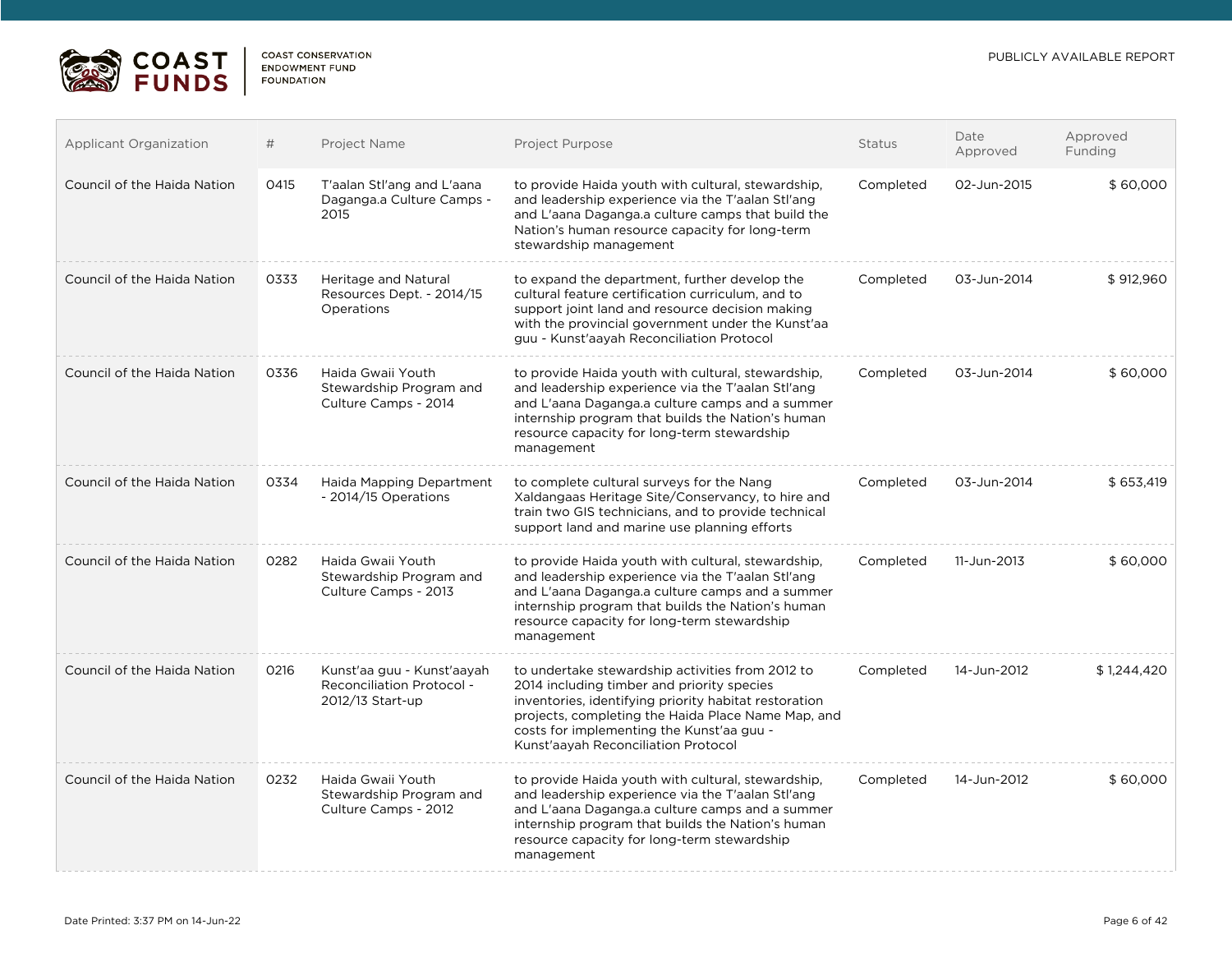



| <b>Applicant Organization</b> | #    | Project Name                                                                                           | Project Purpose                                                                                                                                                                                                                                                              | Status    | Date<br>Approved | Approved<br>Funding |
|-------------------------------|------|--------------------------------------------------------------------------------------------------------|------------------------------------------------------------------------------------------------------------------------------------------------------------------------------------------------------------------------------------------------------------------------------|-----------|------------------|---------------------|
| Council of the Haida Nation   | 0171 | Renewable Energy Plan for<br>Haida Gwaii                                                               | to create an energy development plan for Haida<br>Gwaii that will result in an eventual shift to 100%<br>renewable sources of energy, displacing the islands'<br>current reliance on diesel-powered electricity                                                              | Completed | 27-Sep-2011      | \$172,500           |
| Council of the Haida Nation   | 0163 | Haida Gwaii Place Names<br><b>Research Project</b>                                                     | to research and map place names throughout Haida<br>Gwaii with GIS technology by interviewing elders to<br>capture traditional knowledge in partnership with<br>Skidegate Haida Immersion Program and Xaad<br>Kihlgaa HI Suu.u Society                                       | Completed | 31-May-2011      | \$116,000           |
| Council of the Haida Nation   | 0165 | Haida Gwaii Youth<br>Stewardship Program and<br>Culture Camps - 2011                                   | to provide Haida youth with cultural, stewardship,<br>and leadership experience via the T'aalan Stl'ang<br>and L'aana Daganga.a culture camps and a summer<br>internship program that builds the Nation's human<br>resource capacity for long-term stewardship<br>management | Completed | 31-May-2011      | \$60,000            |
| Council of the Haida Nation   | 0142 | Start-up of the Heritage and<br><b>Natural Resources</b><br>Department                                 | to support the department's start-up period through<br>2011/12 as the Haida Nation implements joint land<br>and resource decision making with the provincial<br>government under the Kunst'aa guu - Kunst'aayah<br><b>Reconciliation Protocol</b>                            | Completed | 01-Mar-2011      | \$428,167           |
| Council of the Haida Nation   | 0129 | Haida Cultural Feature<br>Identification - Training and<br><b>Certification Program</b><br>Development | to develop a training and certification program that<br>will establish a qualified workforce to survey every<br>planned forestry cutblock on Haida Gwaii for Haida<br>cultural values as required in the Haida Gwaii Land<br>Use Objectives Order                            | Completed | 29-Nov-2010      | \$35,970            |
| Council of the Haida Nation   | 0131 | Haida Mapping Department<br>- GIS Training and Program<br>Development                                  | to continue technical skill and professional<br>development of the department's GIS employees.<br>focusing on spatial analysis and cartography, and to<br>document ancestral knowledge for place names in<br>northern Haida Gwaii                                            | Completed | 29-Nov-2010      | \$103,911           |
| Council of the Haida Nation   | 0013 | Haida Mapping Department<br>- Establish a Data<br>Warehouse                                            | to provide GIS mapping training for the<br>department's three employees and to design a<br>database system to manage all referrals information<br>related to archeology, forestry, land use, foreshore,<br>and marine use                                                    | Completed | 23-Nov-2009      | \$166,112           |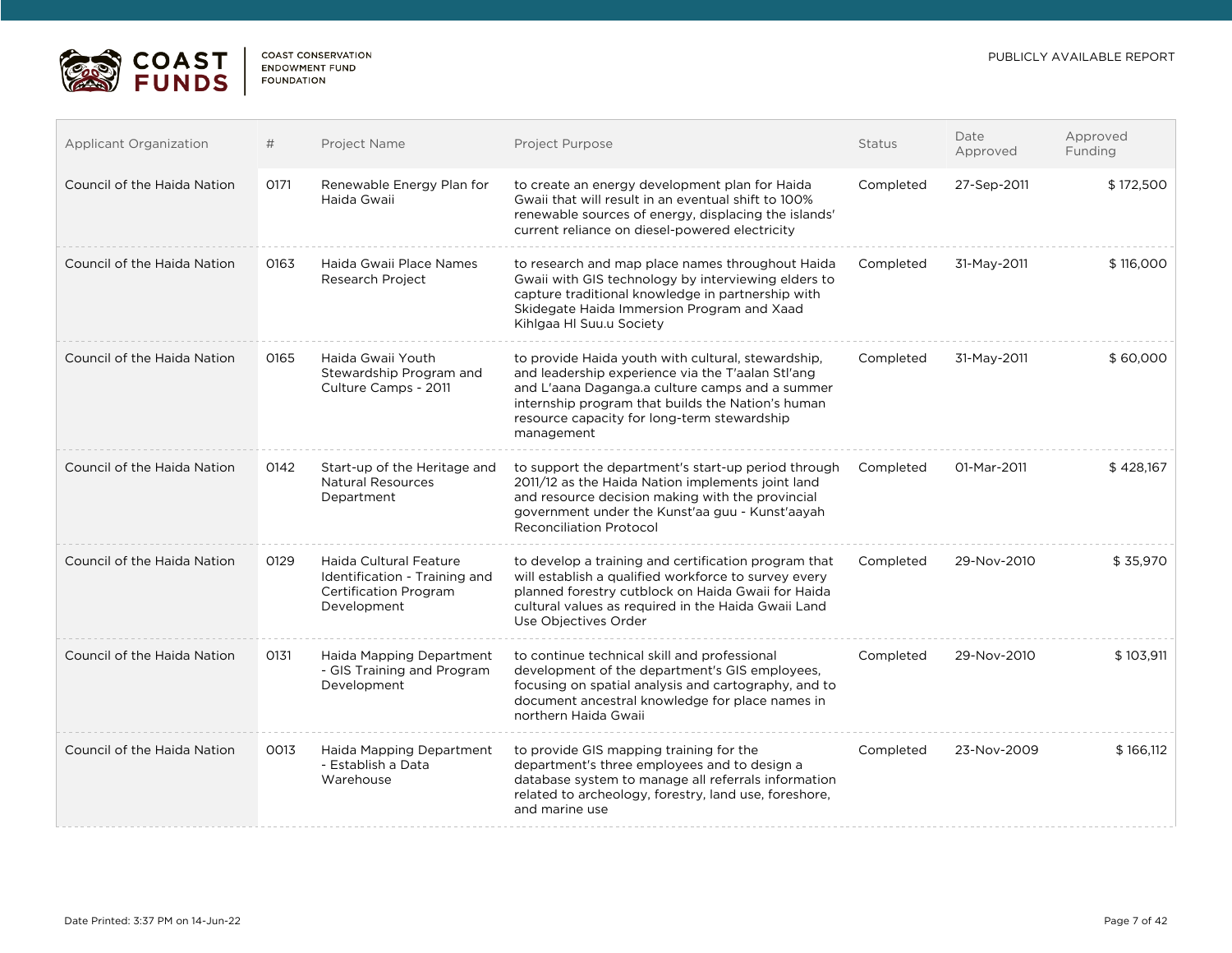

| <b>Applicant Organization</b> | #    | Project Name                                                                          | Project Purpose                                                                                                                                                                                                                                                                                                                                                                                                                                                                                                                                                                                                                          | <b>Status</b> | Date<br>Approved | Approved<br>Funding |
|-------------------------------|------|---------------------------------------------------------------------------------------|------------------------------------------------------------------------------------------------------------------------------------------------------------------------------------------------------------------------------------------------------------------------------------------------------------------------------------------------------------------------------------------------------------------------------------------------------------------------------------------------------------------------------------------------------------------------------------------------------------------------------------------|---------------|------------------|---------------------|
| Da'naxda'xw First Nation      | 0507 | Construction of Guardian<br>Watchman Cabins in Knight<br>Inlet                        | To construct three Guardian Watchman cabins at<br>Hunwatti. Sim Creek and Tousum Island in order to<br>improve regional monitoring efforts, research<br>projects, and the safety of Da'naxda'xw/Awaetlala<br>stewardship operations throughout Knight Inlet                                                                                                                                                                                                                                                                                                                                                                              | Active        | 27-Feb-2018      | \$41,300            |
| Da'naxda'xw First Nation      | 0392 | Guardian Watchman<br>Program Start-up                                                 | to initiate and operate a Guardian Watchman<br>Program throughout its territories for eight months<br>and to construct three cabins at strategic locations<br>in Knight Inlet                                                                                                                                                                                                                                                                                                                                                                                                                                                            | Completed     | 04-Mar-2015      | \$92,490            |
| Ecotrust Canada               | 0455 | Kitamaat Recreational<br>Fishing Vessel Monitoring -<br>2017-19 DVR Camera<br>Project | to support the conservation efforts of North Coast<br>Skeena First Nations Stewardship Society member<br>First Nations by generating more accurate estimates<br>of recreational harvest of salmon, halibut, lingcod,<br>rockfish, and shellfish from Pacific Fishery<br>Management Areas 5 and 6 by installing and<br>operating a digital video recorder at MK Bay Marina<br>in Kitamaat that enables consistent monitoring of<br>recreational vessel traffic accessing tidal waters                                                                                                                                                     | Completed     | 17-Nov-2015      | \$60,000            |
| Gitga'at First Nation         | 0716 | Gitga'at Oceans and Lands<br>Department - 2021/22<br>Operations                       | to support operations of the Gitga'at Oceans and<br>Lands Department, including installing new remote<br>monitoring instruments and communication<br>equipment; developing a proposal for enhanced<br>bear management; building a new monitoring cabin<br>in Lax Galts'ap; initiating work for a Gitga'at<br>Territory salmon management plan; completing a<br>pilot creel survey; developing landscape reserve<br>designs for several landscape units; securing<br>additional staff and equipment to support the<br>Oceans and Lands Department; and initiating the<br>development of cumulative effects management<br>plan for tourism | Active        | 02-Nov-2021      | \$200,000           |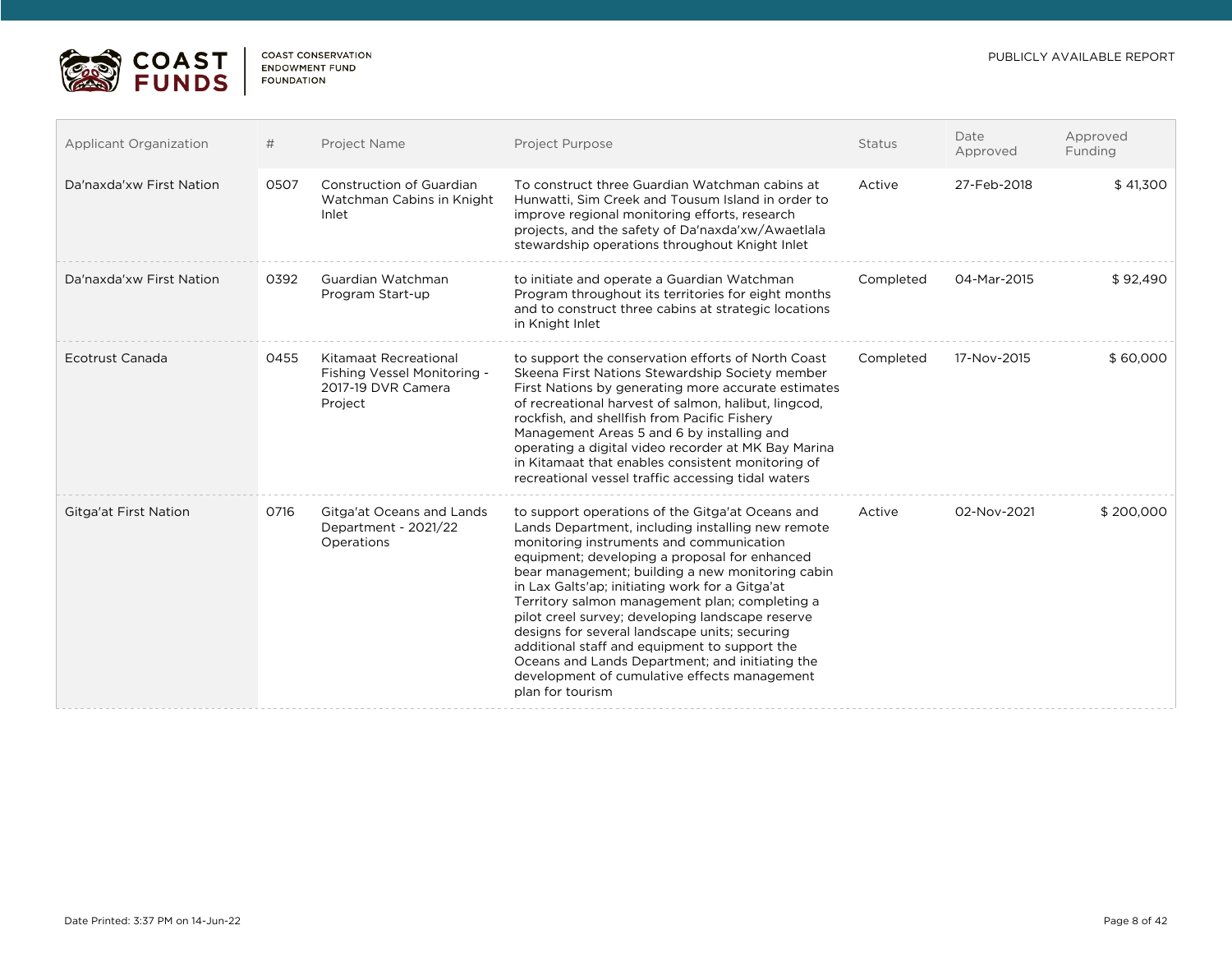

| Applicant Organization       | #    | <b>Project Name</b>                                             | Project Purpose                                                                                                                                                                                                                                                                                                                                                                                                                                                                                                                                                                                                                                                                                                                                                                                                                                                                                                                                                              | Status    | Date<br>Approved | Approved<br>Funding |
|------------------------------|------|-----------------------------------------------------------------|------------------------------------------------------------------------------------------------------------------------------------------------------------------------------------------------------------------------------------------------------------------------------------------------------------------------------------------------------------------------------------------------------------------------------------------------------------------------------------------------------------------------------------------------------------------------------------------------------------------------------------------------------------------------------------------------------------------------------------------------------------------------------------------------------------------------------------------------------------------------------------------------------------------------------------------------------------------------------|-----------|------------------|---------------------|
| Gitga'at First Nation        | 0680 | Gitga'at Oceans and Lands<br>Department - 2020/21<br>Operations | to support operations of the Gitga'at Oceans and<br>Lands Department, including completion of<br>traditional use studies; proactive engagement in<br>several environmental assessment processes;<br>furthering the development of key management<br>plans in Gitga'at territory including a marine<br>response plan; acoustic monitoring of whales to<br>inform shipping management; biotoxin research in<br>shellfish; Dungeness and salmon stock assessments;<br>whale and abalone abundance surveys; ecological<br>monitoring to determine baseline conditions and<br>food security in traditional territories; expanded<br>archeological research and ethnodata collection;<br>initiating two new wildlife monitoring projects, and<br>the continued development and implementation of<br>the Gitga'at Community Knowledge project.                                                                                                                                      | Completed | 10-Nov-2020      | \$300,000           |
| <b>Gitga'at First Nation</b> | 0627 | Gitga'at Oceans and Lands<br>Department - 2019/20<br>Operations | To support operations of the Gitga'at Oceans and<br>Lands Department, including hiring technical staff<br>and focusing on improving stewardship skills and<br>resource management through training; completing<br>conservancy plans for K'ootz, Racey Inlet, and<br>Bishop Bay/Monkey Beach; preparing and reviewing<br>a draft marine protected area scenario with<br>community and leadership; continuing to apply<br>Gitga'at adaawx and ayaalk (Indigenous knowledge)<br>to resource management; developing reference<br>guides for Vessel Operations; stock assessment<br>projects for varying marine species; ecological<br>monitoring to determine baseline conditions and<br>food security in traditional territories; constructing a<br>new Guardian Watchmen cabin at K'yel;<br>inventorying traditional use and archaeological<br>resources; refining the Gitga'at Community<br>Knowledge project and transferring leadership to a<br>recruited community member. | Completed | 27-Aug-2019      | \$300,000           |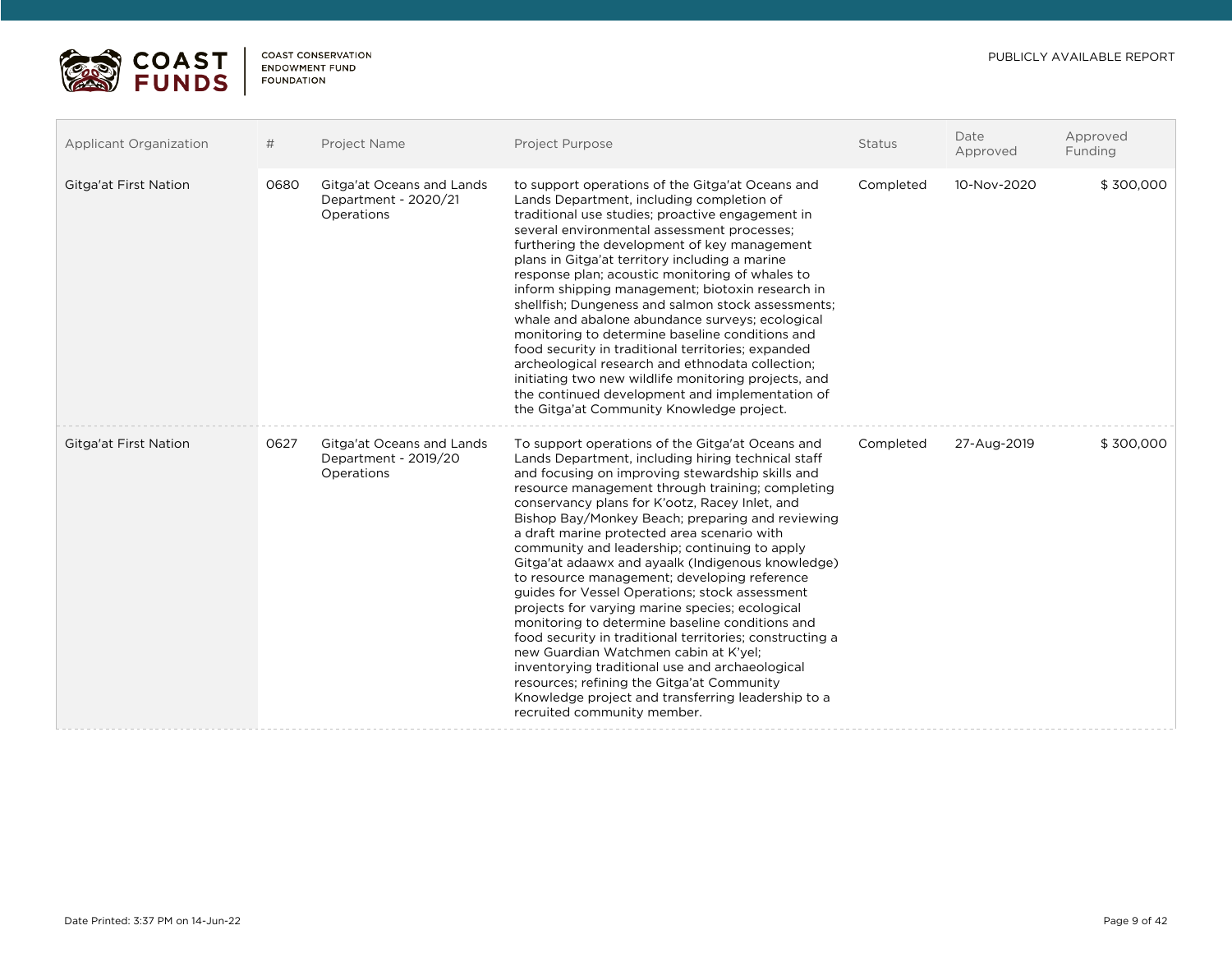

| <b>Applicant Organization</b> | #    | <b>Project Name</b>                                                                    | <b>Project Purpose</b>                                                                                                                                                                                                                                                                                                                                                                                                                                                                                                                                                                                                                                                                                                                                                                                                                                                                                                | <b>Status</b> | Date<br>Approved | Approved<br>Funding |
|-------------------------------|------|----------------------------------------------------------------------------------------|-----------------------------------------------------------------------------------------------------------------------------------------------------------------------------------------------------------------------------------------------------------------------------------------------------------------------------------------------------------------------------------------------------------------------------------------------------------------------------------------------------------------------------------------------------------------------------------------------------------------------------------------------------------------------------------------------------------------------------------------------------------------------------------------------------------------------------------------------------------------------------------------------------------------------|---------------|------------------|---------------------|
| Gitga'at First Nation         | 0568 | Gitga'at Oceans and Lands<br>Department - 2018/19<br>Operations                        | To support operations of the Gitga'at Oceans and<br>Lands Department including applying Gitga'at<br>adaawx and ayaalk (Indigenous knowledge) to<br>resource management; working collaboratively with<br>First Nations in the Northern Shelf Bioregion to<br>engage with Canada and BC to finalize government-<br>to-government agreements related to marine<br>protected area planning and more; continuing<br>implementation of existing land use planning<br>agreements including conservancy management<br>planning for Bishop Bay/Monkey Beach, K'Waal,<br>Alty, and K'tii/Racey; preparing landscape reserve<br>plans with BC Timber Sales and private forest<br>companies; constructing a new Guardian Watchmen<br>cabin at K'yel; upgrading the Hartley Bay salmon<br>hatchery facility, and maintaining regular watch at<br>Lax Galts'ap (Old Town) by housing seasonal<br>technicians at the Watchmen cabin. | Completed     | 29-Aug-2018      | \$125,000           |
| Gitga'at First Nation         | 0514 | Fisheries, Guardian<br>Watchmen & Lands and<br>Marine Programs - 2017/18<br>Operations | to support operations of the Fisheries, Guardian<br>Watchmen, and Lands and Marine program<br>including applying Gitga'at adaawx and ayaalk<br>(Indigenous knowledge) to resource management,<br>engaging in the Provincial Environmental<br>Stewardship Initiative, commencing a community<br>knowledge project that captures harvesters'<br>observations of environmental conditions, initiate re-<br>charting of forestry operating areas, renew strategic<br>planning for Gitga'at Lands and Marine Department,<br>and engaging with the Government of Canada and<br>other north coast First Nations on marine protected<br>area discussions                                                                                                                                                                                                                                                                      | Completed     | 30-May-2017      | \$300,000           |
| Gitga'at First Nation         | 0477 | Fisheries, Guardian<br>Watchmen & Lands and<br>Marine Programs - 2016/17<br>Operations | to support operations of the program including<br>applying Gitga'at adaawx and ayaalk (indigenous<br>knowledge) to resource management, documenting<br>cultural and ecological values at Laxgal'tsap (Old<br>Town) in partnership with Simon Fraser University, a<br>new Guardian outpost in Squally Channel, and<br>engaging the new Tsimshian Environmental<br>Stewardship Authority on Skeena management                                                                                                                                                                                                                                                                                                                                                                                                                                                                                                           | Completed     | 24-May-2016      | \$400,000           |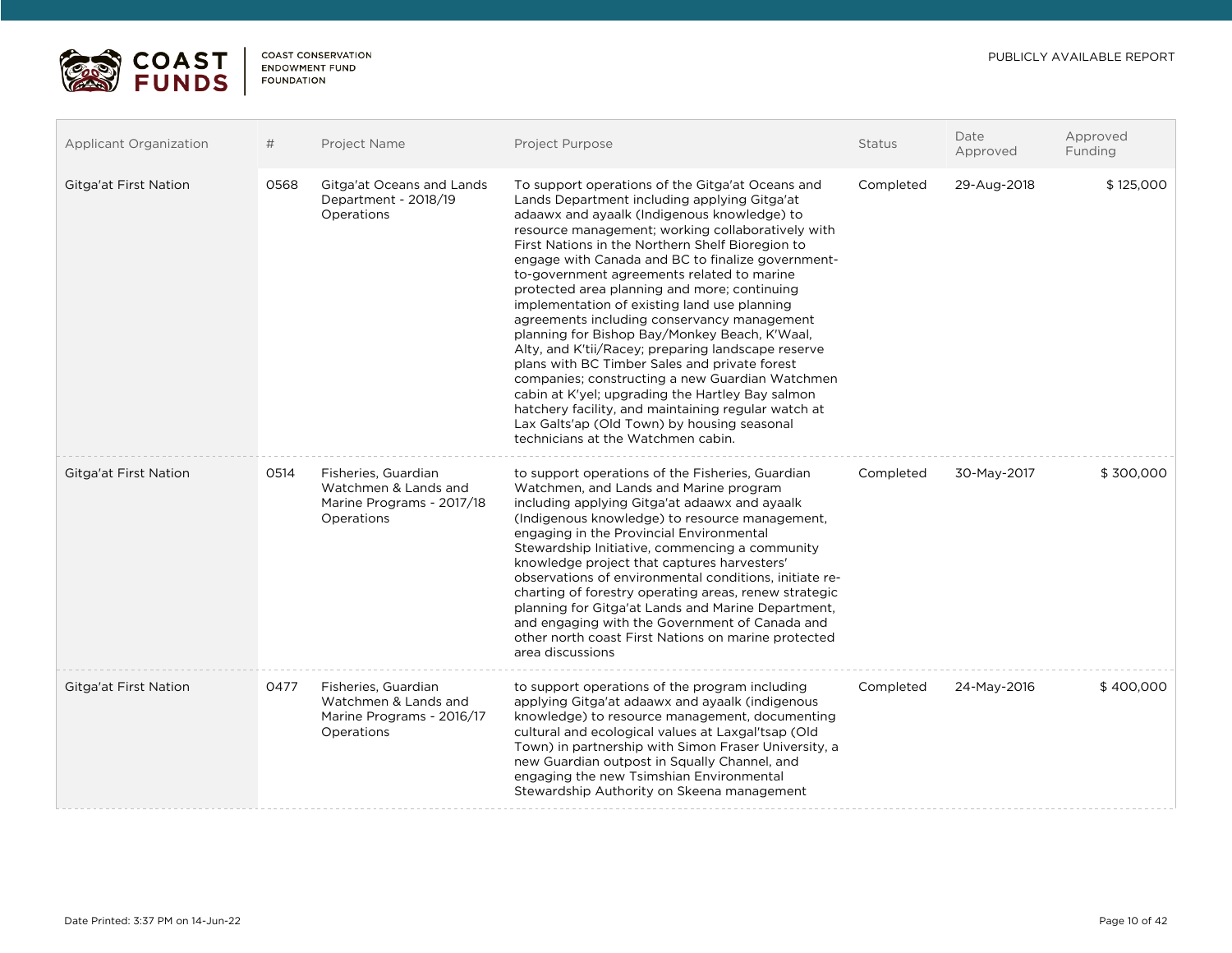

| Applicant Organization       | #    | Project Name                                                                           | Project Purpose                                                                                                                                                                                                                                                                                                                                                          | <b>Status</b> | Date<br>Approved | Approved<br>Funding |
|------------------------------|------|----------------------------------------------------------------------------------------|--------------------------------------------------------------------------------------------------------------------------------------------------------------------------------------------------------------------------------------------------------------------------------------------------------------------------------------------------------------------------|---------------|------------------|---------------------|
| Gitga'at First Nation        | 0409 | Fisheries, Guardian<br>Watchmen & Lands and<br>Marine Programs - 2015/16<br>Operations | to support operations of the program including<br>completing management plans for three<br>conservancies, conducting research including<br>development of a cumulative impacts assessment<br>and monitoring framework, performing marine<br>mammal abundance and distribution surveys, and<br>documenting traditional Gitga'at use and<br>management of salmon resources | Completed     | 15-Jun-2015      | \$400,000           |
| Gitga'at First Nation        | 0337 | Guardian Program - 2014/15<br>Operations                                               | to support operations of the program including<br>producing a final Gitga'at Marine Use Plan,<br>developing management plans for three<br>conservancies, engaging in environmental<br>assessments, and conducting regular patrols of the<br>territory including a station in Caamano Sound                                                                               | Completed     | 03-Jun-2014      | \$400,000           |
| Gitga'at First Nation        | 0287 | Guardian Program - 2013/14<br>Operations                                               | to support operations of the program including<br>establishing a community advisory committee,<br>developing a referral management system, and<br>developing conservancy management plans for<br>K'waal, Alty, Lax Kwil Dziidz/Fin, Bishop Bay-<br>Monkey Beach Corridor, and K'nabiyaaxl/Ashdown                                                                        | Completed     | 25-Jun-2013      | \$393,000           |
| Gitga'at First Nation        | 0220 | Guardian Program - 2012/13<br>Operations                                               | to support operations of the program including<br>monitoring of sockeye salmon stocks in the<br>Tsimtack Lake watershed, dungeness crab stock<br>assessment in Kishkosk and Old Town, and<br>providing recommendations to the Gitga'at<br>Leadership Council on land and marine use planning                                                                             | Completed     | 24-Sep-2012      | \$278,000           |
| Gitga'at First Nation        | 0181 | Guardian Program - 2011/12<br>Operations                                               | to support operations of the program including<br>continued monitoring efforts related to the Queen of<br>the North, tanker traffic, sport fishing, whale surveys,<br>maintenance of stations at Kiel and Old Town, and<br>compiling traditional knowledge and oral histories<br>pertaining to land use, occupancy, and place names                                      | Completed     | 19-Dec-2011      | \$141,570           |
| <b>Gitga'at First Nation</b> | 0167 | Guardian Program -<br><b>Strategic Planning</b>                                        | to develop a strategic plan for the new Gitga'at<br>Guardian Program that includes goals, objectives,<br>and priorities developed with the involvement of the<br>Nation's elected council, hereditary chiefs, elders,<br>and community members                                                                                                                           | Completed     | 31-Aug-2011      | \$67,078            |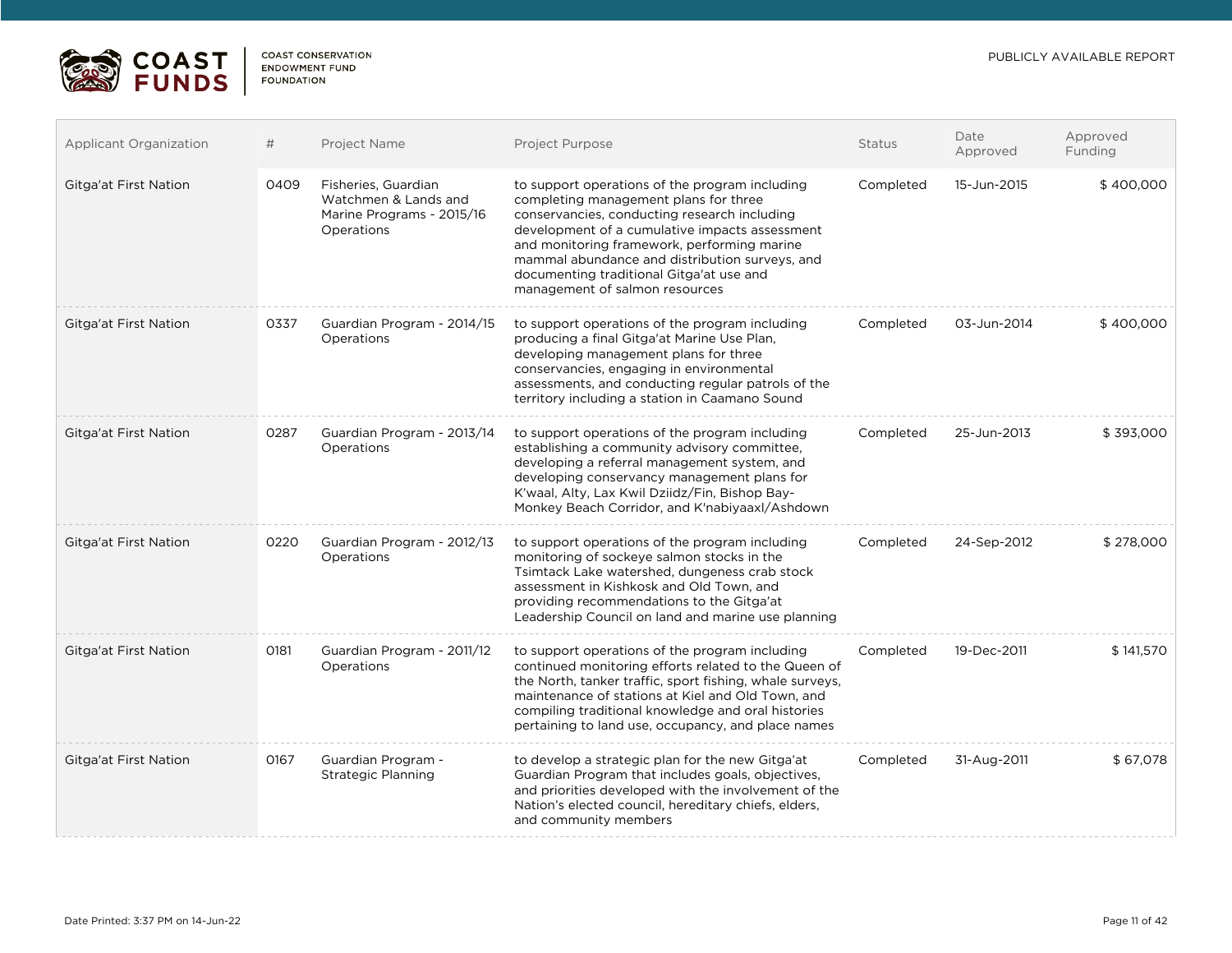

| <b>Applicant Organization</b>         | #    | Project Name                                                                               | Project Purpose                                                                                                                                                                                                                                                                                                                                                                                                                                                                                                                                                                                      | <b>Status</b> | Date<br>Approved | Approved<br>Funding |
|---------------------------------------|------|--------------------------------------------------------------------------------------------|------------------------------------------------------------------------------------------------------------------------------------------------------------------------------------------------------------------------------------------------------------------------------------------------------------------------------------------------------------------------------------------------------------------------------------------------------------------------------------------------------------------------------------------------------------------------------------------------------|---------------|------------------|---------------------|
| Gitga'at First Nation                 | 0168 | Start-up of the Guardian<br>Program - 2010/11<br>Operations                                | to start-up the program including hiring and training<br>six watchmen and two youth interns, conduct<br>routine monitoring patrols throughout the territory,<br>and establish a continuous shore-based monitoring<br>station in Caamano Sound                                                                                                                                                                                                                                                                                                                                                        | Completed     | 31-May-2011      | \$150,000           |
| Gitga'at First Nation                 | 0004 | Restructured Stewardship<br>Program - 2009/10<br>Operations                                | to support operations of the program including the<br>development and implementation of plans, policies,<br>and strategies for effective stewardship of the lands,<br>waters, and natural resources throughout Gitga'at<br>Territory                                                                                                                                                                                                                                                                                                                                                                 | Completed     | 15-Sep-2009      | \$134,000           |
| Gitxaała Nation                       | 0647 | Gitxaala Fisheries and<br>Marine Programs - 2020/21<br>Operations                          | to support operations and the expansion of the<br>Gitxaala Fisheries and Marine Programs to hire a<br>Forestry and Land Use Planner; update and<br>harmonize the Gitxaała Land Use Plan; hire, train,<br>and integrate three guardians; draft priority<br>conservancy management plans for the Hecate<br>Strait Sponge Reef Protected Area, Monckton Nii<br>Luutiksm, and Gitxaała Nii Luutiksm; further refine<br>the Marine Protected Area Strategy and participate<br>in the Marine Protect Area Network for the Northern<br>Bioshelf Region; and develop a Gitxaała Geographic<br>Response Plan. | Active        | 25-Feb-2020      | \$220,000           |
| Gitxaała Nation                       | 0430 | Gitxaała Fisheries and<br>Marine Program -<br>Monitoring Vessel and 2019-<br>22 Operations | To invest in a state-of-the-art research and<br>monitoring vessel that will enable Gitxaała Fisheries<br>and Marine Program to conduct patrols across<br>Gitxaała territory; undertake specific marine<br>mammal (humpback, orca, sea lion) surveys;<br>implement marine use plans; and improve safety for<br>employees, Elders, and youth.                                                                                                                                                                                                                                                          | Active        | 19-Jun-2019      | \$800,000           |
| Gwa'sala-'Nakwaxda'xw First<br>Nation | 0732 | Stewardship Program -<br>2022/23 Operations                                                | to support all aspects of the Stewardship Program,<br>which includes onsite inspections of commercial and<br>recreational activities within Gwa'sala-<br>'Nakwaxda'xw's traditional territory; building<br>baseline ecological data on priority species and their<br>habitat including herring, abalone, clam, crab, and<br>groundfish; assessing salmon returns and habitat<br>health; monitoring aquaculture farms in the territory;<br>and furthering collaborative territorial management<br>and compliance enforcement.                                                                         | Active        | 17-May-2022      | \$125,000           |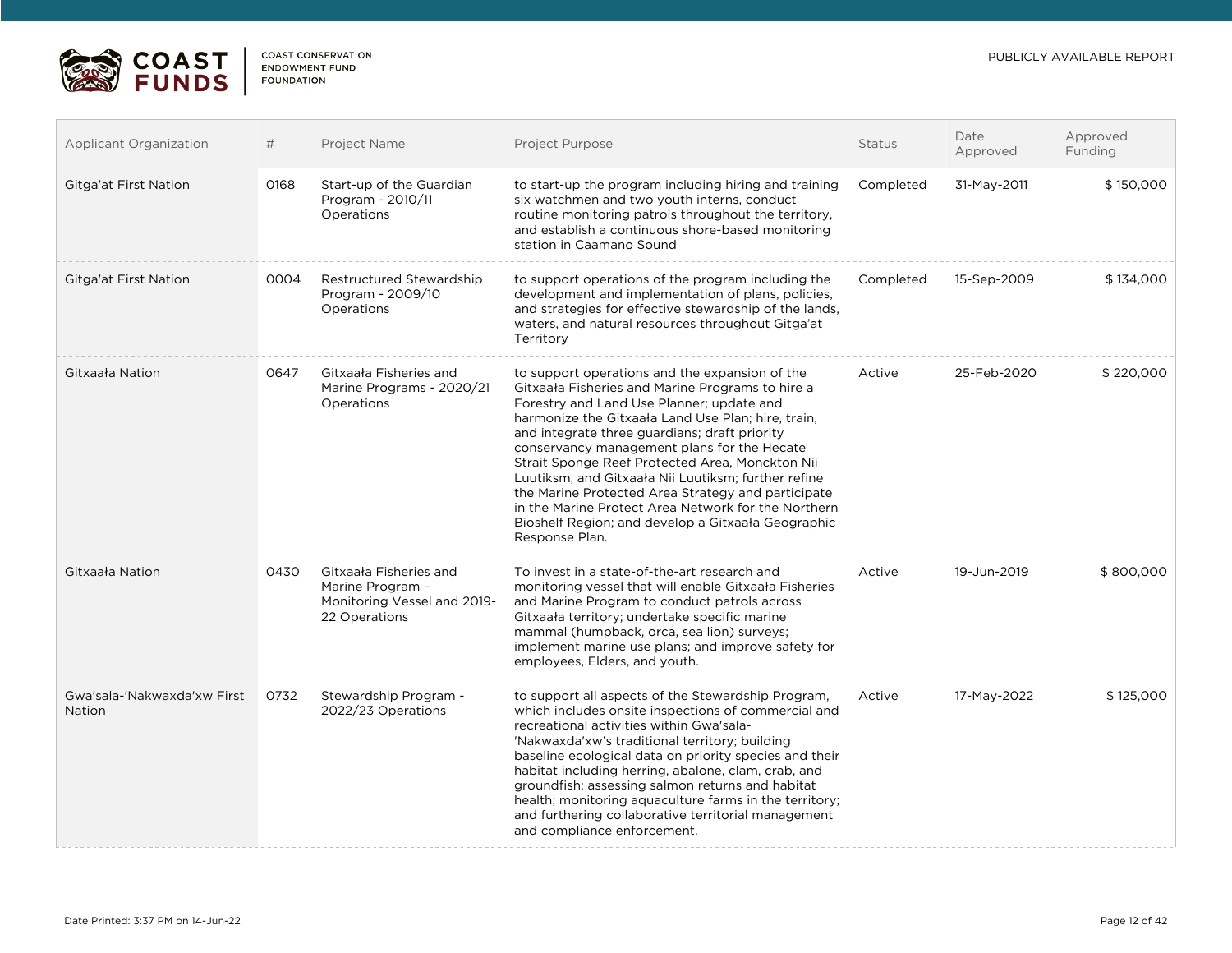



| Applicant Organization                       | #    | Project Name                                | <b>Project Purpose</b>                                                                                                                                                                                                                                                                                                                                                                                                                                                                                                                                                                                                                                                                                                           | <b>Status</b> | Date<br>Approved | Approved<br>Funding |
|----------------------------------------------|------|---------------------------------------------|----------------------------------------------------------------------------------------------------------------------------------------------------------------------------------------------------------------------------------------------------------------------------------------------------------------------------------------------------------------------------------------------------------------------------------------------------------------------------------------------------------------------------------------------------------------------------------------------------------------------------------------------------------------------------------------------------------------------------------|---------------|------------------|---------------------|
| Gwa'sala-'Nakwaxda'xw First<br><b>Nation</b> | 0705 | Stewardship Program -<br>2021/22 Operations | to support all aspects of the Stewardship Program<br>and resources management programs which<br>including monitoring commercial and recreational<br>activities within Gwa'sala-'Nakwaxda'xw's traditional<br>territory; building baseline ecological data on<br>priority species and their habitat including salmon,<br>herring, shellfish, and groundfish; undertaking a<br>Dungeness crab population assessment; monitoring<br>forestry sites and adjacent streams to understand<br>the impact of logging on the ecosystem;<br>undertaking stream restoration activities to protect<br>and improve salmon habitat; monitoring aquaculture<br>farms in the territory; and undertaking a traditional<br>knowledge and use study. | Active        | 25-May-2021      | \$125,000           |
| Gwa'sala-'Nakwaxda'xw First<br><b>Nation</b> | 0657 | Stewardship Program -<br>2020/21 Operations | to support all aspects of the Stewardship Program<br>and resources management programs including<br>territorial monitoring; data collection on priority<br>species and their habitat (salmon, herring, clam,<br>abalone, geoduck, crab, rockfish, ling cod, halibut);<br>habitat monitoring and restoration in forestry areas;<br>continuation of the Nekite Estuary West Biodiversity<br>Area grizzly bear project; Guardian Watchman cabin<br>upkeep; and compliance enforcement.                                                                                                                                                                                                                                              | Completed     | 19-May-2020      | \$250,000           |
| Gwa'sala-'Nakwaxda'xw First<br>Nation        | 0516 | Stewardship Program - 2017<br>Operations    | to support all aspects of the Guardian Watchman<br>Program and resource management programs<br>including juvenile sockeye salmon research in the<br>Docee River and Long Lake, abalone abundance<br>surveys in Smith Inlet, grizzly bear research in the<br>Nekite watershed and Seymour Inlet, and steelhead<br>and chum salmon monitoring in the Nekite<br>watershed                                                                                                                                                                                                                                                                                                                                                           | Completed     | 08-Mar-2017      | \$334,756           |
| Gwa'sala-'Nakwaxda'xw First<br>Nation        | 0423 | Stewardship Program - 2015<br>Operations    | to support operations with a change in emphasis<br>from developing the Nation's regional monitoring<br>strategy to implementation of marine and<br>conservancy management plans, to continue the<br>junior guardian program, and to partner with<br>universities on stewardship training and a bear<br>identification pilot program                                                                                                                                                                                                                                                                                                                                                                                              | Completed     | 02-Jun-2015      | \$250,000           |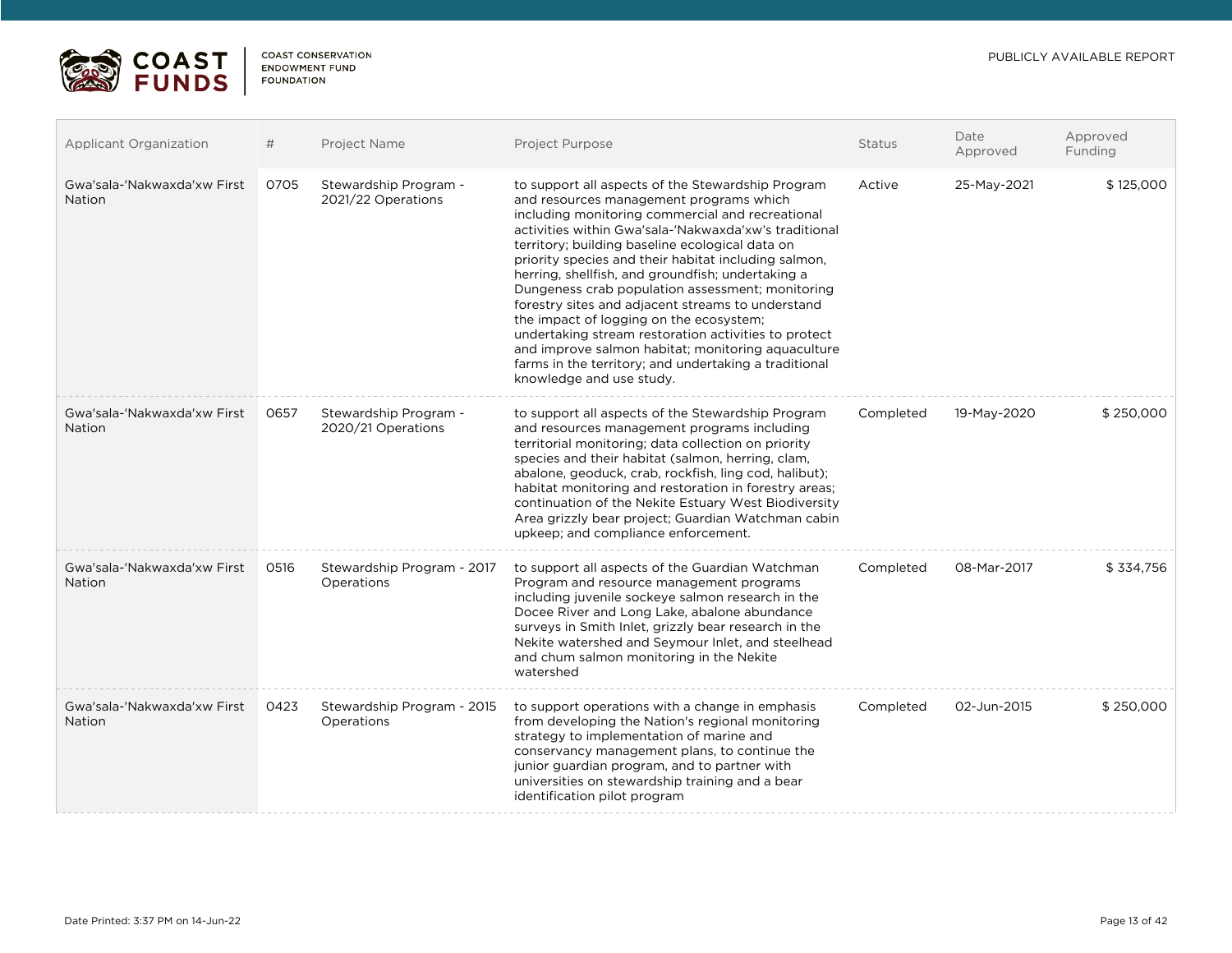

 $\mathbb{R}^n$ 

| Applicant Organization                | #    | Project Name                                                | <b>Project Purpose</b>                                                                                                                                                                                                                                                    | <b>Status</b> | Date<br>Approved | Approved<br>Funding |
|---------------------------------------|------|-------------------------------------------------------------|---------------------------------------------------------------------------------------------------------------------------------------------------------------------------------------------------------------------------------------------------------------------------|---------------|------------------|---------------------|
| Gwa'sala-'Nakwaxda'xw First<br>Nation | 0330 | Stewardship Program -<br>2014 Operations                    | to support operations of the field program, continue<br>the junior guardian program, create an adaptive<br>approach to managing conservancies and<br>protected areas, and partner with universities on<br>stewardship training and a bear identification pilot<br>program | Completed     | 06-Mar-2014      | \$250,000           |
| Gwa'sala-'Nakwaxda'xw First<br>Nation | 0290 | Stewardship Program - 2013<br>Operations                    | to support operations of the program including<br>regional monitoring, staff training in partnership with<br>Vancouver Island University and the Coastal<br>Stewardship Network, and construction of<br>watchmen stations in Smith and Seymour Inlets                     | Completed     | 28-Aug-2013      | \$225,000           |
| Gwa'sala-'Nakwaxda'xw First<br>Nation | 0260 | Small Vessel Operator<br><b>Proficiency Training Course</b> | to design and deliver a competency-based Small<br>Vessel Operator Proficiency Training Course to<br>ensure that Guardian Watchman staff have the<br>necessary knowledge and skills to safely perform<br>stewardship activities                                            | Completed     | 21-Nov-2012      | \$70,000            |
| Gwa'sala-'Nakwaxda'xw First<br>Nation | 0205 | Stewardship Program - 2012<br>Operations                    | to support operations of the program including<br>expanding from four to five Guardian Watchmen,<br>creating an additional Junior Guardian position for<br>youth, and integrating the program with the Nations'<br><b>Natural Resources Office</b>                        | Completed     | 07-Mar-2012      | \$120,000           |
| Gwa'sala-'Nakwaxda'xw First<br>Nation | 0119 | Stewardship Program - 2011<br>Operations                    | to initiate and operate a new stewardship program<br>in Smith and Seymour Inlets including the launch of<br>a Junior Guardians program that engages the<br>Nations' youth                                                                                                 | Completed     | 27-Sep-2011      | \$125,553           |
| Gwa'sala-'Nakwaxda'xw First<br>Nation | 0109 | Stewardship Program -<br>2010 Pilot-Stage                   | to pilot a three-month stewardship program in order<br>to develop practical experience to launch the<br>Nations' long-term Stewardship Program                                                                                                                            | Completed     | 22-Sep-2010      | \$114,000           |
| Gwa'sala-'Nakwaxda'xw First<br>Nation | 0021 | Establish a Conservancy<br>Stewardship Program              | to develop a new stewardship program in the<br>conservancies and biodiversity areas located in the<br>Nations' homelands in Smith and Seymour Inlets                                                                                                                      | Completed     | 15-Sep-2009      | \$60,000            |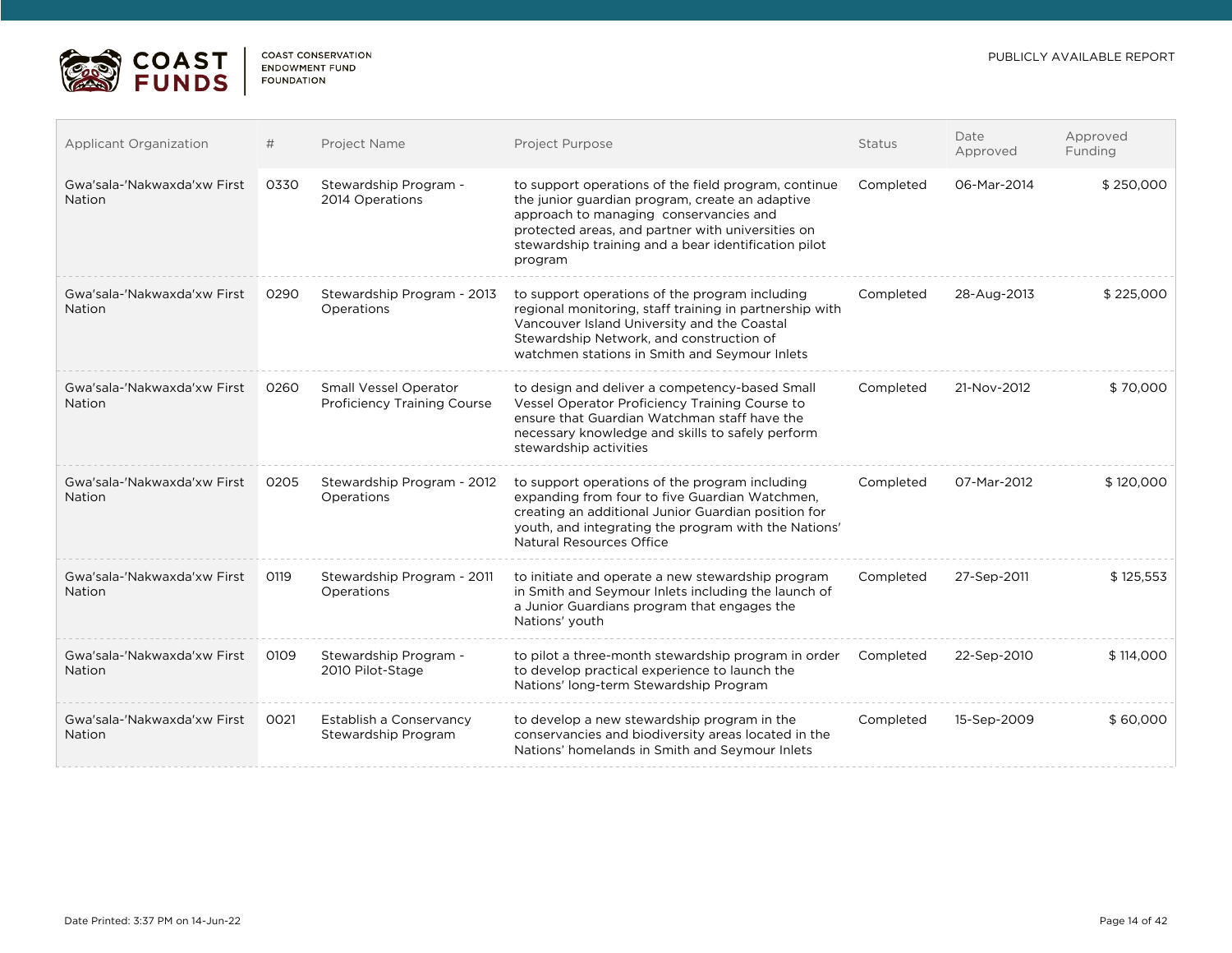

| <b>Applicant Organization</b> | #    | Project Name                                        | Project Purpose                                                                                                                                                                                                                                                                                                                                                                                                                                                                                                                                                                                                                                                                                                                                                                           | <b>Status</b> | Date<br>Approved | Approved<br>Funding |
|-------------------------------|------|-----------------------------------------------------|-------------------------------------------------------------------------------------------------------------------------------------------------------------------------------------------------------------------------------------------------------------------------------------------------------------------------------------------------------------------------------------------------------------------------------------------------------------------------------------------------------------------------------------------------------------------------------------------------------------------------------------------------------------------------------------------------------------------------------------------------------------------------------------------|---------------|------------------|---------------------|
| <b>Haisla Nation Council</b>  | 0740 | Haisla Fisheries Commission<br>- 2022/23 Operations | to support aquatic resources conservation efforts<br>led by the Haisla Fisheries Commission, including<br>eulachon and salmon stock assessments in Haisla<br>watersheds; maintaining Haisla Nation assets (e.g.<br>wa'wais cabins, trails and hot spring facilities);<br>completing maintenance and upgrades at wa'wais;<br>monitoring marine conservancies, parks and areas of<br>concern; and following up on incident reports from<br>community members, government, industry and/or<br>the public; and paralytic shellfish poisoning (PSP)<br>monitoring for bivalve shellfish.                                                                                                                                                                                                       | Active        | 17-May-2022      | \$200,000           |
| <b>Haisla Nation Council</b>  | 0700 | Haisla Fisheries Commission<br>- 2021/22 Operations | to support aquatic resources conservation efforts<br>led by the Haisla Fisheries Commission, including<br>eulachon and salmon stock assessments in Haisla<br>watersheds; upgrading damaged wa'wais cabins;<br>integrating the Haisla Marine Plan values and<br>priorities into existing regional plans and<br>provincial/federal initiatives such as the Marine<br>Planning Partnership, Marine Protected Area<br>Planning, the Ocean Protection Plan, and the BC<br>Parks' Recreation Initiative; monitoring and<br>assessing the impacts of recreational use of Haisla<br>territory, providing support to the Haisla Youth<br>Cultural Camps; assessing mountain goat stocks;<br>Paralytic Shellfish monitoring; and maintaining<br>collaborative planning and networking partnerships. | Active        | 23-Feb-2021      | \$200,000           |
| <b>Haisla Nation Council</b>  | 0653 | Haisla Fisheries Commission<br>- 2020/21 Operations | to support aquatic resources conservation efforts<br>led by the Haisla Fisheries Commission, including<br>enhanced eulachon and salmon stock assessments<br>in Haisla watersheds; upgrading wa'wais cabins at<br>Monkey Beach, Wahoo River, and Fishtrap;<br>integrating the Haisla Marine Plan values and<br>priorities into existing regional plans and<br>provincial/federal initiatives such as the Marine<br>Planning Partnership, Marine Protected Area<br>Planning, the Ocean Protection Plan, and the BC<br>Parks' Recreation Initiative; and providing logistical<br>support to maintain the Haisla Youth Cultural Camps<br>in 2020.                                                                                                                                             | Completed     | 25-Feb-2020      | \$200,000           |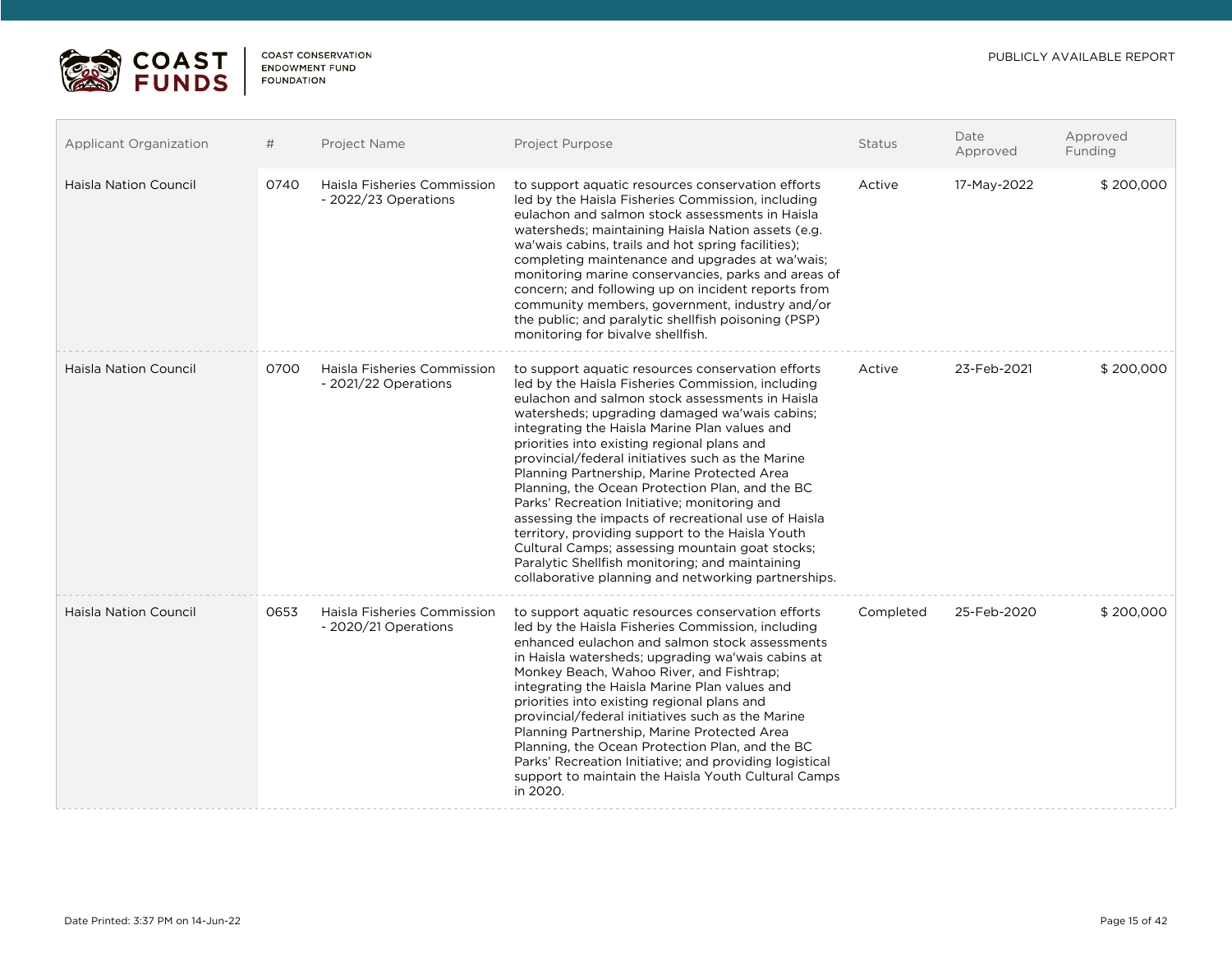

| Applicant Organization       | #    | Project Name                                                               | <b>Project Purpose</b>                                                                                                                                                                                                                                                                                                                                                                                                                                                                                                                                                                                                                            | <b>Status</b> | Date<br>Approved | Approved<br>Funding |
|------------------------------|------|----------------------------------------------------------------------------|---------------------------------------------------------------------------------------------------------------------------------------------------------------------------------------------------------------------------------------------------------------------------------------------------------------------------------------------------------------------------------------------------------------------------------------------------------------------------------------------------------------------------------------------------------------------------------------------------------------------------------------------------|---------------|------------------|---------------------|
| Haisla Nation Council        | 0629 | Redevelopment of the<br>Kitlope Lodge in<br>Xesdu'wäxw<br>(Huschduwaschdu) | to restore and redevelop the Kitlope Lodge that was<br>originally constructed by the Haisla Watchmen and<br>Nanakila Institute in the 1990s following<br>establishment of the Huchsduwachsdu Nuyem Jees<br>/ Kitlope Heritage Conservancy in 1994; the Kitlope<br>Lodge serves as the sole base for Guardian,<br>stewardship, research, public safety or recreational<br>infrastructure in the homelands of the Xenaksiala<br>peoples                                                                                                                                                                                                             | Completed     | 27-Aug-2019      | \$150,000           |
| Haisla Nation Council        | 0569 | Haisla Fisheries Commission<br>- 2018/19 Operations                        | To support operations of the Fisheries Commission<br>including doubling cultural camp capacity at<br>Weewanie Wa'wais to provide opportunities for 40<br>Haisla youth this summer; completing site<br>monitoring throughout the territory including<br>salmon stock assessments and monitoring of<br>outfitter activities in the Huchsduwachsdu Nuyem<br>Jees (Kitlope Heritage Conservancy); undertaking an<br>eelgrass research project in the Douglas Channel to<br>explore possible regeneration sites; and ensuring<br>Nuyems (Haisla traditional laws) are incorporated<br>into all resource management and development<br>decision-making. | Completed     | 22-May-2018      | \$150,000           |
| <b>Haisla Nation Council</b> | 0527 | <b>Haisla Fisheries Commission</b><br>- 2017/18 Operations                 | to support operations of the Fisheries Commission<br>to convene the first cultural summer camp in recent<br>years for 20 Haisla youth at Weewanie Wa'wais;<br>complete infrastructure projects in a number of<br>wa'waises and conservancies including continued<br>development of the new Kemano Bay Research<br>Station; complete ecological restoration projects<br>including riparian recovery planting, removal of<br>man-made barriers to fish migration, and fish habitat<br>complexing; and ensuring Nuyems (Haisla traditional<br>laws) are incorporated into all resource<br>management and development decision-making                 | Completed     | 30-May-2017      | \$230,000           |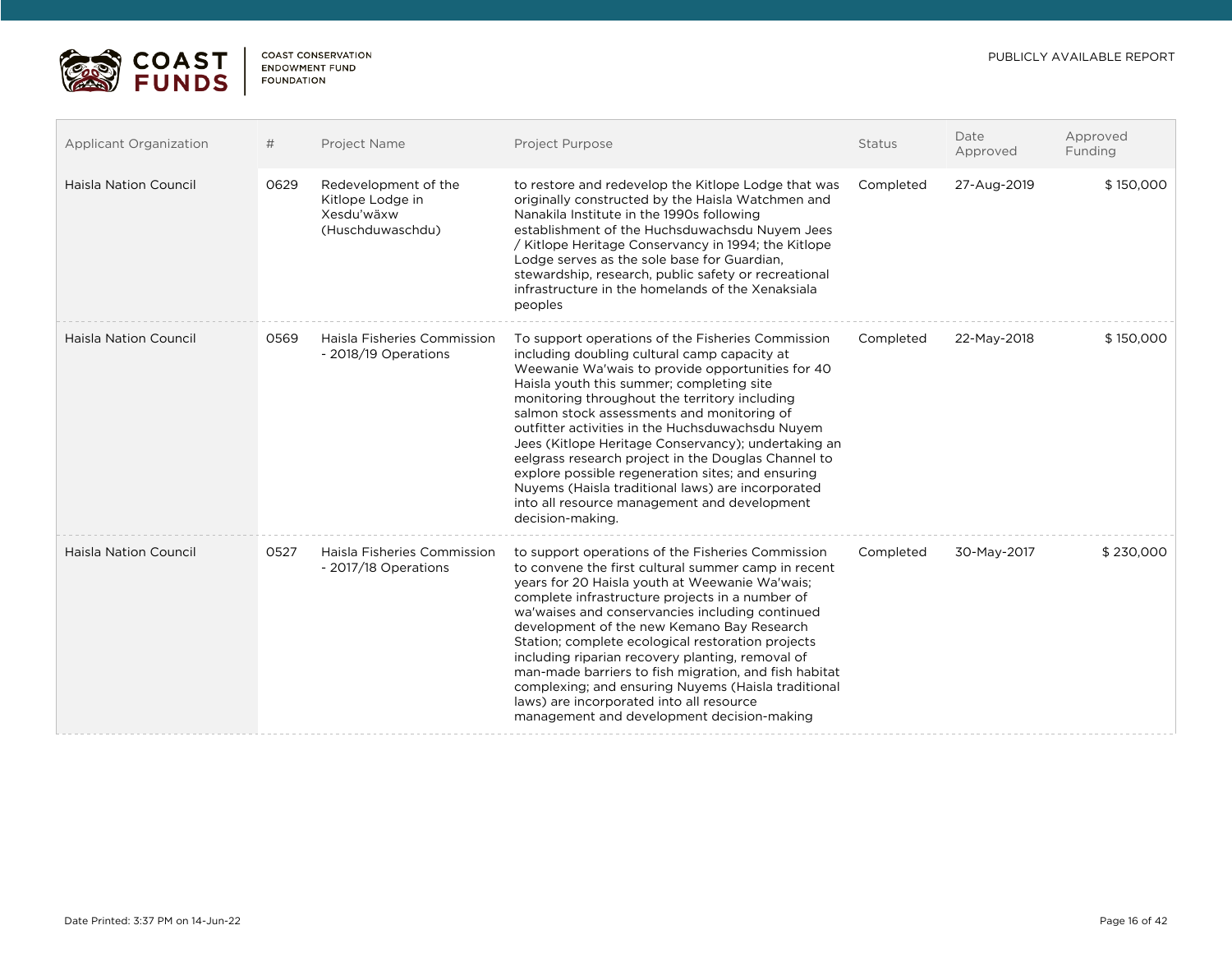**ES COAST** 

| Applicant Organization       | #    | <b>Project Name</b>                                                       | <b>Project Purpose</b>                                                                                                                                                                                                                                                                                                                                                                                                                                                                               | <b>Status</b> | Date<br>Approved | Approved<br>Funding |
|------------------------------|------|---------------------------------------------------------------------------|------------------------------------------------------------------------------------------------------------------------------------------------------------------------------------------------------------------------------------------------------------------------------------------------------------------------------------------------------------------------------------------------------------------------------------------------------------------------------------------------------|---------------|------------------|---------------------|
| <b>Haisla Nation Council</b> | 0475 | Haisla Fisheries Commission<br>- 2016/17 Operations                       | to support operations of the Fisheries Commission;<br>complete infrastructure projects in a number of<br>wa'waises and conservancies including a preparing a<br>new research station in Kemano Bay; ecological<br>restoration projects including riparian recovery<br>planting, removal of man-made barriers to fish<br>migration, and fish habitat complexing; and ensuring<br>Nuyems (Haisla traditional laws) are incorporated<br>into all resource management and development<br>decision-making | Completed     | 24-May-2016      | \$214,000           |
| Haisla Nation Council        | 0431 | Haisla Fisheries Commission<br>- 2015/16 Operations                       | to support operations of the fisheries commission,<br>complete infrastructure projects in a number of<br>wa'waises and conservancies, stock assessment of<br>eulachon and salmon across twenty watersheds,<br>implementation of the new Haisla Marine Use Plan,<br>and marine-based environmental monitoring in<br>partnership with Ocean Networks Canada                                                                                                                                            | Completed     | 21-Sep-2015      | \$334,900           |
| Haisla Nation Council        | 0444 | Humprys and Lone Wolf<br>Creek Riparian Restoration -<br>2015/16 Projects | to undertake the 2015 phase of multi-year riparian<br>restoration projects on Humprys Creek and Lone<br>Wolf Creek that will restore stream bank integrity, to<br>initiate a shift from shrub dominated to primarily<br>conifer forest riparian ecosystems, and consequently<br>improve fish habitat and salmon spawning grounds                                                                                                                                                                     | Completed     | 21-Sep-2015      | \$334,900           |
| <b>Haisla Nation Council</b> | 0338 | <b>Lands and Resources</b><br>Department - 2014/15<br>Operations          | to support operations of the department, complete<br>the Haisla Marine Use Plan, Douglas Channel<br>monitoring including fish escapement data<br>collection, and participation in industrial<br>development consultation processes                                                                                                                                                                                                                                                                   | Completed     | 03-Jun-2014      | \$490,500           |
| <b>Haisla Nation Council</b> | 0289 | Coastal Resource<br>Management Project -<br>2013/14 Phase                 | to establish a habitat monitoring system and to<br>develop a database of high resolution geo-<br>referenced photos and videos of the coastal zone<br>with documentation from a marine biologist and an<br>archaelogist                                                                                                                                                                                                                                                                               | Completed     | 25-Jun-2013      | \$262,822           |
| <b>Haisla Nation Council</b> | 0219 | Lands and Resources<br>Department - 2012/13<br>Operations                 | to support operations of the department including<br>patrols of the territory to monitor all resource use.<br>Coho and Pink salmon habitat restoration on a<br>600m section of Pine Creek, and salmon stock<br>assessments in the Kitlope and Kemano watersheds                                                                                                                                                                                                                                      | Completed     | 14-Jun-2012      | \$299,345           |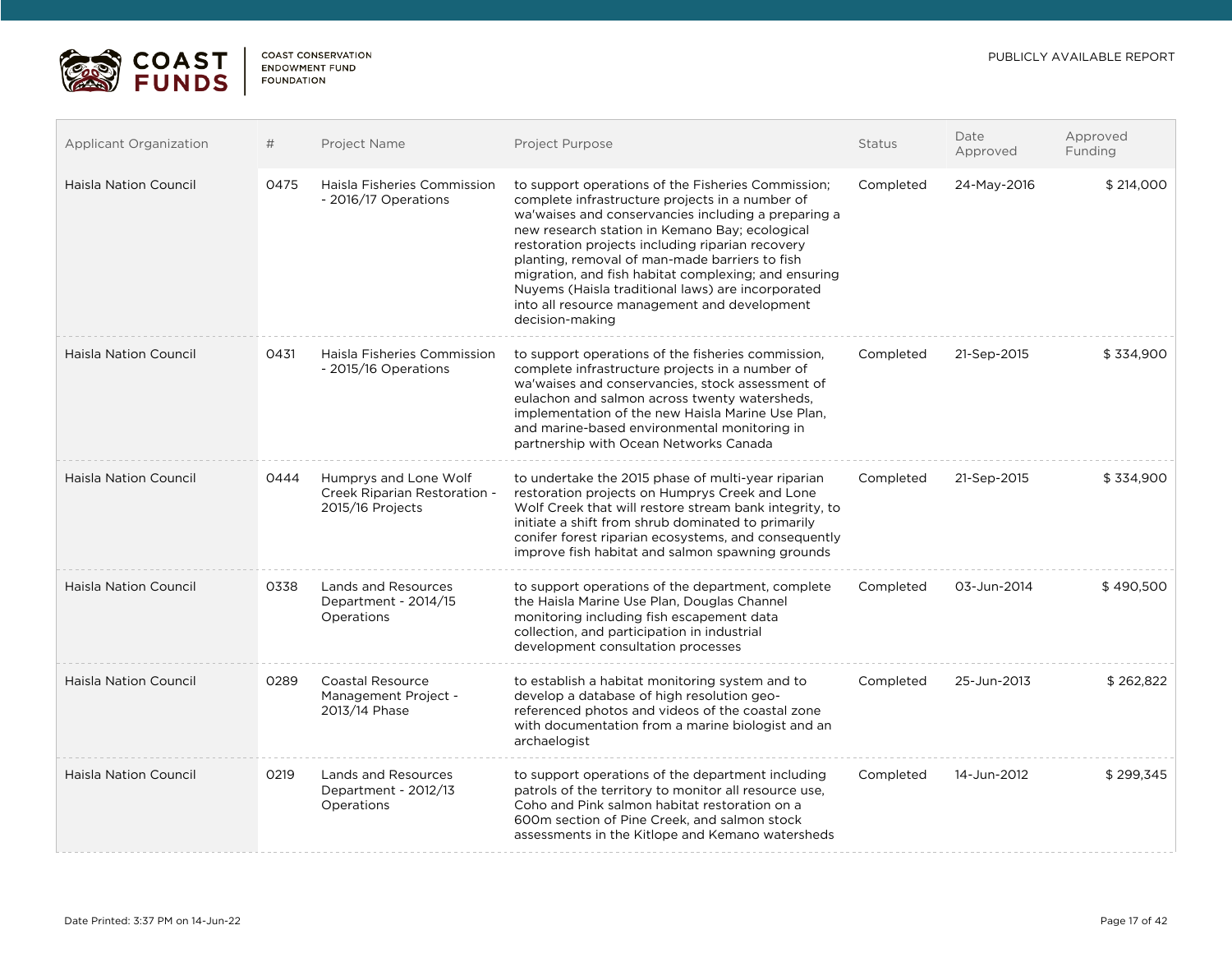

| Applicant Organization         | #    | Project Name                                                             | <b>Project Purpose</b>                                                                                                                                                                                                                                                                                                                                                                                                                                                                                                                                                                                                                                                                  | Status    | Date<br>Approved | Approved<br>Funding |
|--------------------------------|------|--------------------------------------------------------------------------|-----------------------------------------------------------------------------------------------------------------------------------------------------------------------------------------------------------------------------------------------------------------------------------------------------------------------------------------------------------------------------------------------------------------------------------------------------------------------------------------------------------------------------------------------------------------------------------------------------------------------------------------------------------------------------------------|-----------|------------------|---------------------|
| <b>Haisla Nation Council</b>   | 0116 | <b>Lands and Resources</b><br>Department - 2011/12<br>Operations         | to support operations of the department including<br>patrols of the territory to monitor all resource use<br>and participating in the management of protected<br>areas through a cooperative management<br>agreement with the Ministry of Environment                                                                                                                                                                                                                                                                                                                                                                                                                                   | Completed | 14-Jun-2011      | \$201,805           |
| Haisla Nation Council          | 0094 | Start-up of the Haisla<br>Watchman Program                               | to initiate and operate the program including active<br>monitoring and documentation of natural resource<br>use activities throughout the Nation's territory,<br>monitoring and protection of sixteen conservancies.<br>and maintenance of fifteen remote stations                                                                                                                                                                                                                                                                                                                                                                                                                      | Completed | 16-Jun-2010      | \$228,368           |
| <b>Haisla Nation Council</b>   | 0007 | Marine Stewardship<br>Initiative                                         | to hire a marine biologist and/or fisheries expert to<br>participate in scientific assessments initiated by<br>companies seeking to operate in Haisla territory,<br>provide critical analyses of environmental reports,<br>and initiate independent research on behalf of the<br><b>Nation</b>                                                                                                                                                                                                                                                                                                                                                                                          | Completed | 25-Jun-2009      | \$64,250            |
| <b>Heiltsuk Tribal Council</b> | 0731 | Heiltsuk Integrated<br>Resource Management<br>Dept. - 2022/23 Operations | to support operations of the Heiltsuk Integrated<br>Resource Management Department including<br>contributing to Heiltsuk knowledge for stewardship<br>via monitoring and research projects; strengthening<br>the monitoring and auditing of all resource users<br>through the Heiltsuk Guardian Watchmen Program;<br>continued involvement in land and marine<br>stewardship through the AFS monitoring program,<br>MaPP implementation, and regional monitoring<br>programs; as well as processing referrals and<br>enforcing laws and policies in traditional territory.                                                                                                              | Active    | 14-Jun-2022      | \$618,260           |
| <b>Heiltsuk Tribal Council</b> | 0697 | Heiltsuk Integrated<br>Resource Management<br>Dept. - 2021/22 Operations | to support operations of the Heiltsuk Integrated<br>Resource Management Department including<br>implementing the 2021-2024 Strategic Plan;<br>increasing knowledge of local ecosystems via<br>monitoring and research projects; working with the<br>Central Coast Indigenous Resource Alliance<br>(CCIRA), Coastal Stewardship Network (CSN) and<br>Coastal First Nations (CFN) on land and marine<br>stewardship through the AFS monitoring program,<br>MaPP implementation, and regional monitoring;<br>monitoring resource users and enforcing the policy<br>positions of the Nation; and continuing to use<br>collected data and knowledge to advance Heiltsuk<br>Title and Rights. | Active    | 06-Apr-2021      | \$650,000           |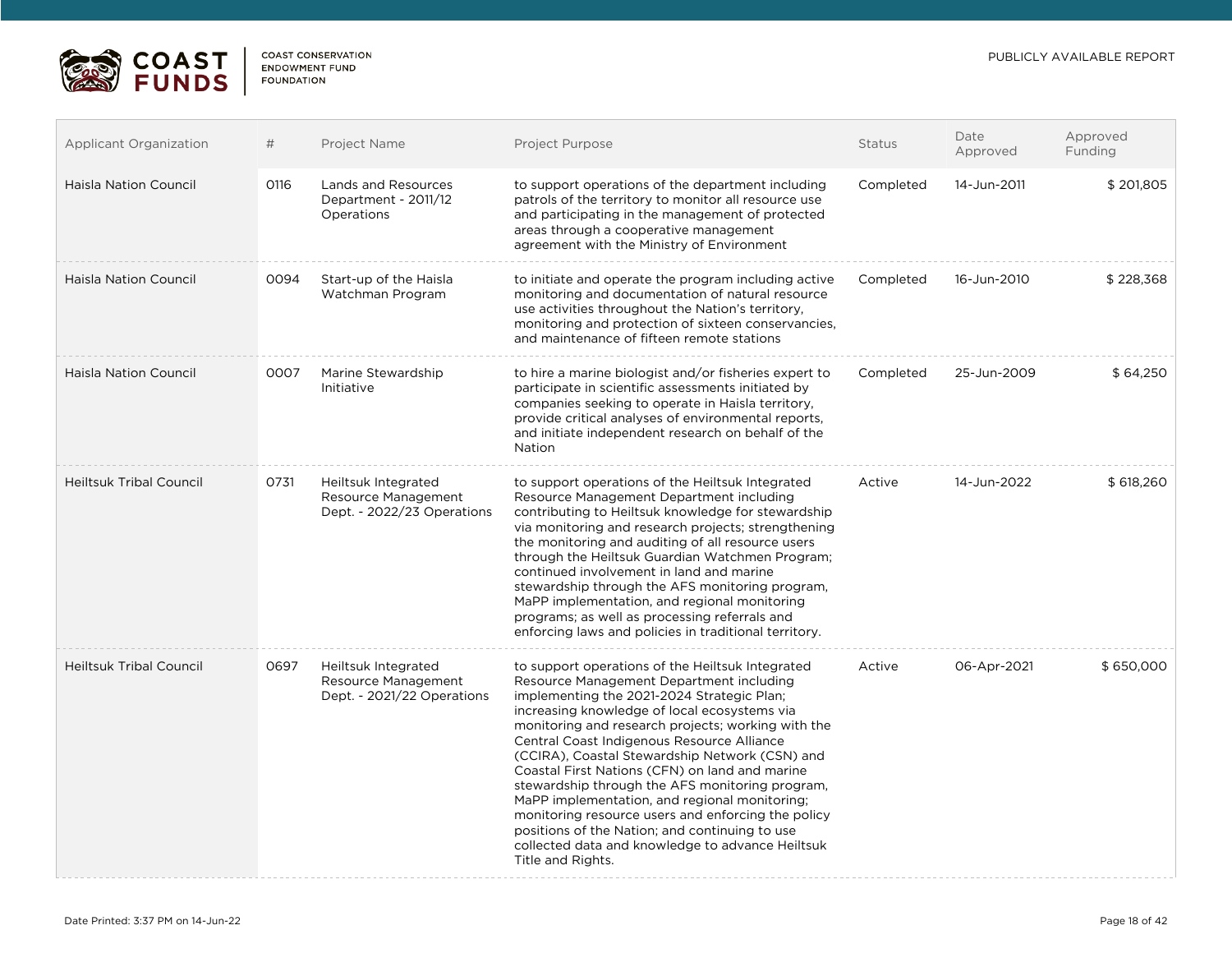

| <b>Applicant Organization</b>  | #    | Project Name                                                             | <b>Project Purpose</b>                                                                                                                                                                                                                                                                                                                                                                                                                                                                                                                                                                                                                                                                                                                                                                                                        | <b>Status</b> | Date<br>Approved | Approved<br>Funding |
|--------------------------------|------|--------------------------------------------------------------------------|-------------------------------------------------------------------------------------------------------------------------------------------------------------------------------------------------------------------------------------------------------------------------------------------------------------------------------------------------------------------------------------------------------------------------------------------------------------------------------------------------------------------------------------------------------------------------------------------------------------------------------------------------------------------------------------------------------------------------------------------------------------------------------------------------------------------------------|---------------|------------------|---------------------|
| <b>Heiltsuk Tribal Council</b> | 0652 | Heiltsuk Integrated<br>Resource Management<br>Dept. - 2020/21 Operations | to support operations of the Heiltsuk Integrated<br>Resource Management Department including the<br>renewal of a three-year strategic plan, continuation<br>a collaborative policy for the Reconciliation Protocol<br>Agreement as it relates to the Great Bear Rainforest<br>(Forest Management) Act, building integrated<br>stewardship management capacity through one part<br>time equivalent position to support senior<br>management, and drafting a policy to guide<br>collaborative efforts to implement conservation<br>management plans.                                                                                                                                                                                                                                                                            | Active        | 06-Apr-2020      | \$650,000           |
| <b>Heiltsuk Tribal Council</b> | 0618 | Heiltsuk Integrated<br>Resource Management<br>Dept. - 2019/20 Operations | to support operations of the Heiltsuk Integrated<br>Resource Management Department (HIRMD) in 2018<br>including continuing work on five conservancy<br>management plans as identified in the Heiltsuk Land<br>Use Plan in partnership with Qqs Projects Society;<br>continuing implementation of the Coastal<br>Reconciliation Protocol as it relates to the Great<br>Bear Rainforest Act; monitoring the ecological<br>integrity of the Gale Creek area as a result of the<br>Nathan E. Stewart oil spill; developing a process for<br>responding to Fisheries and Oceans Canada plans;<br>undertaking a third year of research focusing on<br>Yagia (kelp) reproduction and growth; implementing<br>the new HIRMD Strategic Plan; and continuing<br>partnerships with Hakai Beach Institute and Simon<br>Fraser University. | Completed     | 01-Apr-2019      | \$490,000           |
| <b>Heiltsuk Tribal Council</b> | 0561 | Heiltsuk Integrated<br>Resource Management<br>Dept. - 2018/19 Operations | To support operations of the Heiltsuk Integrated<br>Resource Management Department (HIRMD) in 2018<br>including continuing work on five conservancy<br>management plans as identified in the Heiltsuk Land<br>Use Plan; continuing implementation of the Coastal<br>Reconciliation Protocol as it relates to the Great<br>Bear Rainforest Act; completing the first Heiltsuk<br>law as it relates to the ocean; developing a process<br>for responding to Fisheries and Oceans Canada<br>plans; undertaking a second year of research<br>focusing on Yagia (kelp) reproduction and growth;<br>implementing the new HIRMD Strategic Plan; and<br>continuing partnerships with Hakai Beach Institute<br>and Simon Fraser University.                                                                                            | Completed     | 28-Feb-2018      | \$474,000           |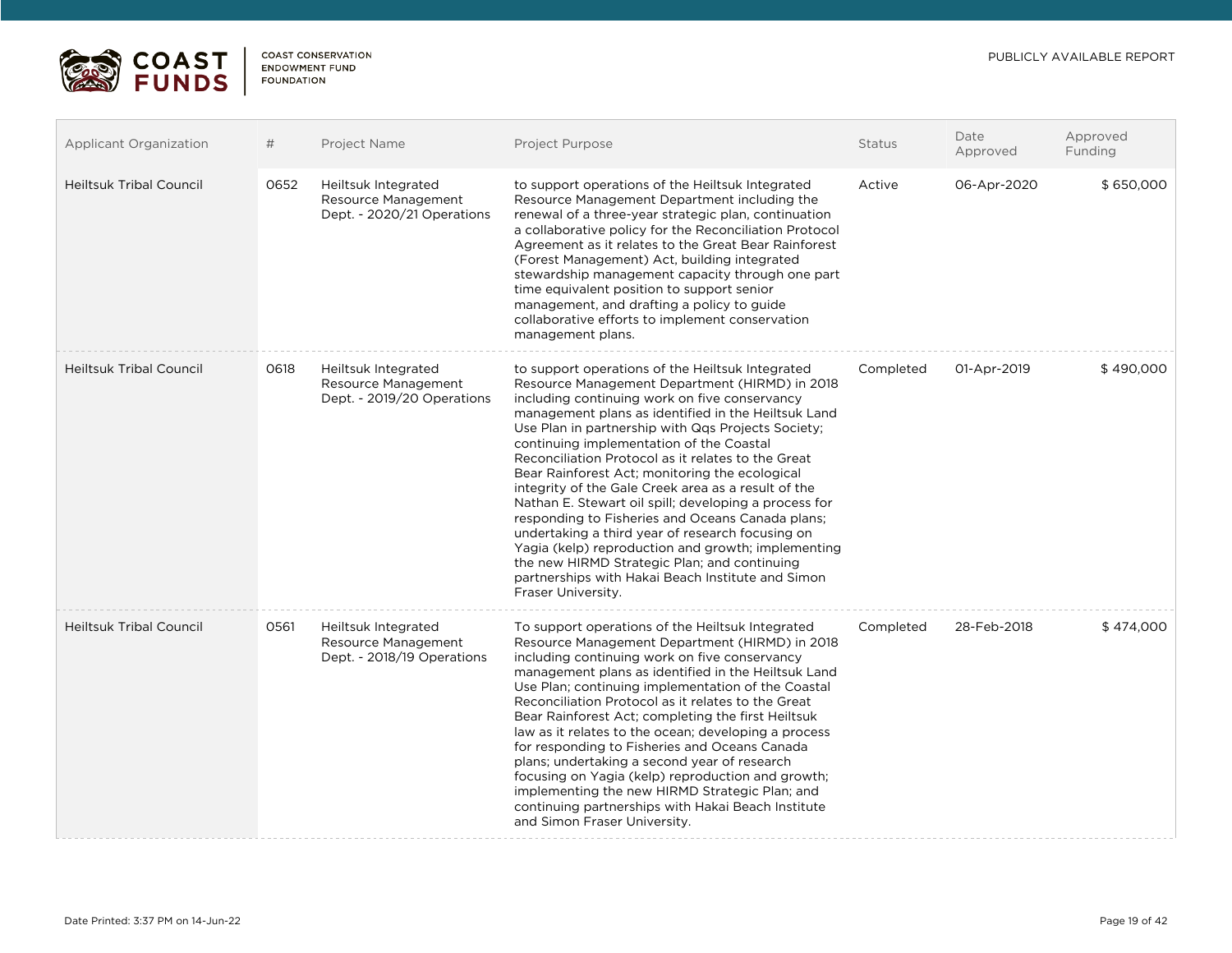

| <b>Applicant Organization</b>  | #    | Project Name                                                                                   | Project Purpose                                                                                                                                                                                                                                                                                                                                                                                                                                                                                               | <b>Status</b> | Date<br>Approved | Approved<br>Funding |
|--------------------------------|------|------------------------------------------------------------------------------------------------|---------------------------------------------------------------------------------------------------------------------------------------------------------------------------------------------------------------------------------------------------------------------------------------------------------------------------------------------------------------------------------------------------------------------------------------------------------------------------------------------------------------|---------------|------------------|---------------------|
| <b>Heiltsuk Tribal Council</b> | 0512 | Heiltsuk Integrated<br>Resource Management<br>Dept. - 2017 Operations                          | to support operations of the Heiltsuk Integrated<br>Resource Management Department including<br>continued implementation of the Coastal<br>Reconciliation Protocol, a new research initiative<br>focusing on Yagia (kelp) reproduction and growth,<br>research partnerships with Hakai Beach Institute and<br>Simon Fraser University, remediation planning for<br>the 2016 diesel spill in Seaforth Channel, and<br>implementation of new land use orders established<br>under the Great Bear Rainforest Act | Completed     | 04-Apr-2017      | \$584,079           |
| <b>Heiltsuk Tribal Council</b> | 0466 | Heiltsuk Integrated<br>Resource Management<br>Dept. - 2016/17 Operations                       | to support operations of the Heiltsuk Integrated<br>Resource Management Department in 2016/17<br>including continued implementation of the Coastal<br>Reconciliation Protocol, continued research<br>partnerships including with Hakai Beach Institute<br>and Simon Fraser University, collaborative<br>development of four conservancy management<br>plans, and continued development of the HIRMD<br>forest, referrals, and culture and heritage policies                                                   | Completed     | 07-Mar-2016      | \$584,079           |
| <b>Heiltsuk Tribal Council</b> | 0418 | Heiltsuk Integrated<br>Resource Management<br>Dept. - 2015 Summer-<br><b>Winter Operations</b> | to support operations of the Heiltsuk Integrated<br>Resource Management Department from June 2015<br>to March 2016 including completion of five<br>conservancy management plans and collaboration<br>with the Nuxalk and Wui'kinuxy Nations on three<br>additional conservancies in the Central Coast region                                                                                                                                                                                                  | Completed     | 15-Jun-2015      | \$800,000           |
| <b>Heiltsuk Tribal Council</b> | 0394 | Heiltsuk Integrated<br>Resource Management<br>Dept. - 2015 Spring<br>Operations                | to support operations of the Heiltsuk Integrated<br>Resource Management Department for the first<br>quarter of 2015/16 (April to June)                                                                                                                                                                                                                                                                                                                                                                        | Completed     | 24-Mar-2015      | \$354,564           |
| <b>Heiltsuk Tribal Council</b> | 0339 | Heiltsuk Integrated<br>Resource Management<br>Dept. - 2014/15 Operations                       | to support operations of the department, contribute<br>to ecosystem-based management review, develop<br>forestry and herring management plans, and<br>continue to respond to resource development<br>referrals                                                                                                                                                                                                                                                                                                | Completed     | 25-Apr-2014      | \$1,220,000         |
| <b>Heiltsuk Tribal Council</b> | 0309 | Heiltsuk Integrated<br>Resource Management<br>Dept. - 2013/14 Fall-Winter<br>Operations        | to support operations of the department including<br>seasonal patrols of the Nation's territory.<br>management of resource development referrals, and<br>development of conservancy management plans                                                                                                                                                                                                                                                                                                          | Completed     | 03-Dec-2013      | \$509,501           |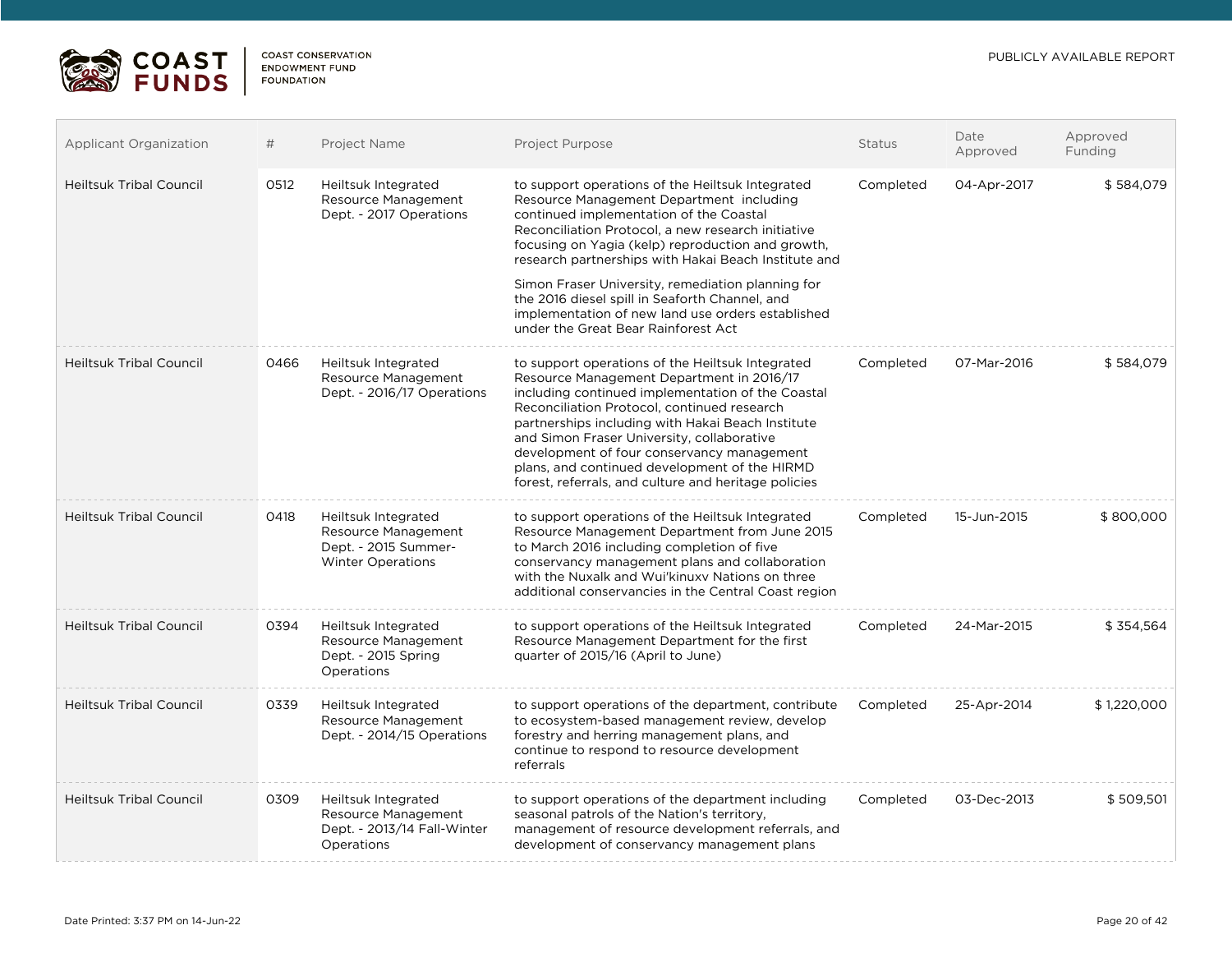

| <b>Applicant Organization</b>  | #    | Project Name                                                                                      | <b>Project Purpose</b>                                                                                                                                                                                                                                                                                   | <b>Status</b> | Date<br>Approved | Approved<br>Funding |
|--------------------------------|------|---------------------------------------------------------------------------------------------------|----------------------------------------------------------------------------------------------------------------------------------------------------------------------------------------------------------------------------------------------------------------------------------------------------------|---------------|------------------|---------------------|
| <b>Heiltsuk Tribal Council</b> | 0265 | Heiltsuk Integrated<br>Resource Management<br>Dept. - 2013/14 Spring-<br><b>Summer Operations</b> | to support operations of the department including<br>routine monitoring of the Nation's traditional<br>territory, management of resource development<br>referrals, and identify conservancy and tourism<br>economic opportunities in partnership with the<br>provincial government                       | Completed     | 21-Mar-2013      | \$578,000           |
| <b>Heiltsuk Tribal Council</b> | 0252 | Heiltsuk Integrated<br>Resource Management<br>Dept. - 2012/13 Special<br>Projects                 | to support operations of the department including<br>completion of two conservancy management plans,<br>continuation of traditional use studies, and<br>archaeological work at Hauyet, a traditional<br>gathering place, in partnership with Simon Fraser<br>University                                  | Completed     | 24-Sep-2012      | \$210,000           |
| <b>Heiltsuk Tribal Council</b> | 0215 | Heiltsuk Integrated<br>Resource Management<br>Dept. - 2012/13 Operations                          | to support operations of the department including<br>seasonal patrols of the Nation's territory,<br>management of resource development referrals,<br>development of conservancy management plans,<br>and green crab invasive species monitoring                                                          | Completed     | 27-Mar-2012      | \$500,000           |
| <b>Heiltsuk Tribal Council</b> | 0147 | Investment in Resource<br>Development Referral<br>Systems                                         | to establish an effective resource development<br>referrals management process including hiring a<br>Culture and Heritage Manager and a Policy Analyst,<br>building a referrals tracking system, and creating<br>response templates for each section of the<br>integrated stewardship office             | Completed     | 02-Nov-2011      | \$93,750            |
| <b>Heiltsuk Tribal Council</b> | 0112 | Heiltsuk Integrated<br>Resource Management<br>Dept. - 2011/12 Operations                          | to support operations of the department including<br>seasonal patrols of the Nation's territory,<br>management of resource development referrals, and<br>development of conservancy management plans                                                                                                     | Completed     | 01-Mar-2011      | \$374,000           |
| <b>Heiltsuk Tribal Council</b> | 0083 | Heiltsuk Integrated<br>Resource Management<br>Dept. - 2010/11 Start-up                            | to initiate and operate the department including<br>hiring stewardship personnel, implementing<br>governance and operating policies, and assuming a<br>lead role in land and marine use planning as well as<br>conservancy management                                                                    | Completed     | 20-Apr-2010      | \$330,000           |
| <b>Heiltsuk Tribal Council</b> | 0023 | Establishment of the<br>Heiltsuk Integrated<br>Resource Management<br>Dept.                       | to establish the integrated stewardship office with<br>accountability to the tribal council, hereditary<br>council, and members for the management of<br>resources including lands, water, fisheries, cultural<br>heritage, and information services including GIS and<br>resource development referrals | Completed     | 15-Sep-2009      | \$273,055           |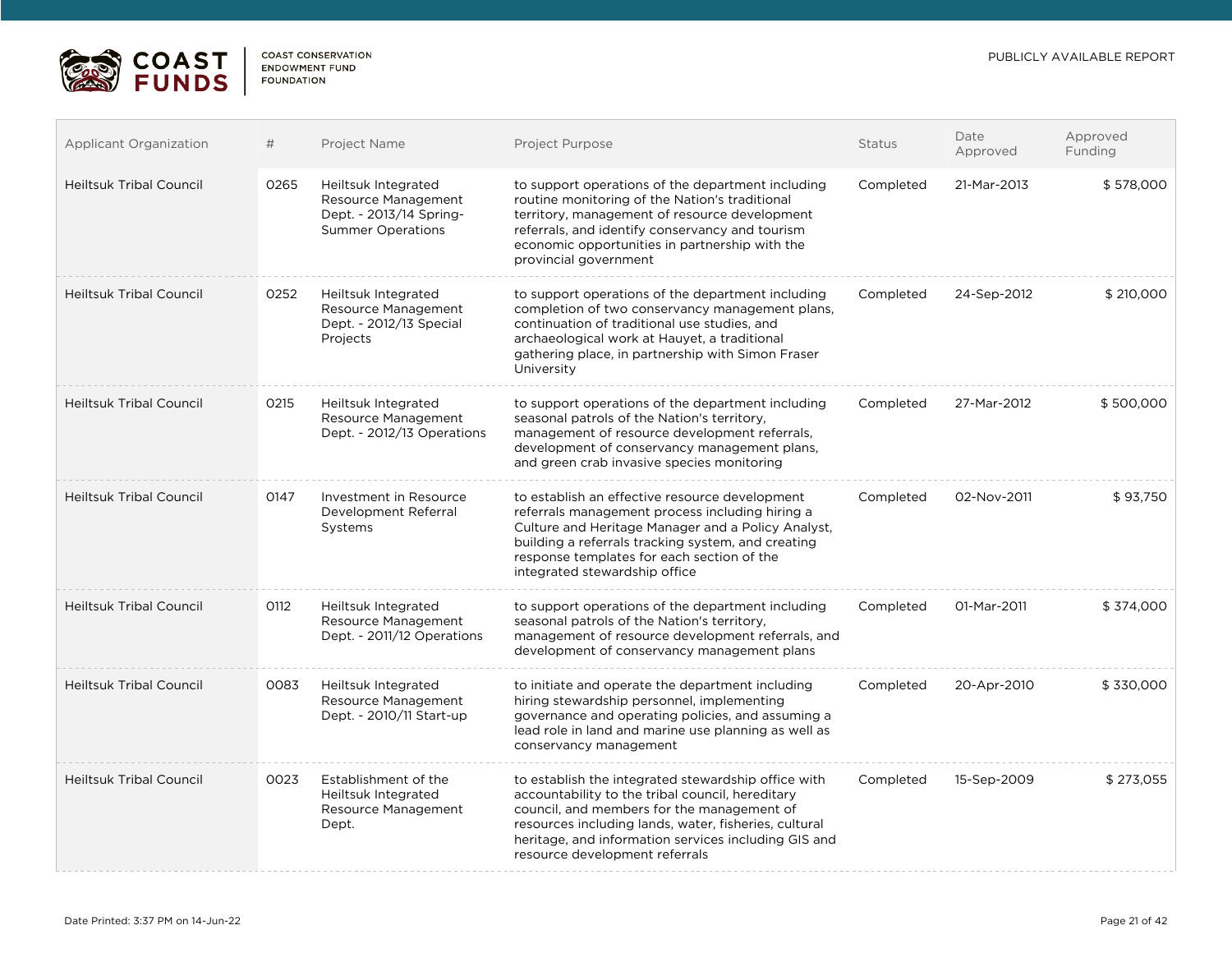

| <b>Applicant Organization</b> | #    | Project Name                                                                          | <b>Project Purpose</b>                                                                                                                                                                                                                                                                                                                                                                                                                                                                                                                                                 | <b>Status</b> | Date<br>Approved | Approved<br>Funding |
|-------------------------------|------|---------------------------------------------------------------------------------------|------------------------------------------------------------------------------------------------------------------------------------------------------------------------------------------------------------------------------------------------------------------------------------------------------------------------------------------------------------------------------------------------------------------------------------------------------------------------------------------------------------------------------------------------------------------------|---------------|------------------|---------------------|
| <b>Homalco First Nation</b>   | 0667 | Sustaining Salmon<br>Populations - Orford<br>Hatchery Operations 2021-<br>22          | to support the operations of the salmon<br>enhancement program in Orford Bay rivers (Orford,<br>Southgate, and Homathko) to re-stock the coho and<br>chum salmon populations for future generations,<br>including identifying potential fish habitat<br>restoration priorities and stock potential;<br>maintaining salmon stocks in the Southgate and<br>Elliot River while restoration plans are implemented;<br>restoring the hatchery's incubation and rearing<br>infrastructure; and to secure facilities from wildlife to<br>address the ongoing predation issue. | Active        | 31-Aug-2021      | \$119,883           |
| <b>Homalco First Nation</b>   | 0718 | Guardian Watchman<br>Program - 2021-22<br>Operations                                  | to support the increased presence of the Guardians<br>throughout Homalco territory as they monitor water<br>quality; assist in spill response efforts and planning;<br>monitor the overall territory including the Chinook<br>catch; lead stock assessment efforts in Southgate,<br>Homathko, and Olford Rivers; contribute to public<br>education videos that highlight Traditional<br>Ecological Knowledge, and gathering data to inform<br>a marine use plan to help guide future management<br>decisions.                                                          | Active        | 31-Aug-2021      | \$115,000           |
| Homalco First Nation          | 0500 | Orford River and Algard<br>Creek Salmon Habitat<br>Restoration - Initial Study        | to undertake a geomorphic investigation and fish<br>habitat restoration plan for the Algard River in order<br>to increase salmon abundance for grizzly and black<br>bear populations while also preventing future loss of<br>current salmon spawning habitat                                                                                                                                                                                                                                                                                                           | Completed     | 16-Nov-2016      | \$30,800            |
| <b>Homalco First Nation</b>   | 0467 | Grizzly and Black Bear<br>Habitat and Family<br>Relationship Study - 2016<br>Research | to continue field research and DNA analyses on<br>grizzly and black bear populations in the Nation's<br>territory surrounding Bute Inlet and to build<br>conservation-related research capacity within the<br>Nation that ensures its ecotourism and forestry<br>operations adhere to ecosystem-based management                                                                                                                                                                                                                                                       | Completed     | 16-Feb-2016      | \$70,000            |
| <b>Homalco First Nation</b>   | 0460 | Guardian Watchman<br>Program - 2015/16<br>Operations                                  | to support continued regional monitoring operations<br>in the Broughton Archipelago via an expansion of its<br>conservation program that will lead guardian<br>watchman activities as well as performing<br>aquaculture-related intertidal assessments.<br>dungeness crab and eelgrass surveys, and ongoing<br>contribution to the Ha-ma-yas Stewardship Network                                                                                                                                                                                                       | Completed     | 17-Nov-2015      | \$30,000            |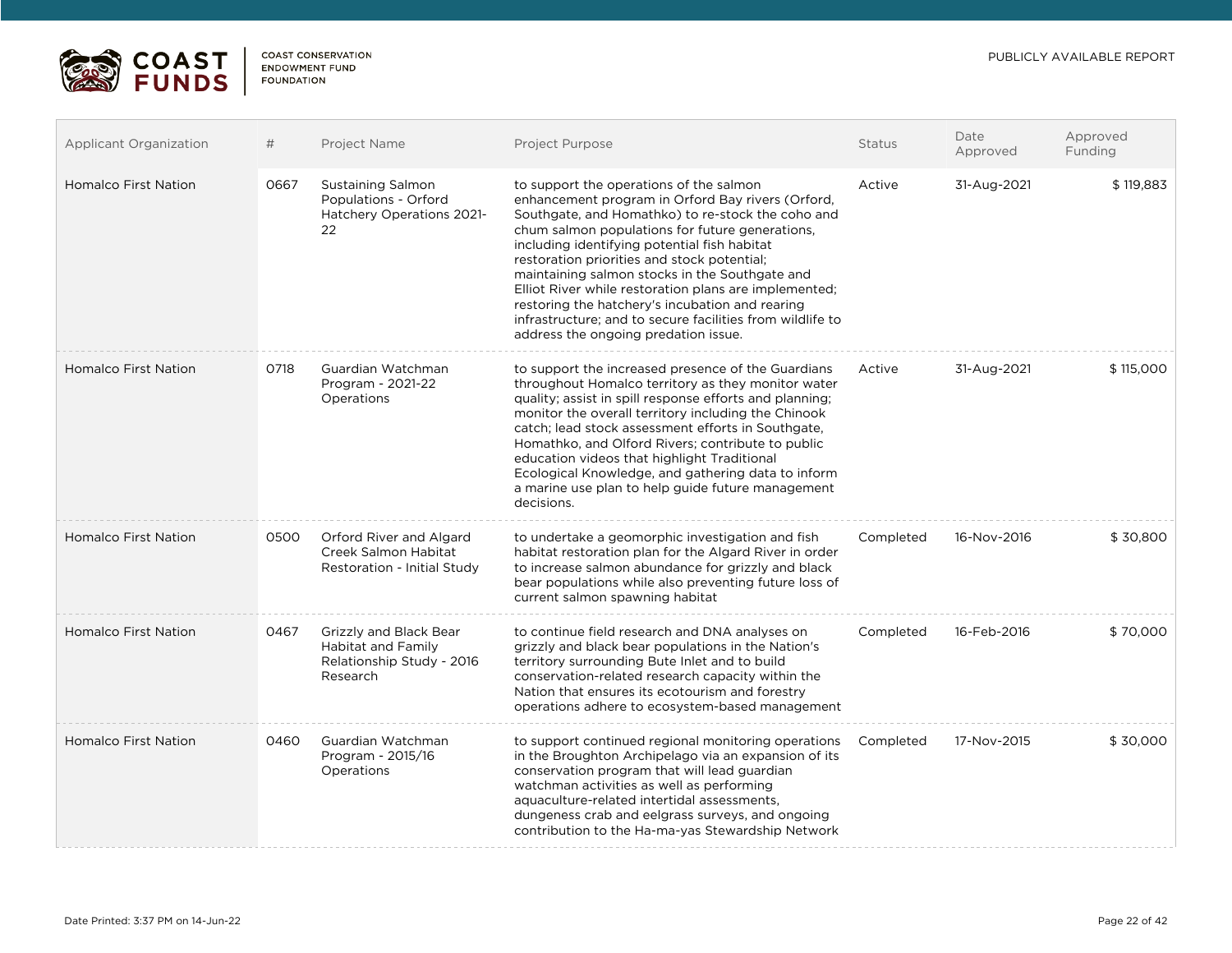

П

| <b>Applicant Organization</b> | #    | Project Name                                                                          | <b>Project Purpose</b>                                                                                                                                                                                                                                                                                                                                                                                                       | <b>Status</b> | Date<br>Approved | Approved<br>Funding |
|-------------------------------|------|---------------------------------------------------------------------------------------|------------------------------------------------------------------------------------------------------------------------------------------------------------------------------------------------------------------------------------------------------------------------------------------------------------------------------------------------------------------------------------------------------------------------------|---------------|------------------|---------------------|
| <b>Homalco First Nation</b>   | 0421 | Grizzly and Black Bear<br>Habitat and Family<br>Relationship Study - 2015<br>Research | to conduct field research and DNA analyses on<br>grizzly and black bear populations in the Nation's<br>territory surrounding Bute Inlet and to build<br>conservation-related research capacity within the<br>Nation that ensures its ecotourism and forestry<br>operations adhere to ecosystem-based management                                                                                                              | Completed     | 02-Jun-2015      | \$50,000            |
| <b>Homalco First Nation</b>   | 0340 | Youth Stewardship Training<br>$-2014$                                                 | to deliver an ecosystem-based management and<br>wildlife protection training program for youth that<br>includes traditional territory stewardship, essential<br>fisheries field skills certification, first aid certification,<br>and bear aware training                                                                                                                                                                    | Completed     | 03-Jun-2014      | \$52,500            |
| K'ómoks First Nation          | 0529 | Guardian Watchman<br>Program - 2017/18<br>Operations                                  | to continue implementing the Guardian Watchman<br>Program throughout K'ómoks territory that includes<br>eel grass and salt marsh monitoring, seal and sea<br>lion surveys, stabilization of a river bank to protect a<br>midden and ancestral burial grounds, ongoing<br>contribution to the Ha-ma-yas Stewardship<br>Network, and Level 2 Stewardship Training for<br>Guardian Watchmen with Vancouver Island<br>University | Completed     | 30-May-2017      | \$11.550            |
| K'ómoks First Nation          | 0481 | Guardian Watchman<br>Program - 2016/17<br>Operations                                  | to continue implementing a the Nation's Guardian<br>Watchman Program throughout K'omoks territory<br>over a multi-year period, continue stewardship<br>technician certification programs with Vancouver<br>Island University, and conduct butter clam, crab, seal<br>and sea lions surveys throughout the territory                                                                                                          | Completed     | 24-May-2016      | \$9,962             |
| K'ómoks First Nation          | 0424 | Guardian Watchman<br>Program Start-up - 2015<br>Pilot                                 | to continue implementing a pilot Guardian<br>Watchman Program throughout the Nation's<br>territory over a multi-year period and to conduct<br>butter clam, crab, seal and sea lions surveys<br>throughout the territory                                                                                                                                                                                                      | Completed     | 02-Jun-2015      | \$30,462            |
| K'ómoks First Nation          | 0356 | Guardian Watchman<br>Program Start-up - 2014<br>Pilot                                 | to initiate and pilot a Guardian Watchman Program<br>throughout its territories over a multi-year period<br>and to design and deliver a training curriculum for<br>three members of the Nation to become Guardian<br>Watchmen                                                                                                                                                                                                | Completed     | 03-Jun-2014      | \$72,650            |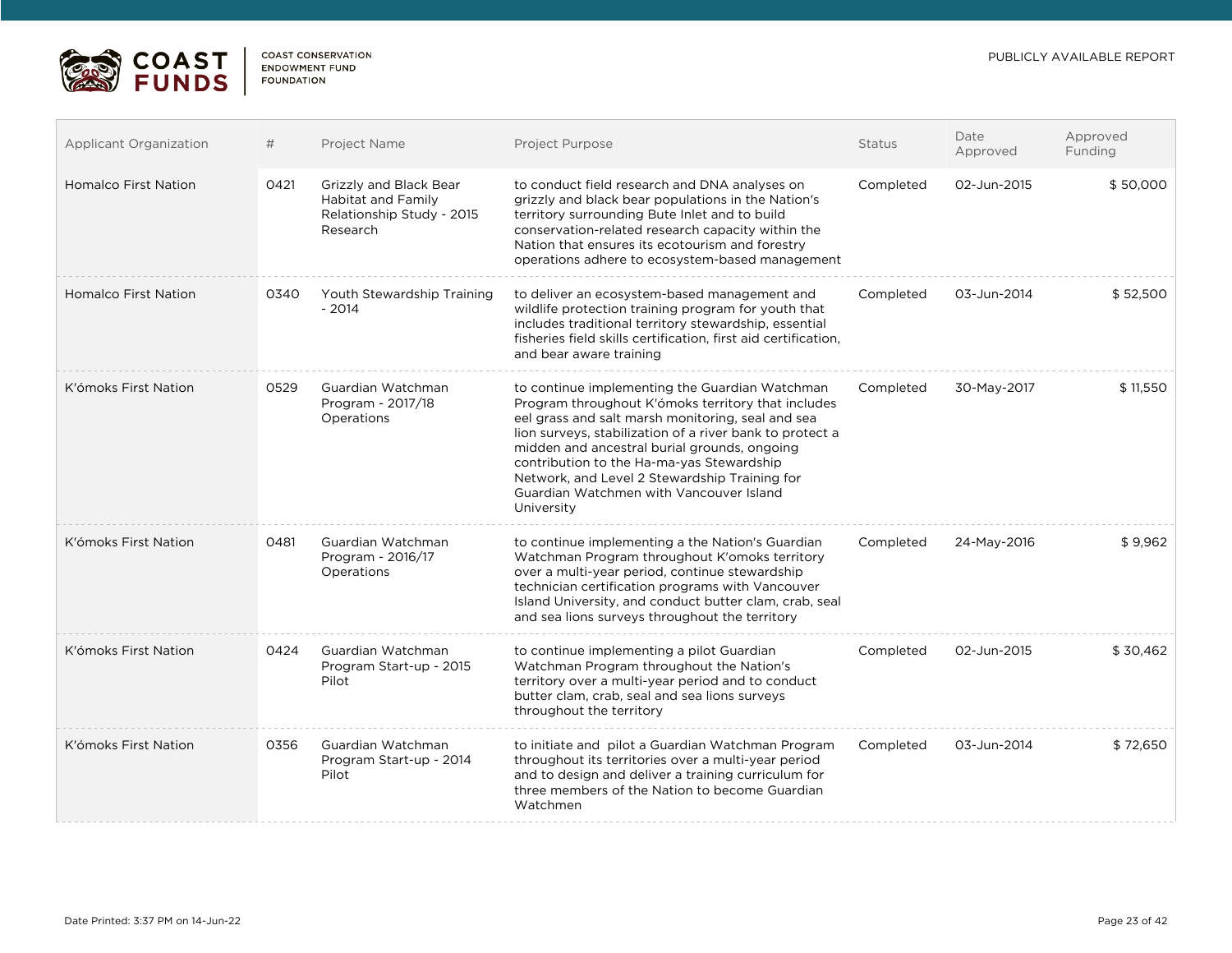



| <b>Applicant Organization</b> | #    | Project Name                                             | Project Purpose                                                                                                                                                                                                                                                                                                                                                                                                                                                                                                                                                                                                                                                                                                                                                                        | Status    | Date<br>Approved | Approved<br>Funding |
|-------------------------------|------|----------------------------------------------------------|----------------------------------------------------------------------------------------------------------------------------------------------------------------------------------------------------------------------------------------------------------------------------------------------------------------------------------------------------------------------------------------------------------------------------------------------------------------------------------------------------------------------------------------------------------------------------------------------------------------------------------------------------------------------------------------------------------------------------------------------------------------------------------------|-----------|------------------|---------------------|
| Kitasoo Band Council          | 0681 | Kitasoo Stewardship<br>Authority - 2020/21<br>Operations | to support operations of the Stewardship Authority<br>program that includes: estimating baselines of bear<br>activity in the near absence of humans as part of a<br>multi-year investigation into the impacts of bear<br>viewing ecotourism; restructuring the Guardian<br>Watchmen program for year-round monitoring as<br>well as certification in partnership with BC Parks;<br>continuing mountain goat and northern goshawks<br>research projects as well as various wildlife<br>monitoring via wildlife cameras; processing tourism<br>referrals and archaeology permit applications;<br>monitoring the marine environment as part of the<br>Marine Planning Partnership; and implementing the<br>Mussel Inlet management plan.                                                  | Active    | 25-Aug-2020      | \$400,000           |
| Kitasoo Band Council          | 0628 | Kitasoo Stewardship<br>Authority - 2019/20<br>Operations | To support operations of the Resource Stewardship<br>program that includes: research on population<br>dynamics and spatio-temporal distribution of<br>mountain goats and northern goshawks across the<br>Nation's territory; monitoring human use to inform a<br>tourism and recreation strategy; continuation of<br>cultural feature identification surveys, updating the<br>Forestry Strategy and developing a timber supply<br>and harvest management framework that includes<br>landscape reserve designs; complete conservancy<br>management and operational plans in Mussel and<br>Khutz inlet alongside a protected area model for<br>Green Inlet; and continued funding of youth<br>stewardship development via the Supporting<br>Emerging Aboriginal Stewards (SEAS) program. | Active    | 27-Aug-2019      | \$315,000           |
| <b>Kitasoo Band Council</b>   | 0567 | Resource Stewardship<br>Program - 2018/19<br>Operations  | To support operations of the Resource Stewardship<br>program that includes: research on population<br>dynamics and spatio-temporal distribution of bears<br>across the Nation's territory; salmon enumeration in<br>23 watersheds and non-invasive salmon DNA<br>collection/analysis to inform marine resources<br>management decisions; research into new forms of<br>protected area governance; cultural feature<br>identification surveys; new protocol agreements<br>with forestry and tourism operators; and continued<br>funding of youth stewardship development via the<br>Supporting Emerging Aboriginal Stewards (SEAS)<br>program.                                                                                                                                          | Completed | 22-May-2018      | \$335,000           |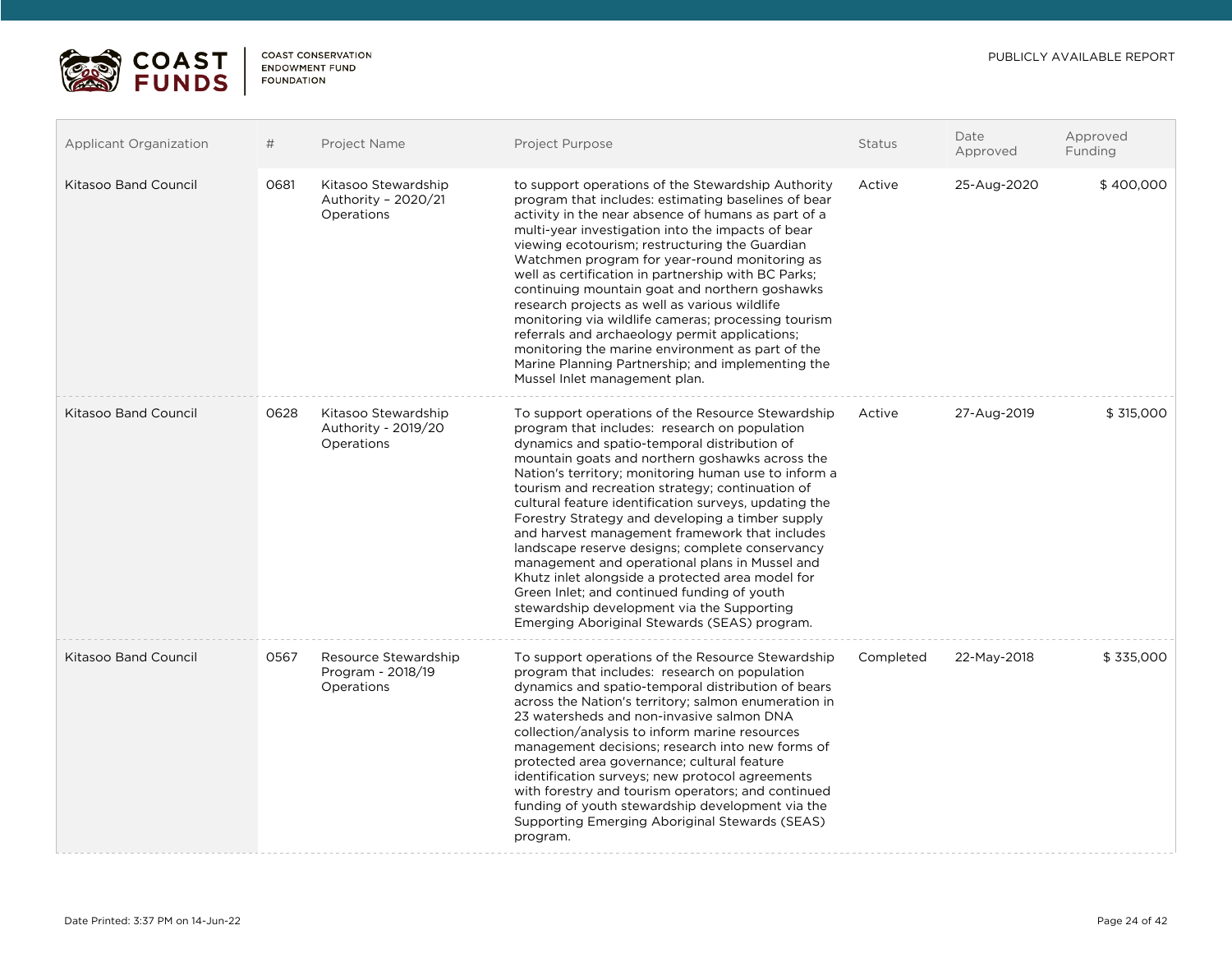

| <b>Applicant Organization</b> | #    | Project Name                                                                           | Project Purpose                                                                                                                                                                                                                                                                                                                                                                                                                                                                                                                                         | <b>Status</b> | Date<br>Approved | Approved<br>Funding |
|-------------------------------|------|----------------------------------------------------------------------------------------|---------------------------------------------------------------------------------------------------------------------------------------------------------------------------------------------------------------------------------------------------------------------------------------------------------------------------------------------------------------------------------------------------------------------------------------------------------------------------------------------------------------------------------------------------------|---------------|------------------|---------------------|
| <b>Kitasoo Band Council</b>   | 0528 | Resource Stewardship<br>Program - 2017/18<br>Operations                                | to support operations of the Resource Stewardship<br>program that includes: research on population<br>dynamics and spatio-temporal distribution of bears<br>across the Nation's territory; a focus on completing<br>protected area management plans for K'ootz,<br>Fiordland, and Smithers Island; expansion of the<br>program with four new positions for referrals<br>management, anthropology, and research projects;<br>and continued funding of youth stewardship<br>development via the Supporting Emerging<br>Aboriginal Stewards (SEAS) program | Completed     | 05-Jul-2017      | \$650,000           |
| <b>Kitasoo Band Council</b>   | 0476 | Resource Stewardship<br>Program - 2016/17<br>Operations                                | to support operations of the program, research on<br>population dynamics and spatio-temporal<br>distribution of bears across the Nation's territory, a<br>focus on completing protected area management<br>plans for K'ootz, Fiordland, Smithers Island,<br>expansion of the Guardian program with two new<br>positions for marine use plan implementation and<br>research, and continued funding of the Supporting<br>Emerging Aboriginal Stewards (SEAS) program                                                                                      | Completed     | 14-Jun-2016      | \$665,000           |
| <b>Kitasoo Band Council</b>   | 0436 | Stewardship Office and<br><b>Accommodations Complex</b><br>- Construction and Start-up | to construct a new commercial office and<br>accommodations facility in Klemtu that will be<br>leased to Kitasoo/Xai'xais Integrated Resource<br>Authority, Spirit Bear Lodge, and Kitasoo Forestry<br>Ltd., supporting conservation, ecotourism, research,<br>and resource management initiatives throughout the<br>Nation's territory                                                                                                                                                                                                                  | Completed     | 14-Jun-2016      | \$250,000           |
| <b>Kitasoo Band Council</b>   | 0410 | Resource Stewardship<br>Program - 2015/16<br>Operations                                | to support operations of the program, research on<br>population dynamics and spatio-temporal<br>distribution of bears across the Nation's territory,<br>completion of four conservancy management plans<br>spanning 120 hectares, and the Supporting<br>Emerging Aboriginal Stewards (SEAS) program                                                                                                                                                                                                                                                     | Completed     | 15-Jun-2015      | \$465,000           |
| <b>Kitasoo Band Council</b>   | 0375 | <b>Cultural Resource</b><br>Management and Research-<br><b>Related Equipment</b>       | to expand the scope of the program in 2014/15 to<br>develop a plan for management of cultural<br>resources, create a cultural data catalogue, and to<br>invest in research and monitoring related equipment                                                                                                                                                                                                                                                                                                                                             | Completed     | 22-Sep-2014      | \$100,000           |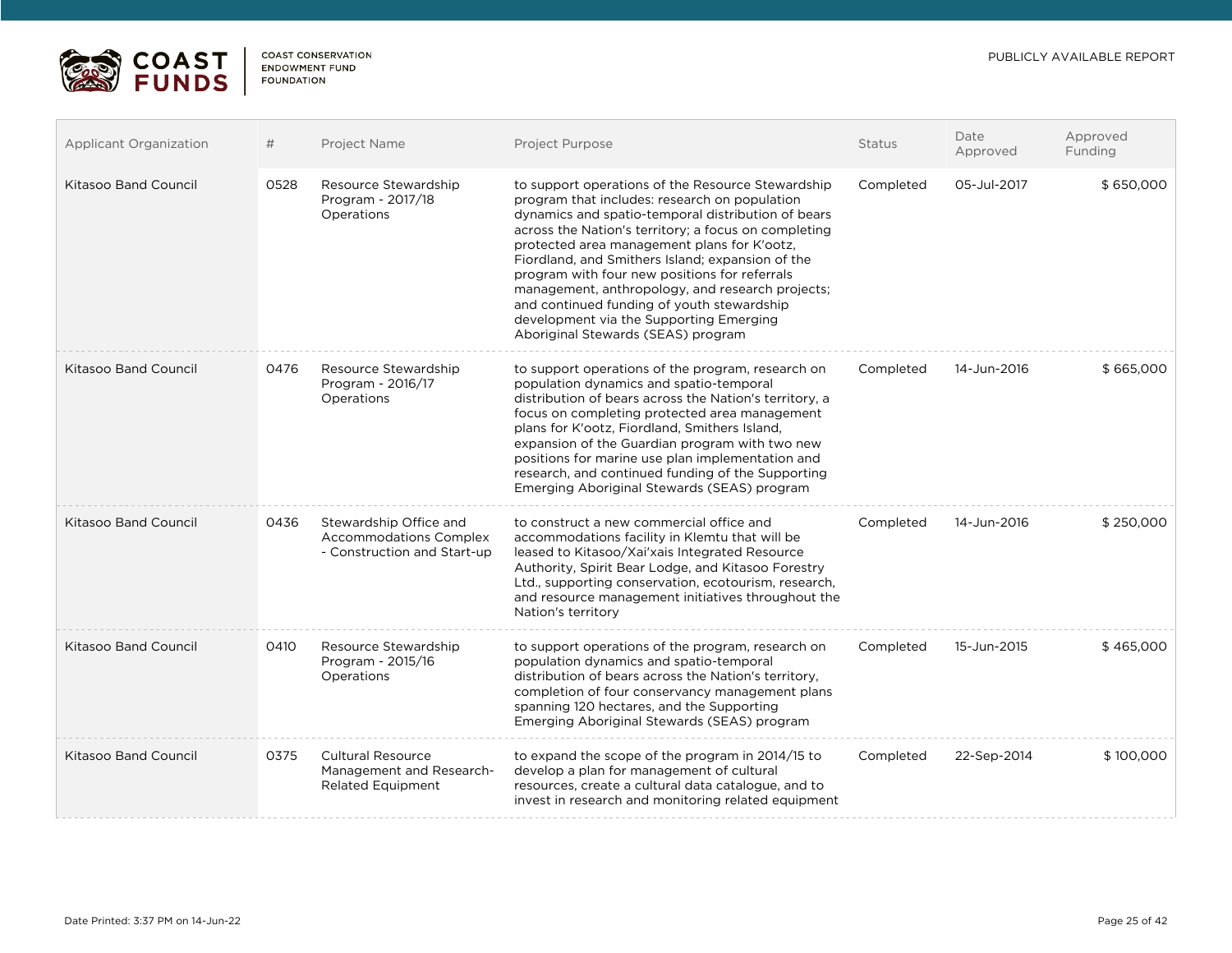

| <b>Applicant Organization</b> | #    | Project Name                                                                                   | <b>Project Purpose</b>                                                                                                                                                                                                                                                                                                                                                                                                                      | <b>Status</b> | Date<br>Approved | Approved<br>Funding |
|-------------------------------|------|------------------------------------------------------------------------------------------------|---------------------------------------------------------------------------------------------------------------------------------------------------------------------------------------------------------------------------------------------------------------------------------------------------------------------------------------------------------------------------------------------------------------------------------------------|---------------|------------------|---------------------|
| <b>Kitasoo Band Council</b>   | 0341 | Resource Stewardship<br>Program - 2014/15<br>Operations                                        | to support operations of the program, field-based<br>research projects, land use and conservancy<br>management planning, and the Supporting<br>Emerging Aboriginal Stewards (SEAS) program                                                                                                                                                                                                                                                  | Completed     | 03-Jun-2014      | \$530,000           |
| <b>Kitasoo Band Council</b>   | 0281 | Resource Stewardship<br>Program - 2013 Operations                                              | to support operations and expand the program to<br>function as a multi-disciplinary, multi-faceted<br>resource stewardship program including regional<br>monitoring, building a resource development<br>referrals system, conducting grizzly and black bear<br>research in partnership with academic partners, and<br>completing conservancy management plans                                                                               | Completed     | 11-Jun-2013      | \$115,285           |
| Kitasoo Band Council          | 0264 | Watchman Program - 2013<br>Operations                                                          | to support seasonal operations of the program<br>including monitoring patrols throughout the<br>territory and maintaining a seasonal presence at<br>Mussel River in the Fiordland Conservancy,<br>accompanying all commercial, private and incidental<br>bear viewing visits                                                                                                                                                                | Completed     | 21-Mar-2013      | \$306,167           |
| <b>Kitasoo Band Council</b>   | 0211 | Spirit Bear Research<br>Foundation - Grizzly and<br><b>Black Bear Research</b><br>Partnerships | to undertake research partnerships with the<br>University of Victoria and the University of Cumbia<br>to examine spatio-temporal impacts of both grizzly<br>bears and tourism on black bears and Spirit Bears in<br>Kitasoo territory and to enlarge the scope of a<br>current longitudinal study in Heiltsuk territory on<br>spatio-temporal distributions of grizzly bears to<br>include their distributions in Kitasoo/Xaixais territory | Completed     | 27-Mar-2012      | \$222,450           |
| <b>Kitasoo Band Council</b>   | 0210 | Watchman Program - 2012<br>Operations                                                          | to support seasonal operations of the program<br>including monitoring patrols throughout the<br>territory and maintaining a seasonal presence at<br>Mussel River in the Fiordland Conservancy,<br>accompanying all commercial, private and incidental<br>bear viewing visits                                                                                                                                                                | Completed     | 07-Mar-2012      | \$143,162           |
| Kitasoo Band Council          | 0093 | Watchman Program - 2010<br>Operations                                                          | to support seasonal operations of the program<br>including monitoring and protection from Klemtu<br>throughout the Nation's traditional territory, and<br>installation of remote monitoring cameras on the<br>Canoona River or Disju in partnership with Pacific<br>Wild                                                                                                                                                                    | Completed     | 16-Jun-2010      | \$75,000            |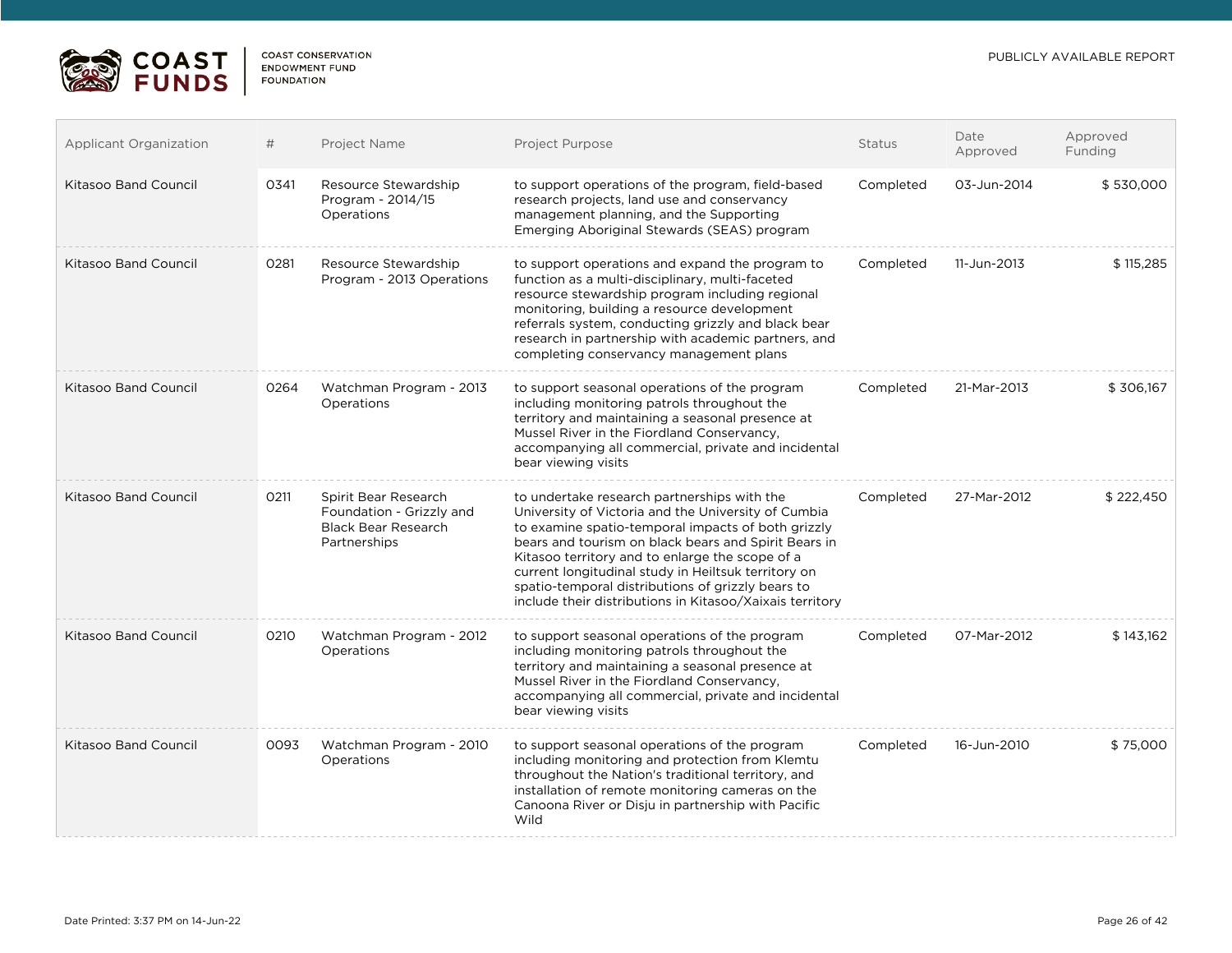Approved the contract of the contract of the contract of the contract of the contract of the contract of the contract of the contract of the contract of the contract of the contract of the contract of the contract of the c



| <b>Applicant Organization</b> | #    | Project Name                                                                                   | Project Purpose                                                                                                                                                                                                                                                                                                                                                                                            | <b>Status</b> | Date<br>Approved | Approved<br>Funding |
|-------------------------------|------|------------------------------------------------------------------------------------------------|------------------------------------------------------------------------------------------------------------------------------------------------------------------------------------------------------------------------------------------------------------------------------------------------------------------------------------------------------------------------------------------------------------|---------------|------------------|---------------------|
| <b>Kitasoo Band Council</b>   | 0005 | Watchman Program - 2009<br>Operations                                                          | to support operations of the program including<br>weekly patrols of the Nation's entire territory,<br>collecting standardized data on habitats, wildlife,<br>and human use, undertake public outreach and<br>education with visitors, and report illegal activities<br>to designated authorities                                                                                                           | Completed     | 04-May-2009      | \$79,000            |
| <b>Kitselas Band Council</b>  | 0531 | <b>Tsmdimaas Forest</b><br>Restoration and Workforce<br>Development Project -<br>2017/18 Phase | to continue a multi-year conservation workforce<br>development project at Tsmdimaas along the<br>Skeena River that restores successively clear-cut<br>traditional lands and will improve cedar and berry<br>bush growing capability while also building<br>transferable ecosystem restoration skills that will<br>position the Nation to initiate future reclamation<br>projects in northwestern BC        | Active        | 30-May-2017      | \$34,283            |
| <b>Kitselas Band Council</b>  | 0446 | <b>Tsmdimaas Forest</b><br><b>Restoration and Workforce</b><br>Development Project             | to undertake a conservation workforce development<br>project at Tsmdimaas that builds transferable<br>ecosystem restoration skills that will position the<br>Nation to lead future reclamation projects that are<br>anticipated as a result of increased natural resource<br>development that is planned in northwest BC                                                                                   | Completed     | 08-Sep-2015      | \$41,665            |
| <b>Kitselas Band Council</b>  | 0128 | Community-Based Land<br>Use Planning                                                           | to undertake a community-based process to<br>develop a land use plan for seven reserves, a<br>majority of which are rural and undeveloped with<br>important conservation-related opportunities                                                                                                                                                                                                             | Completed     | 29-Nov-2010      | \$9,277             |
| <b>Kwiakah First Nation</b>   | 0691 | Research and Strategic Plan<br>to Acquire TFL 39 Block 5                                       | to develop the necessary strategic plan to facilitate<br>fundraising and negotiations to acquire Tree Farm<br>License (TFL) 39 Block 5 at the Phillips River<br>watershed so the Nation can eventually exercise<br>their inherent rights and apply regenerative forestry<br>practices in their territory, and to understand the<br>needs to develop a 100-yr Management Plan for the<br>TFL once acquired. | Completed     | 23-Feb-2021      | \$10,000            |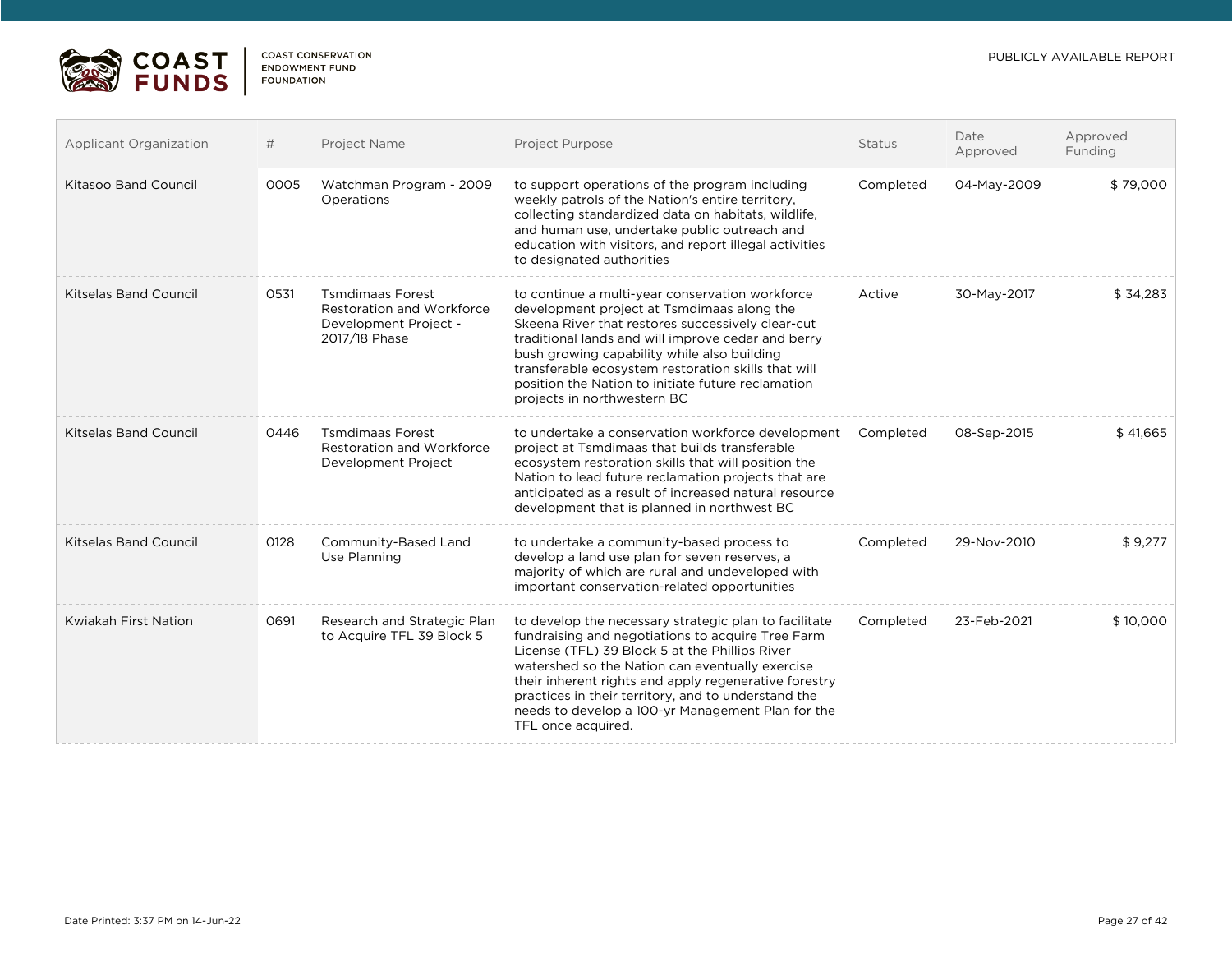

| Applicant Organization      | #    | Project Name                                                                              | Project Purpose                                                                                                                                                                                                                                                                                                                                                                                                                                                                                                                                                                                                                                                                                | <b>Status</b> | Date<br>Approved | Approved<br>Funding |
|-----------------------------|------|-------------------------------------------------------------------------------------------|------------------------------------------------------------------------------------------------------------------------------------------------------------------------------------------------------------------------------------------------------------------------------------------------------------------------------------------------------------------------------------------------------------------------------------------------------------------------------------------------------------------------------------------------------------------------------------------------------------------------------------------------------------------------------------------------|---------------|------------------|---------------------|
| Kwiakah First Nation        | 0630 | Assessment of Seaweed<br>Abundance and Spatial<br>Distribution - 2019/20<br>Projects      | to undertake the second phase of a comprehensive<br>research assessment of Kwiakah First Nation's<br>marine environment that endeavours to determine<br>the biomass and abundance for seaweed species, to<br>uphold Kwiakah's ban on the wild harvest of ocean<br>plants in Kwiakah's core territory, to development of<br>a research protocol in partnership with North Island<br>College for evaluating the amount of carbon<br>sequestered by kelp (i.e. blue carbon value), and to<br>ensure strong community participation in research<br>projects and input into stewardship-related<br>engagements with the provincial government and<br>commercial harvesters operating in the region. | Completed     | 27-Aug-2019      | \$10,000            |
| <b>Kwiakah First Nation</b> | 0573 | Assessment of Seaweed<br>Abundance and Spatial<br>Distribution                            | To undertake a comprehensive research assessment<br>of Kwiakah First Nation's marine environment to<br>determine biomass and abundance for seaweed<br>species, a project that will inform regulatory<br>decisions related to commercial harvesting<br>operations in the territory; spatially map seaweed<br>resources; and identify locations ideal for Kwiakah to<br>culture marine seaweeds in the future.                                                                                                                                                                                                                                                                                   | Completed     | 29-Aug-2018      | \$10,000            |
| Kwiakah First Nation        | 0539 | Phillips River Watershed -<br><b>Grizzly Bear Population</b><br>Inventory                 | to continue stewardship initiatives through a<br>scientific survey to develop a population inventory<br>of grizzly bears in the Phillips River watershed based<br>on DNA evidence and remote camera use, thus<br>supporting the Nation's efforts to mitigate further<br>ecological damage within the watershed to prevent<br>extirpation of grizzly bears from Kwiakah territory                                                                                                                                                                                                                                                                                                               | Completed     | 05-Jul-2017      | \$10,000            |
| <b>Kwiakah First Nation</b> | 0497 | Phillips River Watershed -<br>Salmon Data Analysis and<br>Industrial Impact<br>Assessment | to continue the Nation's research that seeks to<br>determine if a potential correlation exists between<br>salmon productivity/survival and forestry harvests in<br>the Phillips River watershed in order to inform the<br>Nation in developing measures to mitigate future<br>impacts on Chum and Pink salmon species                                                                                                                                                                                                                                                                                                                                                                          | Completed     | 29-Aug-2016      | \$25,000            |
| Kwiakah First Nation        | 0494 | Phillips River Watershed -<br><b>Grizzly Bear Recovery</b><br>Strategy                    | to continue the Nation's stewardship initiatives in<br>the Phillips River watershed by developing a<br>comprehensive grizzly bear recovery strategy that<br>will assist the Nation in mitigating further ecological<br>damage within the watershed to prevent extirpation<br>of grizzly bears from Kwiakah territory                                                                                                                                                                                                                                                                                                                                                                           | Completed     | 29-Aug-2016      | \$15,000            |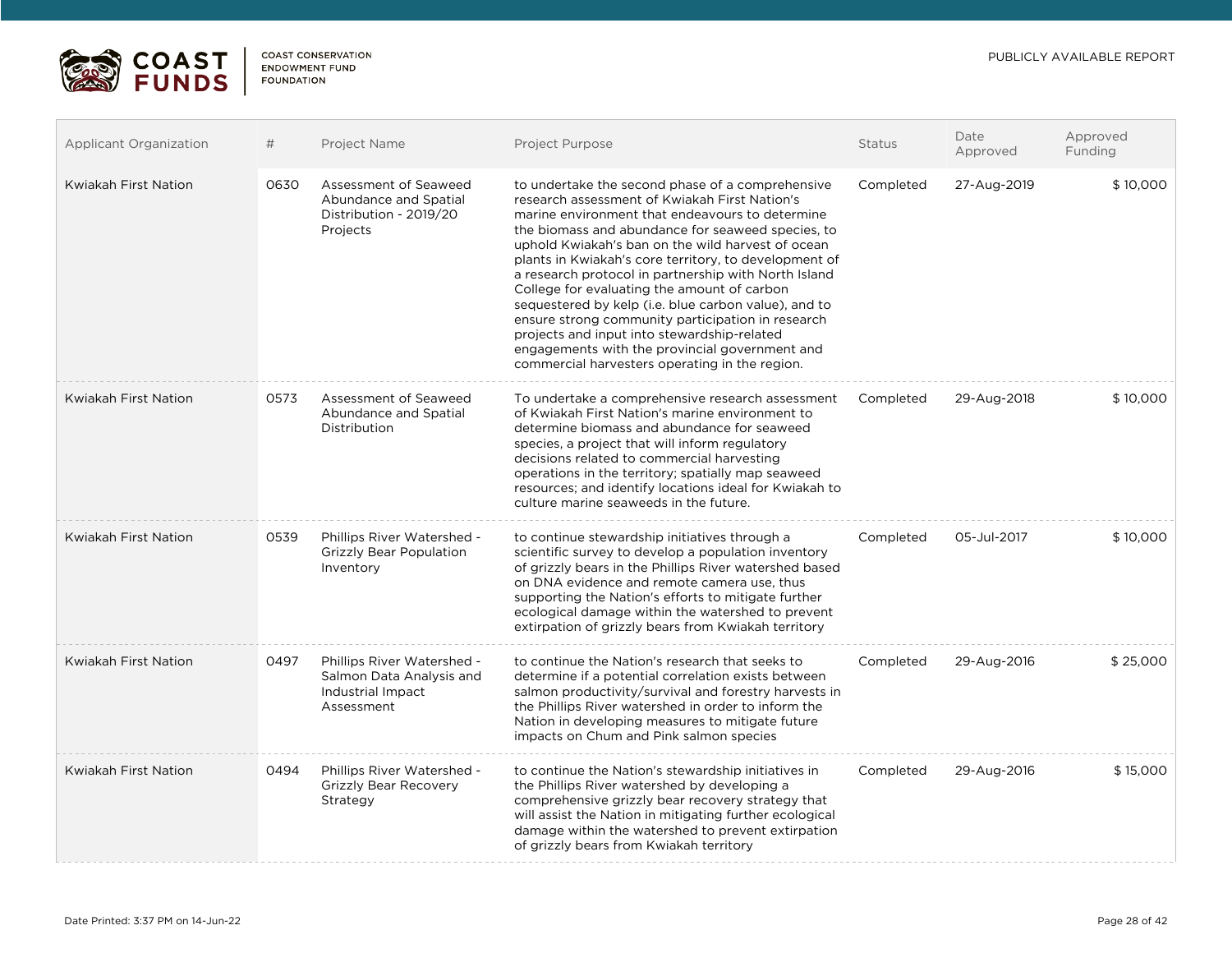

| <b>Applicant Organization</b> | #    | Project Name                                                              | <b>Project Purpose</b>                                                                                                                                                                                                                                                                                                                                                                                                                                                                                                                                                                                                                                                                                                          | Status    | Date<br>Approved | Approved<br>Funding |
|-------------------------------|------|---------------------------------------------------------------------------|---------------------------------------------------------------------------------------------------------------------------------------------------------------------------------------------------------------------------------------------------------------------------------------------------------------------------------------------------------------------------------------------------------------------------------------------------------------------------------------------------------------------------------------------------------------------------------------------------------------------------------------------------------------------------------------------------------------------------------|-----------|------------------|---------------------|
| <b>Kwiakah First Nation</b>   | 0422 | Phillips Arm/MRacinux<br>Conservancy - Clam and<br>Eelgrass Research      | to expand on the Nation's field research in the<br>Phillips Arm estuary and watershed to determine the<br>presence, distribution, and production of Eelgrass<br>and bivalves that will enable the Nation to develop<br>measures to mitigate industrial impacts on these<br>species                                                                                                                                                                                                                                                                                                                                                                                                                                              | Completed | 02-Jun-2015      | \$25,000            |
| <b>Kwiakah First Nation</b>   | 0373 | Phillips Arm/MNacinuxM<br>Conservancy - Estuary and<br>Watershed Research | to evaluate the abundance and habitat requirements<br>of priority aquatic species, assess impacts of<br>industrial activities, and recommend management<br>practices to sustain priority species' populations in<br>the Phillips Arm estuary and watershed                                                                                                                                                                                                                                                                                                                                                                                                                                                                      | Completed | 22-Sep-2014      | \$25,000            |
| Kwiakah First Nation          | 0284 | Youth/Elders Culture and<br>Language Camp - 2013                          | to partner with We Wai Kai and We Wai Kum<br>Nations for a one week language and culture camp<br>for youth that is led by two elders, an<br>archaeologist/anthropologist, and a cultural mentor                                                                                                                                                                                                                                                                                                                                                                                                                                                                                                                                 | Completed | 11-Jun-2013      | \$2,000             |
| <b>Kwiakah First Nation</b>   | 0212 | Phillips Arm/MNacinuxM<br>Conservancy - Mudslide<br>Remediation           | to ensure continuation of the Nation's salmon<br>enhancement initiatives, including biological<br>monitoring of salmon stocks, by repairing the<br>conservancy's single access road that had recently<br>washed out                                                                                                                                                                                                                                                                                                                                                                                                                                                                                                             | Completed | 07-Mar-2012      | \$11,374            |
| Lax Kw'alaams Band            | 0709 | Lax Kw'alaams Fisheries<br>Stewardship Program -<br>2021/22 Operations    | to support core salaries and operations of the<br>Fisheries Stewardship Program, including<br>monitoring key marine resources in Lax Kw'alaams<br>territory to inform stewardship strategies;<br>continuing subtidal abalone abundance surveys and<br>habitat assessment in Lax Kwaxl Conservancy;<br>continuing the juvenile abalone settlement condos<br>program to promote safe settlement for the species;<br>assessing the abundance of the invasive European<br>Green Crab including at traditional harvest locations;<br>undertaking seaweed composition and biomass<br>assessments; monitoring shellfish biotoxin levels;<br>enumerating spawning salmon; and continuing<br>community marine harvest outreach programs. | Active    | 25-May-2021      | \$160,000           |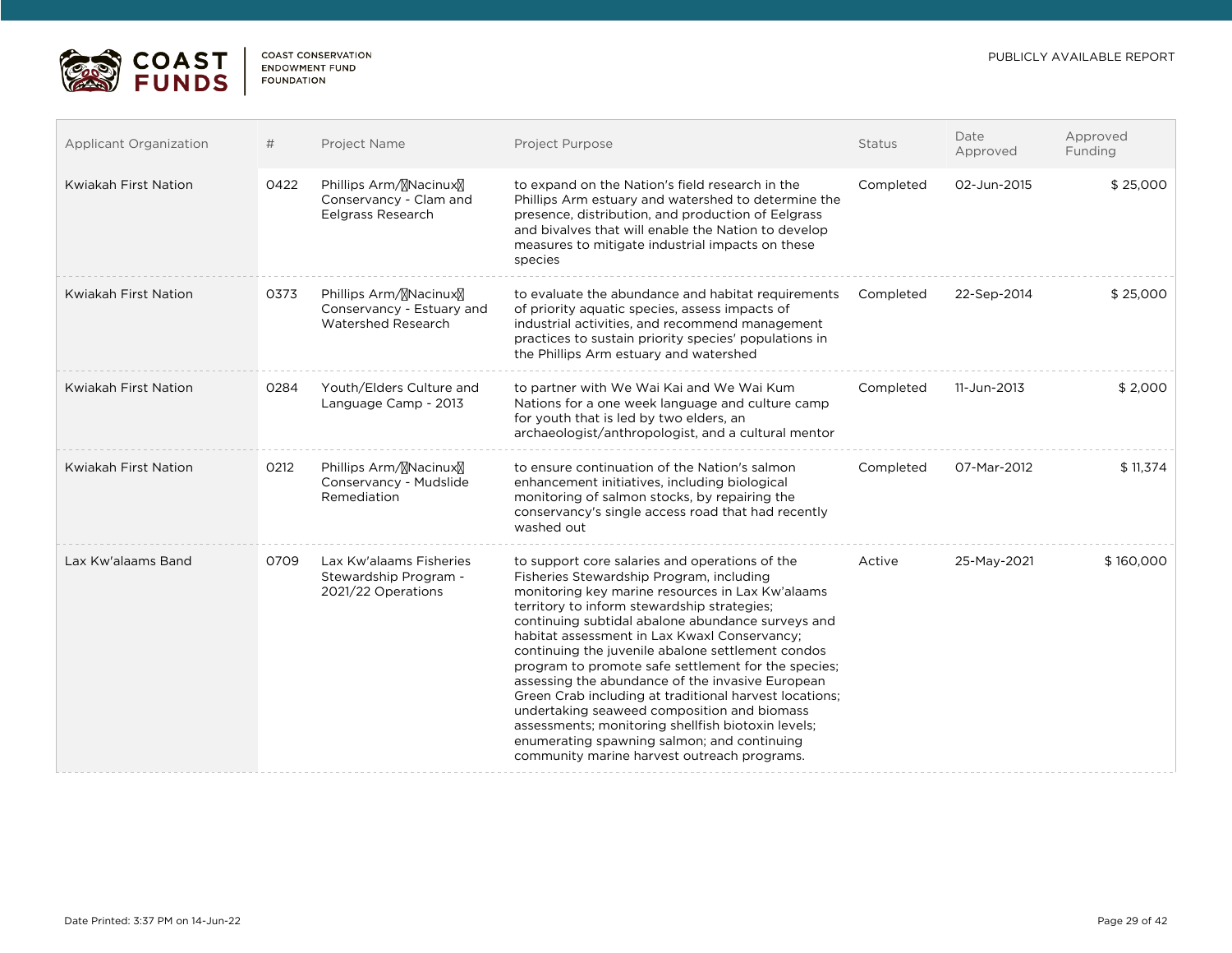

| <b>Applicant Organization</b> | #    | Project Name                                                           | <b>Project Purpose</b>                                                                                                                                                                                                                                                                                                                                                                                                                                                                                                                                                                                                                                  | <b>Status</b> | Date<br>Approved | Approved<br>Funding |
|-------------------------------|------|------------------------------------------------------------------------|---------------------------------------------------------------------------------------------------------------------------------------------------------------------------------------------------------------------------------------------------------------------------------------------------------------------------------------------------------------------------------------------------------------------------------------------------------------------------------------------------------------------------------------------------------------------------------------------------------------------------------------------------------|---------------|------------------|---------------------|
| Lax Kw'alaams Band            | 0672 | Lax Kw'alaams Fisheries<br>Stewardship Program -<br>2020/21 Operations | to support core salaries and operations of the<br>Fisheries Stewardship program, including<br>monitoring key marine resources in Lax Kw'alaams<br>territory; continuing the subtidal abalone abundance<br>surveys and habitat assessment in Lax Kwaxl<br>Conservancy; placing settlement condos to promote<br>safe settlement for juvenile abalone; undertaking an<br>assessment of the abundance of invasive tunicates;<br>undertaking a marine habitat use survey; continuing<br>monitoring programs for shellfish biotoxins;<br>installing a modified fish trap on the Lower Skeena<br>River; and continuing ongoing community outreach<br>programs. | Active        | 19-May-2020      | \$160,000           |
| Lax Kw'alaams Band            | 0622 | <b>Fisheries Stewardship</b><br>Program - 2019/20<br>Operations        | To support core salaries and operations of the<br>Fisheries Stewardship program, continue juvenile<br>salmonid habitat monitoring in the Skeena River<br>estuary and Chatham Sound; protection of sockeye<br>salmon in the heavily exploited fishing sub-areas 4-<br>12 and 4-15 through enhanced oceans monitoring;<br>conduct dungeness crab biosampling to determine<br>the effect that commercial harvest has on food and<br>ceremonial harvest in Stumaun Bay and Big Bay;<br>continue abalone abundance surveys in Lax Kwaxl<br>Conservancy; and continue shellfish biotoxin<br>monitoring, and community outreach efforts.                       | Active        | 21-May-2019      | \$160,000           |
| Lax Kw'alaams Band            | 0572 | <b>Fisheries Stewardship</b><br>Program - 2018/19<br>Operations        | To support operations of the Fisheries Stewardship<br>program, continue juvenile salmonid habitat<br>monitoring in the Skeena River estuary and Chatham<br>Sound: monitor and conduct eulachon enumeration<br>in the Kw'aal-Estall Biodiversity Area and Estall<br>Sparkling Conservancy; continue abalone<br>abundance surveys in Lax Kwaxl Conservancy; and<br>continue crab monitoring, shellfish biotoxin<br>monitoring, and community outreach efforts.                                                                                                                                                                                            | Completed     | 29-Aug-2018      | \$160,000           |
| Lax Kw'alaams Band            | 0530 | <b>Fisheries Stewardship</b><br>Program - 2017/18<br>Operations        | to support operations of the Fisheries Stewardship<br>program, continue juvenile salmonid habitat<br>monitoring in the Skeena estuary and Chatham<br>Sound, monitor and conduct salmonid enumeration<br>in the Toon, Denise, and Stumaun Creek watersheds,<br>continue larval eulachon distribution surveys in<br>Chatham Sound, and initiate an abalone abundance<br>research pilot in Lax Kwaxl Conservancy                                                                                                                                                                                                                                           | Completed     | 06-Sep-2017      | \$270,000           |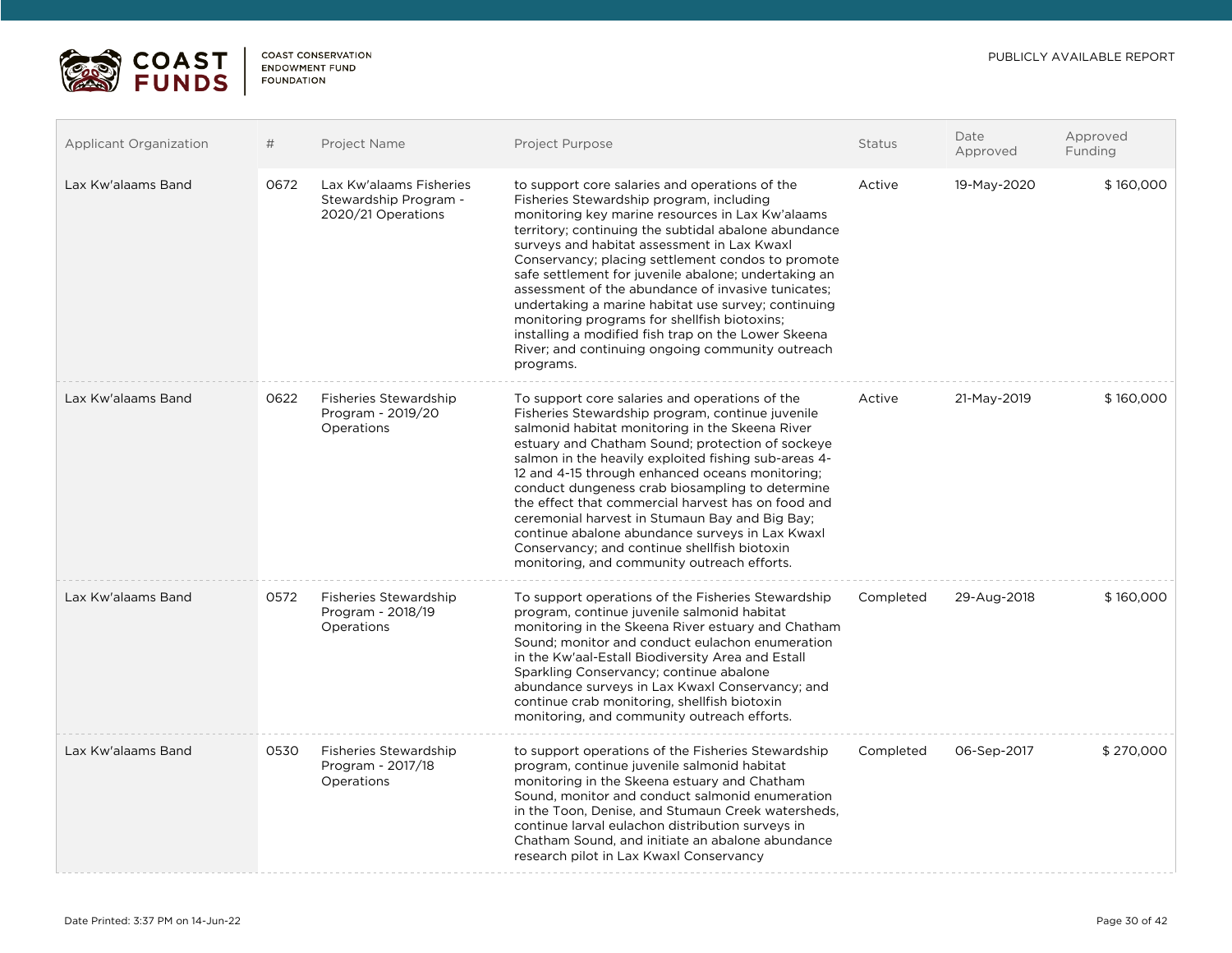

| <b>Applicant Organization</b> | #    | <b>Project Name</b>                                                  | <b>Project Purpose</b>                                                                                                                                                                                                                                                                                                                                                                                                                                               | <b>Status</b> | Date<br>Approved | Approved<br>Funding |
|-------------------------------|------|----------------------------------------------------------------------|----------------------------------------------------------------------------------------------------------------------------------------------------------------------------------------------------------------------------------------------------------------------------------------------------------------------------------------------------------------------------------------------------------------------------------------------------------------------|---------------|------------------|---------------------|
| Lax Kw'alaams Band            | 0464 | Fisheries Stewardship<br>Program - 2016/17<br>Operations             | to support operations of the program, continue<br>juvenile salmonid habitat monitoring in the Skeena<br>estuary and Chatham Sound, to monitor and<br>conduct salmonid enumeration across four systems<br>in Lax Kwaxl (Dundas and Melville Islands)<br>Conservancy, and to integrate traditional use studies<br>and traditional ecological knowledge data with new<br>research and monitoring data to form responses to<br>provincial resource development referrals | Completed     | 16-Feb-2016      | \$422,625           |
| Lax Kw'alaams Band            | 0411 | Fisheries Stewardship<br>Program - 2015/16<br>Operations             | to support operations of the program, continue<br>juvenile salmonid habitat monitoring in the Skeena<br>estuary and Chatham Sound, to monitor and<br>conduct research in Lax Kwaxl (Dundas and Melville<br>Islands) Conservancy, and to conduct hydroacoustic<br>surveys in Shawatlan Lake and Georgetown Lake to<br>determine salmon related ecological restoration<br>projects                                                                                     | Completed     | 15-Jun-2015      | \$271,200           |
| Lax Kw'alaams Band            | 0385 | <b>Fisheries Stewardship</b><br>Program - Research Vessel<br>Upgrade | to improve the field research capacity of the Lax<br>Kw'alaams Fisheries Stewardship Program by<br>upgrading critical research and transportation<br>equipment                                                                                                                                                                                                                                                                                                       | Completed     | 18-Nov-2014      | \$80,000            |
| Lax Kw'alaams Band            | 0343 | <b>Fisheries Stewardship</b><br>Program - 2014/15<br>Operations      | to support operations of the program, continue<br>juvenile salmonid habitat monitoring in the Skeena<br>estuary and Chatham Sound, continue the salmonid<br>harvest monitoring program, and engage in<br>environmental assessment review processes                                                                                                                                                                                                                   | Completed     | 03-Jun-2014      | \$270,000           |
| Lax Kw'alaams Band            | 0286 | <b>Fisheries Stewardship</b><br>Program - 2013/14<br>Operations      | to support operations of the program including<br>research in the Skeena estuary to determine<br>patterns of habitat utilization for all species of<br>juvenile salmonids, design and implementation of<br>the Nation's FSC harvest monitoring program for<br>salmonids, and to increase technical mapping<br>capabilities                                                                                                                                           | Completed     | 11-Jun-2013      | \$240,000           |
| Lax Kw'alaams Band            | 0237 | <b>Fisheries Stewardship</b><br>Program - 2012/13<br>Operations      | to support operations of the program including clam<br>bed biomass surveys, establish long term climate<br>and plankton sampling to monitor juvenile salmonids<br>survival in the Skeena River estuary, and increase<br>science and GIS capacity of stewardship staff                                                                                                                                                                                                | Completed     | 14-Jun-2012      | \$183,250           |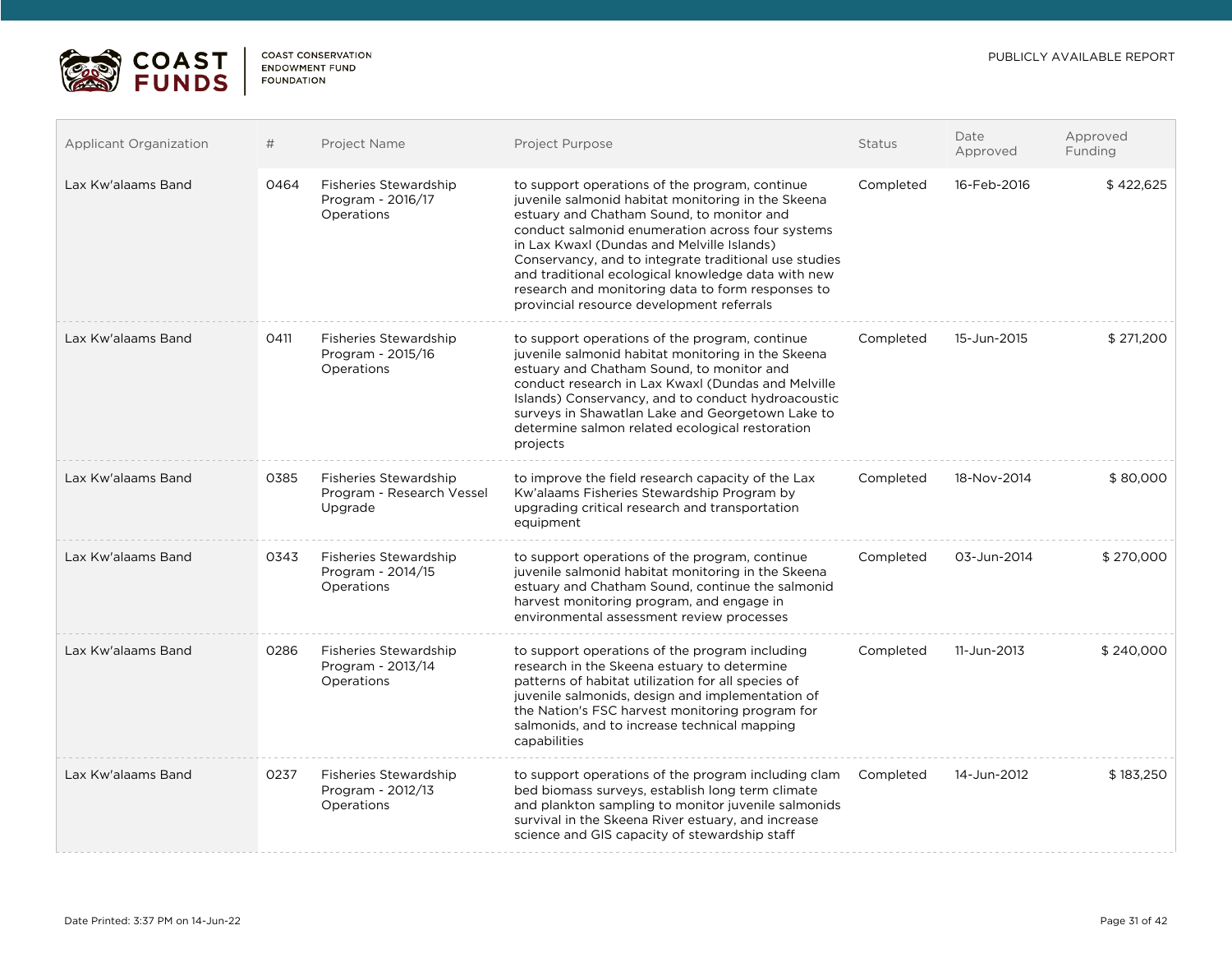

| Applicant Organization     | #    | Project Name                                                              | <b>Project Purpose</b>                                                                                                                                                                                                                                                                                                                                                                                                                                                                                                                                                                                                                                                           | <b>Status</b> | Date<br>Approved | Approved<br>Funding |
|----------------------------|------|---------------------------------------------------------------------------|----------------------------------------------------------------------------------------------------------------------------------------------------------------------------------------------------------------------------------------------------------------------------------------------------------------------------------------------------------------------------------------------------------------------------------------------------------------------------------------------------------------------------------------------------------------------------------------------------------------------------------------------------------------------------------|---------------|------------------|---------------------|
| Lax Kw'alaams Band         | 0176 | Marine Resource Monitoring<br>Program - Start-up                          | to commence operations of the program including<br>patrolling the traditional territory and monitoring<br>dive fisheries and other high-impact marine<br>activities, developing an operations plan, hiring a<br>training coordinator, and engaging leaders and<br>community members on key resource issues                                                                                                                                                                                                                                                                                                                                                                       | Completed     | 31-Aug-2011      | \$140,607           |
| Lax Kw'alaams Band         | 0166 | <b>Collaborative North Coast</b><br>Protected Area<br>Management Planning | to collaborate with the Metlakatla Nation on<br>protected area management planning including<br>development of plans for the Lax Kwaxl/Dundas and<br>Melville Islands Conservancy and the<br>K'sgaxl/Stephens Island Conservancy                                                                                                                                                                                                                                                                                                                                                                                                                                                 | Completed     | 31-May-2011      | \$97,588            |
| Lax Kw'alaams Band         | 0132 | Marine Resource Monitoring<br>Program - Planning                          | to design a marine-based regional monitoring<br>program, develop a multi-year program<br>implementation plan, and develop a training plan for<br>up to four guardians based on monitoring priorities<br>and staff skill sets                                                                                                                                                                                                                                                                                                                                                                                                                                                     | Completed     | 29-Nov-2010      | \$65,000            |
| Lax Kw'alaams Band         | 0016 | Resource Management<br>Office - 2009/10 Expansion                         | to support operations of the office including<br>development of a strategic plan for the new office,<br>development of conservancy management plans<br>with the Province of British Columbia, and<br>monitoring activities in the marine environment with<br>a focus on the commercial kelp harvest                                                                                                                                                                                                                                                                                                                                                                              | Completed     | 23-Nov-2009      | \$117,000           |
| Mamalilikulla First Nation | 0674 | Guardian Watchman<br>Program - 2020 Operations                            | to support continued regional monitoring operations Active<br>and protection of important cultural sites in<br>traditional territory, with an infrastructure<br>enhancement on Compton Island for future Guardian<br>support, development of a language immersion<br>project including additional signage on Village<br>Island, as well as continued monitoring of clam<br>gardens, continued assessment of invasive blue<br>mussels at Port Elizabeth, maintenance of a tourism<br>visitor record to better understand the impact of<br>recreation in the territory, baseline assessments at<br>Larson Island Fish Farm, and continued eel grass<br>and kelp bed drone mapping. |               | 19-May-2020      | \$110,000           |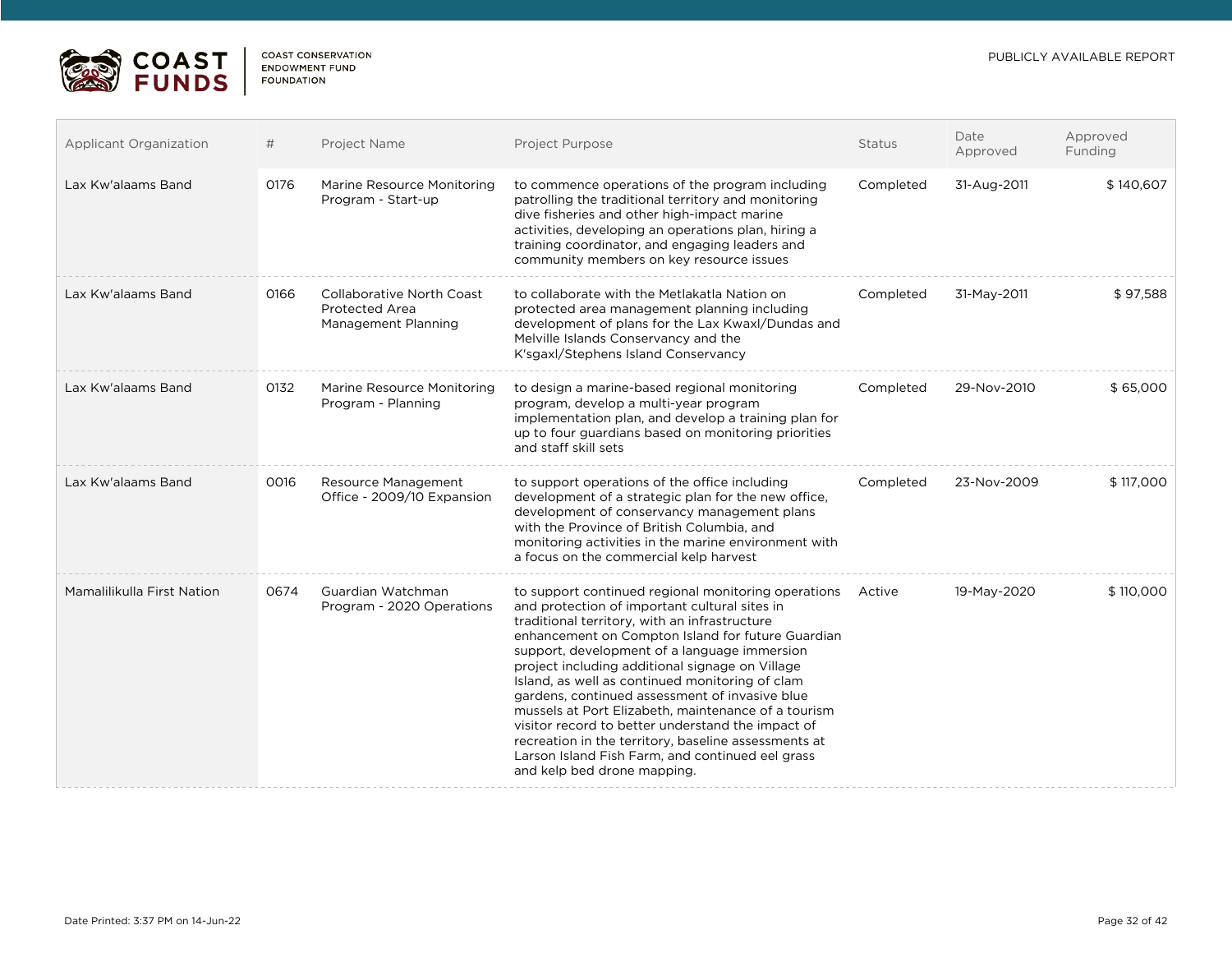

| <b>Applicant Organization</b> | #    | Project Name                                                                          | <b>Project Purpose</b>                                                                                                                                                                                                                                                                                                                                                                                                                                                                                                                                                            | <b>Status</b> | Date<br>Approved | Approved<br>Funding |
|-------------------------------|------|---------------------------------------------------------------------------------------|-----------------------------------------------------------------------------------------------------------------------------------------------------------------------------------------------------------------------------------------------------------------------------------------------------------------------------------------------------------------------------------------------------------------------------------------------------------------------------------------------------------------------------------------------------------------------------------|---------------|------------------|---------------------|
| Mamalilikulla First Nation    | 0615 | Guardian Watchman<br>Program - 2019 Operations                                        | to support continued regional monitoring operations<br>in the Broughton Archipelago with ongoing<br>investment in new Guardian Watchman<br>infrastructure on Village Island as well as continued<br>aquaculture related intertidal assessments<br>specifically for butter clams, little necks and cockles,<br>research at Port Elizabeth on invasive blue mussels,<br>water chemistry analysis throughout the territory in<br>partnership with Hakai Research Institute, continued<br>kelp and eelgrass surveys, and ongoing contribution<br>to the Hama-yas Stewardship Network. | Active        | 26-Feb-2019      | \$110,000           |
| Mamalilikulla First Nation    | 0552 | Guardian Watchman<br>Program - 2018 Operations                                        | To support continued regional monitoring<br>operations in the Broughton Archipelago with new<br>investment in dedicated Guardian Watchmen<br>infrastructure on Village Island, continued<br>aquaculture-related intertidal assessments, research<br>at Port Elizabeth on invasive blue mussels, water<br>chemistry analysis throughout the territory in<br>partnership with Hakai Research Institute, kelp and<br>eelgrass surveys, and ongoing contribution to the<br>Ha-ma-yas Stewardship Network.                                                                             | Completed     | 28-Feb-2018      | \$110,000           |
| Mamalilikulla First Nation    | 0355 | Guardian Watchman<br>Program Start-up                                                 | to initiate and operate a Guardian Watchman<br>Program throughout its territories for seven months,<br>leveraging ecotourism infrastructure developed on<br>Compton Island                                                                                                                                                                                                                                                                                                                                                                                                        | Completed     | 18-Nov-2014      | \$109,041           |
| Metlakatla Governing Council  | 0608 | Conservancy Management<br>and Lands Guardian<br>Program - 2019/20<br>Operations       | to continue operations of the newly formed<br>Environmental Stewardship Initiatives Department,<br>establishing Metlakatla's Lands-based Guardian<br>program, focusing its conservancy management<br>efforts on Ksgaxl/Stephens Island, Lucy Island,<br>Khtada Lake, and Kyex Conservancy and<br>consultation with other First Nations for at least four<br>other plans drafted in 2018                                                                                                                                                                                           | Completed     | 26-Feb-2019      | \$200,000           |
| Metlakatla Governing Council  | 0553 | <b>Conservancy Management</b><br>Planning and Start-up of a<br>Lands Guardian Program | To establish a new Environmental Stewardship<br>Initiatives Department that will establish a new<br>Lands-based Guardian program in Metlakatla<br>territory, focusing its conservancy management<br>efforts on Khtada Lake and Kyex Conservancy in the<br>first year of its operations.                                                                                                                                                                                                                                                                                           | Completed     | 27-Feb-2018      | \$200,000           |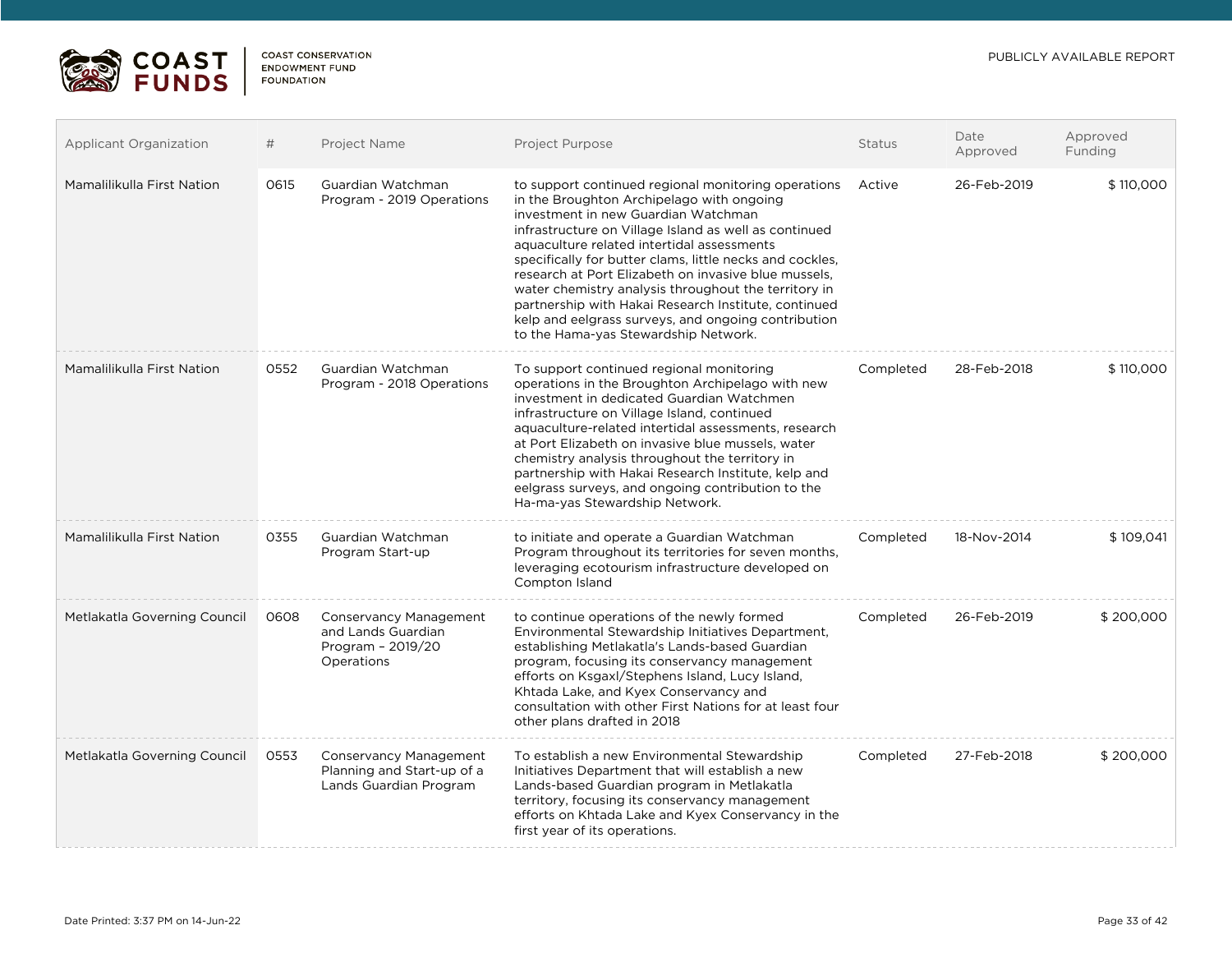

| Applicant Organization       | #    | Project Name                                                            | Project Purpose                                                                                                                                                                                                                                                                                                                                                                | Status    | Date<br>Approved | Approved<br>Funding |
|------------------------------|------|-------------------------------------------------------------------------|--------------------------------------------------------------------------------------------------------------------------------------------------------------------------------------------------------------------------------------------------------------------------------------------------------------------------------------------------------------------------------|-----------|------------------|---------------------|
| Metlakatla Governing Council | 0487 | 2016/17 Stewardship<br>Operations and IT<br>Infrastructure              | to support operations of the stewardship society<br>and to implement the current phase of Metlakatla<br>First Nation's Strategic Plan for Information<br>Technology that supports conservation science,<br>fisheries, marine use planning, non-timber forest<br>product and ecotourism social enterprises, and<br>Metlakatla's financial management of stewardship<br>programs | Completed | 29-Aug-2016      | \$143,703           |
| Metlakatla Governing Council | 0376 | <b>Cumulative Effects</b><br>Assessment and<br>Management - Phase 1     | to identify priority values, associated indicators,<br>benchmarks and management targets to monitor<br>Metlakatla's values in the context of current and<br>proposed development throughout the Nation's<br>territory                                                                                                                                                          | Completed | 22-Sep-2014      | \$111,500           |
| Metlakatla Governing Council | 0221 | Start-up of the Metlakatla<br>Stewardship Society                       | to commence operations of the new society's<br>stewardship programs including land and marine use<br>planning, monitoring resources and resource use,<br>managing resource development referrals, and<br>drafting a five year strategy for the program                                                                                                                         | Completed | 14-Jun-2012      | \$200,000           |
| Metlakatla Governing Council | 0126 | Establishing the Metlakatla<br>Stewardship Society                      | to develop, establish and commence operations of<br>the Nation's stewardship program including<br>incorporation of the society, transfer of research<br>equipment and assets, development of program<br>governance and administrative policies, community<br>engagement, and hiring of program staff                                                                           | Completed | 29-Nov-2010      | \$75,000            |
| Nanwakolas Council Society   | 0213 | Regional Ecosystem-based<br>Management and Marine<br>Planning - 2012/13 | to complete sixteen conservancy management<br>plans, complete strategic and detailed landscape<br>level spatial reserve plans, develop marine plans for<br>each member Nation, engage in the Pacific North<br>Coast Integrated Management Area (PNCIMA)<br>process, and operate the regional referrals office                                                                  | Completed | 14-Jun-2012      | \$272,150           |
| Nanwakolas Council Society   | 0118 | Regional Ecosystem-based<br>Management and Marine<br>Planning - 2010/11 | to develop sixteen conservancy management plans,<br>develop strategic and detailed landscape level<br>spatial reserve plans, initiate draft marine plans for<br>each member Nation, engage in the Pacific North<br>Coast Integrated Management Area (PNCIMA)<br>process, and operate the regional referrals office                                                             | Completed | 29-Nov-2010      | \$178.309           |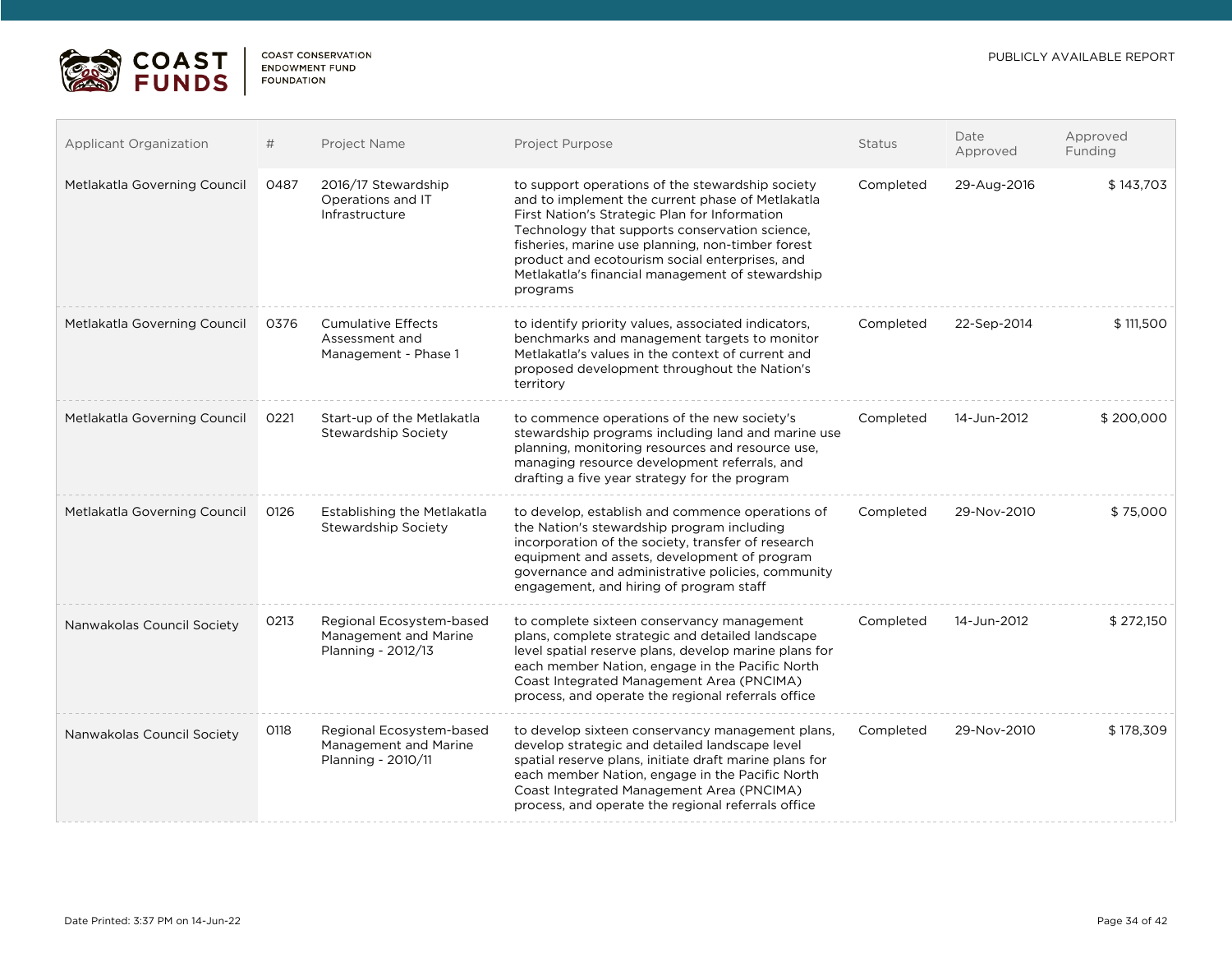

| <b>Applicant Organization</b> | #    | Project Name                                                                                                 | Project Purpose                                                                                                                                                                                                                                                                                                                                                                                                                                                                                  | <b>Status</b> | Date<br>Approved | Approved<br>Funding |
|-------------------------------|------|--------------------------------------------------------------------------------------------------------------|--------------------------------------------------------------------------------------------------------------------------------------------------------------------------------------------------------------------------------------------------------------------------------------------------------------------------------------------------------------------------------------------------------------------------------------------------------------------------------------------------|---------------|------------------|---------------------|
| Nisga'a Lisims Government     | 0730 | Nass River Estuary - 2022<br>Juvenile Salmon<br>Enumeration, Abundance,<br>and Habitat Monitoring            | to implement the juvenile salmon component of the<br>Ecosystem Health and Fish Habitat Monitoring Plan<br>for the Nass River Estuary for an increased<br>understanding of juvenile salmon and their food<br>web, specifically the distribution, relative<br>abundance, growth, and condition of juvenile<br>salmon, and the density and diversity of key<br>zooplankton prey in the Nass River estuary.                                                                                          | Active        | 22-Feb-2022      | \$25,000            |
| Nisga'a Lisims Government     | 0685 | Assessment and Baseline<br>Data Collection of Coastal<br>Chinook to the Ishkheenickh<br>and Kwinamass Rivers | to conduct aerial surveys to assess escapement of<br>Chinook Salmon to the Ishkheenickh and Kwinamass<br>Rivers, and collect DNA from spawning or juvenile<br>Chinook for the purpose of enhancing baseline<br>estimates which support commercial and<br>recreational harvests.                                                                                                                                                                                                                  | Completed     | 25-Aug-2020      | \$28,600            |
| Nisga'a Lisims Government     | 0591 | Mountain Goat Population<br>Inventories in the Nass<br><b>Wildlife Area</b>                                  | To undertake an aerial-based survey of mountain<br>goat escape terrain throughout the Nass Wildlife<br>Area in order to establish new inventory data on the<br>distribution and numbers of mountain goats, in<br>order to update a twenty-year old data set that is<br>used by the Nass Wildlife Committee (Nisga'a, BC<br>and Canada) to set the Total Allowable Harvest and<br>resulting Food, Social, and Ceremonial allocation for<br>Nisga'a citizen and other First Nations.               | Completed     | 13-Nov-2018      | \$203,166           |
| Nisga'a Lisims Government     | 0543 | Non-Meziadin River<br>Sockeye Salmon Radio<br>Telemetry Distribution and<br>Abundance Study                  | to sustain and improve the stock status of smaller<br>sockeye salmon runs in the Nass River watershed<br>that do not return to the Meziadin River system by<br>assessing the distribution and abundance of sockeye<br>salmon using radio tags, fixed-monitoring radio-<br>telemetry stations, and aerial tracking along the<br>Ishkheenickh, Ginlulak, Grease Harbour, Cranberry,<br>Meziadin, Bell-Irving/Nass, Bell-Irving/Snowbank,<br>Bowser Lake, Kwinageese/Nass, and Damdochax<br>systems | Completed     | 06-Sep-2017      | \$153,000           |
| Nisga'a Lisims Government     | 0542 | Coho Salmon Abundance<br>Surveys Across Lower and<br><b>Coastal Nass Systems</b>                             | to improve management and conservation of coho<br>salmon in the Nass River watershed by determining<br>coho escapement in the Portland Canal and<br>Observatory Inlet (Crag and Salmon Cove Creek)<br>ands in three systems within the Lower Nass<br>(Ansedagan, Diskangieg, and Zolzap Creek), and<br>combining stream walking and snorkelling surveys<br>while also measuring water property characteristics<br>and spawning habitat quality for each system                                   | Completed     | 06-Sep-2017      | \$20,452            |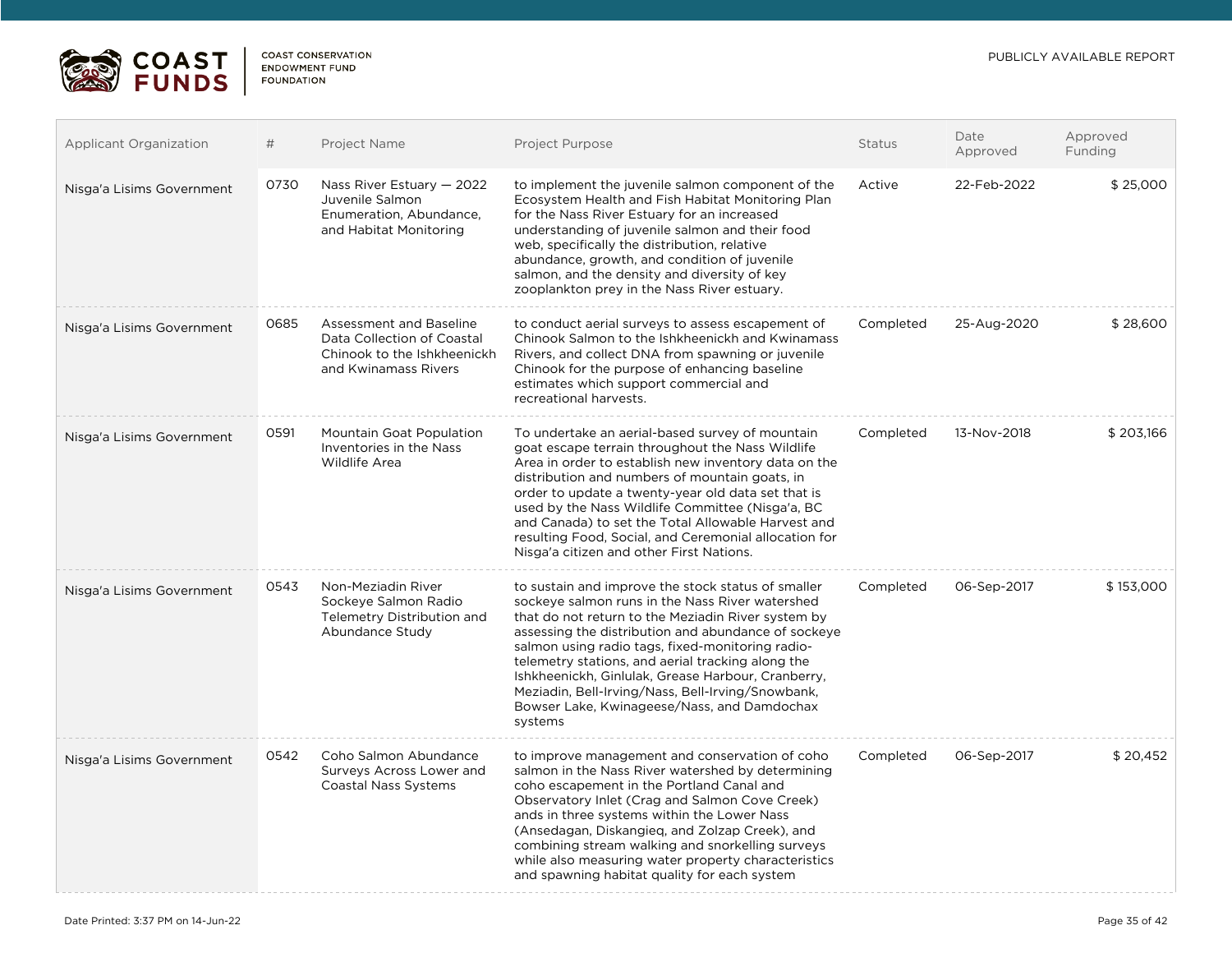

| <b>Applicant Organization</b> | #    | Project Name                                                                                                       | Project Purpose                                                                                                                                                                                                                                                                                                                                                                                                                                                                                                     | Status    | Date<br>Approved | Approved<br>Funding |
|-------------------------------|------|--------------------------------------------------------------------------------------------------------------------|---------------------------------------------------------------------------------------------------------------------------------------------------------------------------------------------------------------------------------------------------------------------------------------------------------------------------------------------------------------------------------------------------------------------------------------------------------------------------------------------------------------------|-----------|------------------|---------------------|
| Nisga'a Lisims Government     | 0517 | Marbled Murrelet and<br>Northern Goshawk Habitat<br>and Nesting Site Studies -<br>2017 Phase                       | to conduct ground-based surveys, aerial photo<br>interpretation and aerial-based surveys to detect the<br>presence of Marbled Murrelet and Northern<br>Goshawk liangi subspecies breeding areas in<br>tributary valleys throughout the Lower Nass River<br>Valley to confirm the presence of nesting sites, thus<br>informing long-term conservation initiatives as well<br>as planning sustainable timber harvesting on Nisga'a<br>Lands                                                                           | Completed | 08-Mar-2017      | \$186,041           |
| Nisga'a Lisims Government     | 0498 | Nass River Eulachon - 2016<br><b>Spawning Stock Biomass</b><br>Research                                            | to determine multi-year Nass River Eulachon<br>abundance by conducting laboratory analyses of<br>samples collected via in-river larval plankton tows in<br>2015 and 2016. The project will use statistical<br>modelling to develop a standard sample collection<br>methodology for annual analysis of Eulachon larvae,<br>enabling Nisga'a Fisheries and Wildlife Dept. to<br>accurately monitor Spawning Stock Biomass (the<br>stock population capable of reproducing) of<br>Eulachon over time.                  | Completed | 29-Aug-2016      | \$91,000            |
| Nisga'a Lisims Government     | 0480 | Northern Goshawk Habitat<br>and Nesting Site Study in<br>the Lower Nass River Valley                               | to conduct surveys of Northern Goshawk laingi<br>subspecies habitat and breeding areas in old growth<br>forests in the lower Nass River valley, to confirm the<br>presence of nesting sites and inform Nisga'a Fish<br>and Wildlife and Lands Department in planning<br>long-term conservation initiatives                                                                                                                                                                                                          | Completed | 24-May-2016      | \$53,350            |
| Nisga'a Lisims Government     | 0479 | Grizzly and Black Bear<br>Habitat Study and DNA<br>Analyses in Sgawban, Mylor<br>Peninsula, and Ashington<br>Range | to conduct a comprehensive study of grizzly and<br>black bear abundance in the Mylor Peninsula,<br>Sgawban, and the eastern shore of the peninsula<br>separating Observatory Inlet from Portland Canal.<br>The study will include transects for bear sign, DNA<br>sampling from hair snares, genetics analyses, and<br>remote camera monitoring. Fieldwork will involve<br>Nisga'a Nation technicians working alongside<br>professional biologists to develop new capacity<br>focusing on environmental monitoring. | Completed | 24-May-2016      | \$94,150            |
| Nisga'a Lisims Government     | 0478 | Steller Sea Lion<br>Reconnaissance Tissue<br>Sampling and Contaminant<br>Analyses                                  | to undertake reconnaissance sampling of Steller Sea<br>Lion muscle tissue harvested by Nisga'a citizens<br>during the 2015 eulachon migration and to analyze<br>these tissue samples for persistent organic<br>pollutants and mercury contamination                                                                                                                                                                                                                                                                 | Completed | 24-May-2016      | \$17,000            |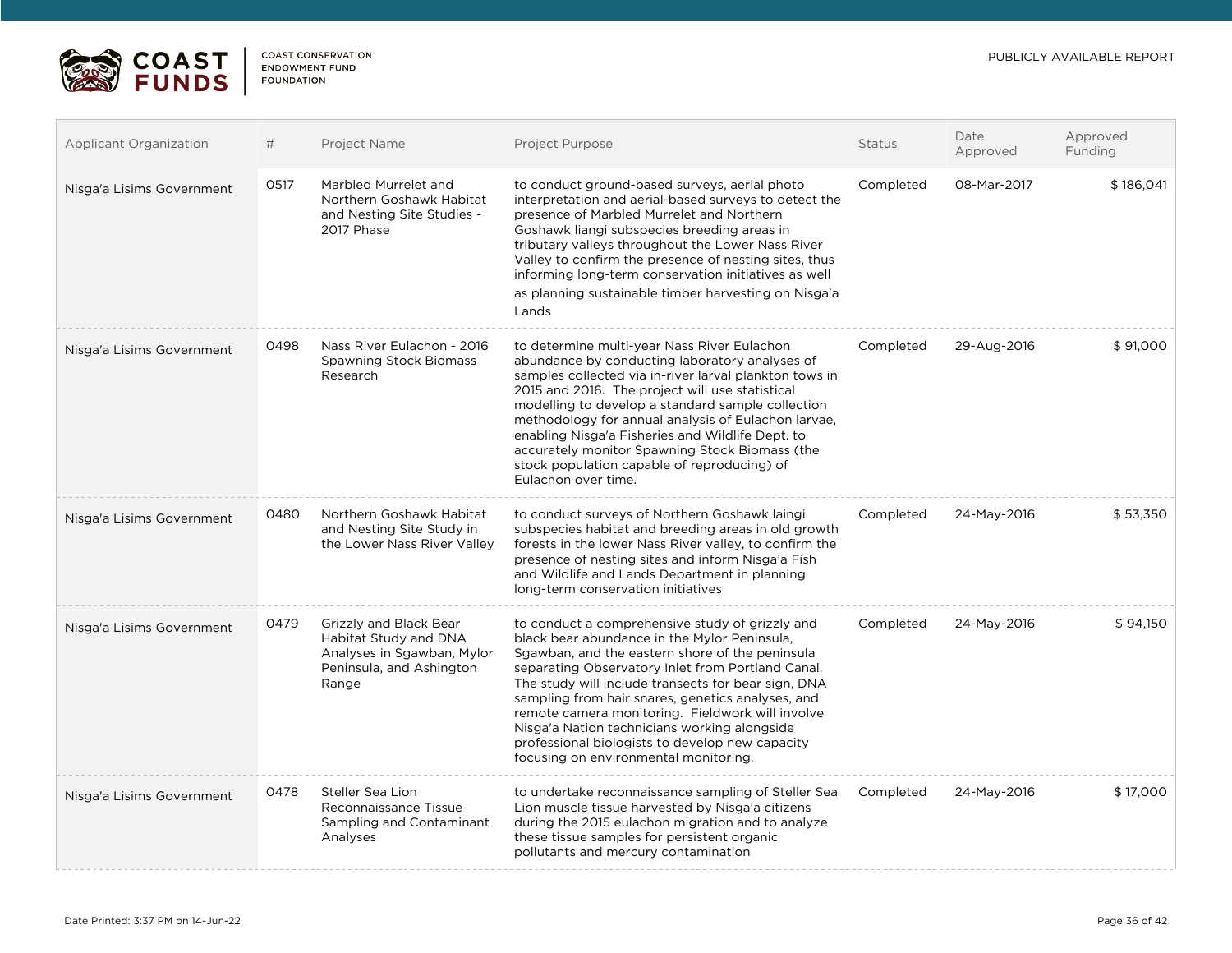

| <b>Applicant Organization</b>                           | #    | Project Name                                                                     | Project Purpose                                                                                                                                                                                                                                                                                                                                                                                                                                                                                  | <b>Status</b> | Date<br>Approved | Approved<br>Funding |
|---------------------------------------------------------|------|----------------------------------------------------------------------------------|--------------------------------------------------------------------------------------------------------------------------------------------------------------------------------------------------------------------------------------------------------------------------------------------------------------------------------------------------------------------------------------------------------------------------------------------------------------------------------------------------|---------------|------------------|---------------------|
| Nisga'a Lisims Government                               | 0346 | Marine Surveys for Nass<br><b>River Salmonid Stocks</b>                          | to pilot a research program to improve knowledge<br>of juvenile salmon ecology in the Nass River system,<br>focusing on juvenile salmonids in the nearshore<br>marine area                                                                                                                                                                                                                                                                                                                       | Completed     | 03-Jun-2014      | \$76,040            |
| Nisga'a Lisims Government                               | 0251 | Moose Recovery Plan for<br>the Nass Wildlife Area                                | to examine the factors that contributed to a decline<br>in the moose population in the Nass Wildlife Area<br>and to develop a list of conservation measures, via<br>engagement with the region's hunting community,<br>that lead to restoring the moose population to a<br>level that is consistent with the social and ecological<br>values of moose in northwest British Columbia                                                                                                              | Completed     | 12-Sep-2012      | \$64,900            |
| North Coast Skeena First<br>Nations Stewardship Society | 0259 | Establishment of the North<br>Coast-Skeena Regional<br><b>Monitoring Network</b> | to establish a regional monitoring network that is a<br>collaboration between the Gitga'at, Gitxaala,<br>Metlakatla, Kitsumkalum, Kitselas, and Haisla Nations<br>in order to implement the recently completed<br>regional marine use plan for the north coast region                                                                                                                                                                                                                            | Completed     | 21-Nov-2012      | \$19,606            |
| North Coast Skeena First<br>Nations Stewardship Society | 0148 | Strategic Planning and<br>Organizational<br>Development                          | to engage member First Nations to identify priorities<br>for regional resource management and sustainable<br>economic development in the north coast region,<br>informing a new strategic plan for the organization                                                                                                                                                                                                                                                                              | Completed     | 14-Jun-2011      | \$114,214           |
| <b>Nuxalk Nation</b>                                    | 0726 | Nuxalk Stewardship Office -<br>2022/23 Operations                                | to revitalize Nuxalk Ancestral Governance under the<br>2019 Leadership Declaration with Stataltmc through<br>potlatch decision-making as they relate to lands and<br>waters; to develop a Stewardship section within<br>Nuxalk website for community engagement, to<br>recruit a Lands Manager, Referrals Technician, and<br>new Guardians; to complete cultural monitoring and<br>science-based research to inform decision-making;<br>and to complete marine/terrestrial compliance<br>duties. | Active        | 22-Feb-2022      | \$400,000           |
| <b>Nuxalk Nation</b>                                    | 0463 | Nuxalk Fisheries and Bear<br><b>Field Research</b><br>Infrastructure             | to construct a new field station for bear and<br>eulachon research programs, complete renovations<br>on the stewardship office equipment storage facility,<br>and repower the Nuxalk fisheries research jet boat                                                                                                                                                                                                                                                                                 | Completed     | 08-Mar-2017      | \$200,000           |
| <b>Nuxalk Nation</b>                                    | 0511 | Guardian Watchman<br>Monitoring and Research<br>Vessel                           | to invest in a new Guardian Watchman research and<br>monitoring vessel that will enable Nuxalk<br>Stewardship Office staff to increase patrols,<br>implement marine use plans, and improve safety for<br>employees, Elders, and youth                                                                                                                                                                                                                                                            | Completed     | 08-Mar-2017      | \$250,000           |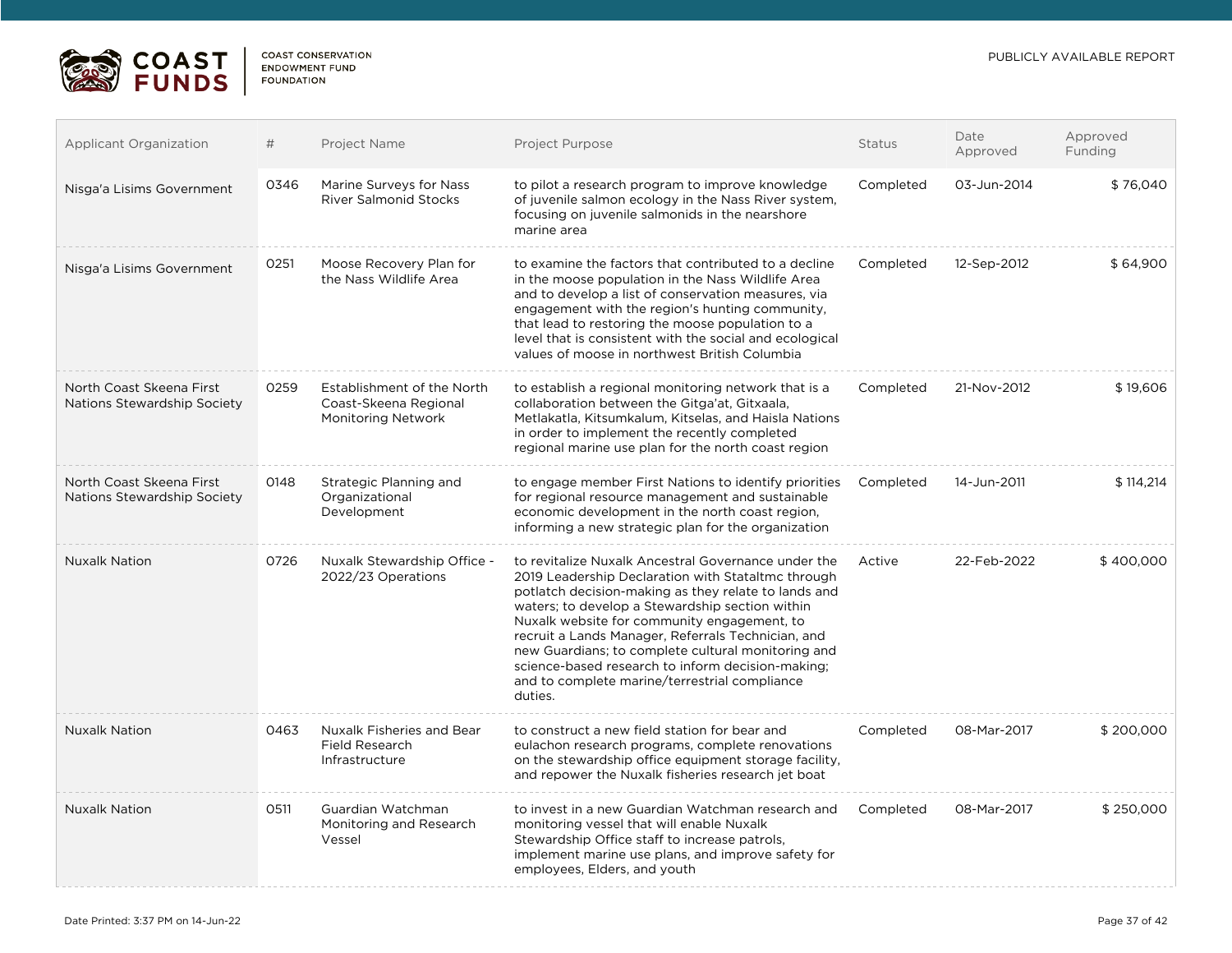

| <b>Applicant Organization</b> | #    | Project Name                                                            | Project Purpose                                                                                                                                                                                                                                                                                                                                                                                                     | Status    | Date<br>Approved | Approved<br>Funding |
|-------------------------------|------|-------------------------------------------------------------------------|---------------------------------------------------------------------------------------------------------------------------------------------------------------------------------------------------------------------------------------------------------------------------------------------------------------------------------------------------------------------------------------------------------------------|-----------|------------------|---------------------|
| <b>Nuxalk Nation</b>          | 0347 | Nuxalk Stewardship Office -<br>2014 Operations                          | to support operations of the program including<br>stewardship, research and monitoring, and resource<br>development referrals while also initiating a number<br>of conservation-related projects                                                                                                                                                                                                                    | Completed | 03-Jun-2014      | \$295,923           |
| <b>Nuxalk Nation</b>          | 0297 | Nuxalk Stewardship Office -<br>2013/14 Operations                       | to support operations of the stewardship office<br>including community engagement to implement a<br>new governance structure, continue regional<br>monitoring and patrols with four guardian<br>watchmen, continue referrals coordination, and<br>implement numerous government to government<br>agreements                                                                                                         | Completed | 28-Aug-2013      | \$210,000           |
| <b>Nuxalk Nation</b>          | 0218 | <b>Nuxalk Integrated Resource</b><br>Office - 2012/13 Operations        | to support operations of the stewardship office for<br>nine months in 2012/13 including identifying and<br>addressing wildlife habitat protection issues such as<br>grizzly bear hunting, facilitating community and<br>leadership adoption of Nuxalk Marine Use Plan, and<br>evaluate establishing a Nuxalk steelhead hatchery at<br>Tatsquan Creek                                                                | Completed | 24-Sep-2012      | \$328,000           |
| <b>Nuxalk Nation</b>          | 0209 | <b>Nuxalk Integrated Resource</b><br>Office - 2012 Spring<br>Operations | to support operations of the stewardship office for<br>the first quarter of 2012/13 including a department<br>review, strategic planning, and office restructuring<br>to integrate stewardship initiatives under the new<br>stewardship director                                                                                                                                                                    | Completed | 07-Mar-2012      | \$72,169            |
| <b>Nuxalk Nation</b>          | 0184 | Strategic Landscape<br>Reserve Designs and Data<br>Centre               | to review maps, produced by third parties, of large<br>landscape areas in Nuxalk territory that delineate old<br>growth forest reserves and habitat reserves for<br>species of priority concern, prepare the Nation's<br>strategic landscape reserve designs for submission<br>to the Province of BC, and to establish a data center<br>for spatial information of Nuxalk interests and<br>supporting documentation | Completed | 31-Aug-2011      | \$49,500            |
| <b>Nuxalk Nation</b>          | 0113 | <b>Nuxalk Integrated Resource</b><br>Office - 2011/12 Operations        | to support operations of the new stewardship office<br>including hiring the office's first stewardship<br>director, establishing a food fish committee to<br>oversee fisheries management issues, continuing<br>regional eulachon stock assessments, and<br>continuing the sockeye recovery project in the<br>Atnarko watershed                                                                                     | Completed | 14-Jun-2011      | \$252,683           |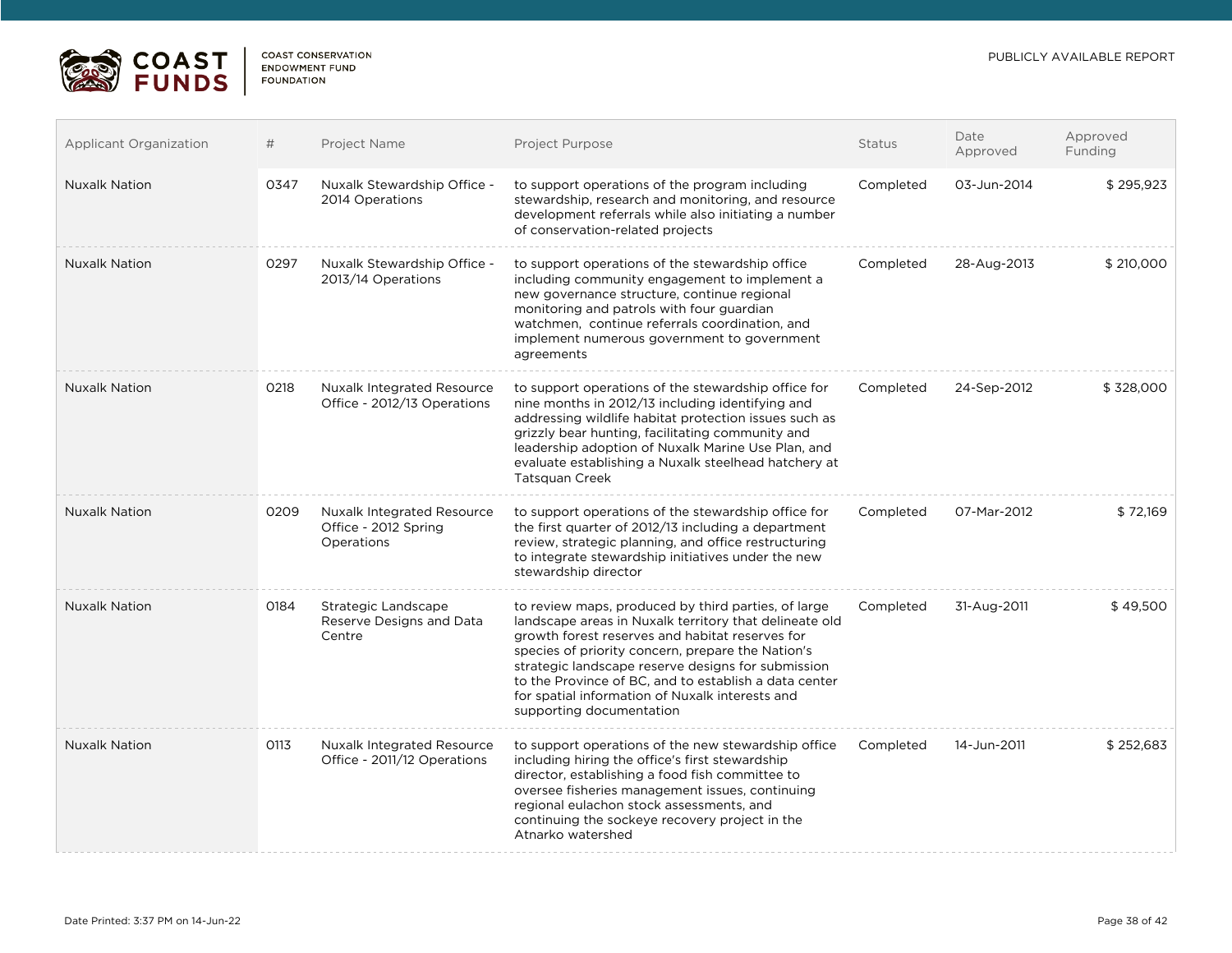

| <b>Applicant Organization</b> | #    | Project Name                                                                              | Project Purpose                                                                                                                                                                                                                                                                                                                                                                                                                                                        | <b>Status</b> | Date<br>Approved | Approved<br>Funding |
|-------------------------------|------|-------------------------------------------------------------------------------------------|------------------------------------------------------------------------------------------------------------------------------------------------------------------------------------------------------------------------------------------------------------------------------------------------------------------------------------------------------------------------------------------------------------------------------------------------------------------------|---------------|------------------|---------------------|
| <b>Nuxalk Nation</b>          | 0084 | <b>Nuxalk Integrated Resource</b><br>Office - 2010/11 Operations                          | to support operations of the new stewardship office<br>including creating a new Referrals Coordinator<br>position to develop efficient referral management<br>policies, processes and data management system,<br>vessel operator training, tourist and cultural site<br>patrols, a sockeye enhancement project, and<br>monitoring of the coho and steelhead sport fishery<br>on the Dean River                                                                         | Completed     | 20-Apr-2010      | \$150,753           |
| <b>Nuxalk Nation</b>          | 0064 | Establishment of the Nuxalk<br>Integrated Resource Office                                 | to establish and commence operations of the new<br>stewardship office including training two new<br>guardian watchmen, successfully raising and<br>releasing 200,000 marked sockeye salmon fry in the<br>Atnarko watershed, and to perform field and biology<br>research to assess eulochon populations in the<br>central coast region                                                                                                                                 | Completed     | 15-Sep-2009      | \$112,623           |
| Old Massett Village Council   | 0719 | Salmonid Enhancement<br>Program on the Yakoun and<br>Mamin Rivers - 2022/23<br>Operations | to support the 2022/23 operations of the Yakoun<br>River Salmonid Enhancement Program to support<br>the conservation of Chinook and coho stocks in the<br>Yakoun and Mamin Rivers, including broodstock<br>capture and holding, eggtakes, incubation, and<br>netpen rearing, in addition to public outreach about<br>the enhancement program and local watershed<br>health.                                                                                            | Active        | 22-Feb-2022      | \$100,000           |
| Old Massett Village Council   | 0668 | Salmonid Enhancement<br>Program on the Yakoun and<br>Mamin Rivers 2020/21<br>Operations   | to support the operations of the Salmonid<br>Enhancement Program to rebuild Chinook and coho<br>stocks in the Yakoun and Mamin Rivers, including<br>broodstock capture and holding, eggtakes,<br>incubation and netpen rearing, DNA sampling, and<br>public outreach including hatchery tours and<br>assistance with Salmonids in the Classroom program<br>for increased public awareness about the Yakoun<br>River Hatchery program and local watershed<br>interests. | Active        | 10-Nov-2020      | \$100,000           |
| <b>Tlowitsis First Nation</b> | 0391 | Guardian Watchman<br>Program Start-up                                                     | to initiate and operate a Guardian Watchman<br>Program throughout its territories for eight months<br>and to conduct salmon enumeration in streams in<br>Port Neville                                                                                                                                                                                                                                                                                                  | Active        | 04-Mar-2015      | \$67,742            |
| We Wai Kai Nation             | 0729 | Guardian Watchmen Start-<br>up - Planning and<br>Development                              | to support the design and development of the We<br>Wai Kai Guardian Watchmen, including the hiring of<br>a Guardian Manager                                                                                                                                                                                                                                                                                                                                            | Active        | 22-Feb-2022      | \$15,000            |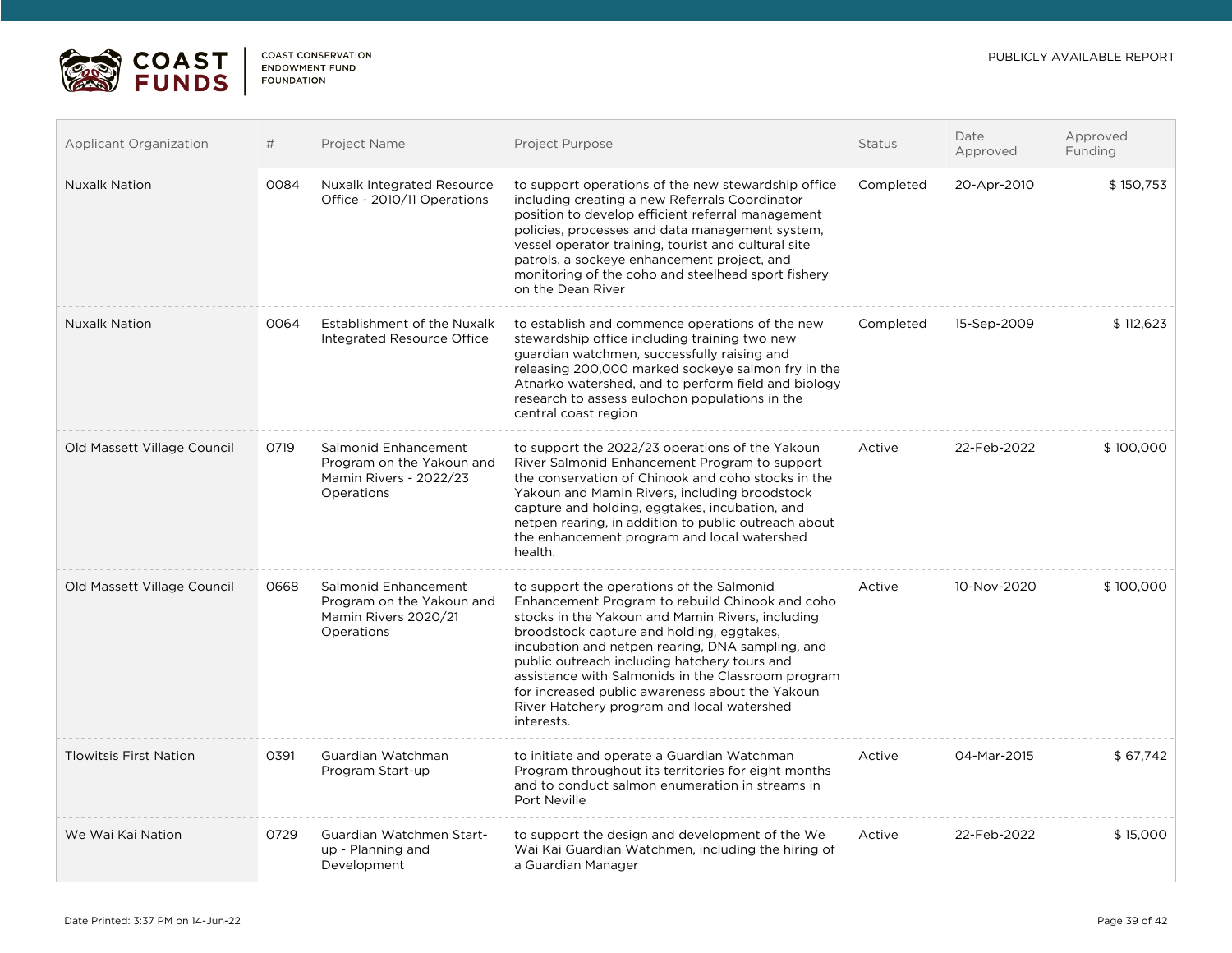

 $\overline{a}$ 

| Applicant Organization   | #    | Project Name                                     | Project Purpose                                                                                                                                                                                                                                                                                                                                                                                                                                                                                                                                                                                                                                                                                                                                                                                           | Status    | Date<br>Approved | Approved<br>Funding |
|--------------------------|------|--------------------------------------------------|-----------------------------------------------------------------------------------------------------------------------------------------------------------------------------------------------------------------------------------------------------------------------------------------------------------------------------------------------------------------------------------------------------------------------------------------------------------------------------------------------------------------------------------------------------------------------------------------------------------------------------------------------------------------------------------------------------------------------------------------------------------------------------------------------------------|-----------|------------------|---------------------|
| We Wai Kai Nation        | 0285 | Youth/Elders Culture and<br>Language Camp - 2013 | to partner with Kwiakah and We Wai Kum Nations<br>for a one week language and culture camp for youth<br>that is led by two elders, an<br>archaeologist/anthropologist, and a cultural mentor                                                                                                                                                                                                                                                                                                                                                                                                                                                                                                                                                                                                              | Completed | 11-Jun-2013      | \$8,650             |
| Wei Wai Kum First Nation | 0692 | Stewardship Program -<br>2021/22 Operations      | to support operations of the Stewardship and<br>Guardian Watchmen Program throughout Wei Wai<br>Kum territories including data collection on plant<br>and animal presence and activity; conducting<br>Environmental DNA (eDNA) water sampling to<br>estimate aquatic biodiversity in the Heydon Creek<br>watershed; inventorying archeological data and<br>cultural resources including Large Cultural Cedar;<br>undertaking ecological restoration projects in the<br>Campbell River and Heydon Bay estuaries;<br>monitoring commercial fish farm activities and<br>habitat quality through benthic and sulphide<br>monitoring; surveying bull kelp; assessing<br>Dungeness crab stocks; cultivating the productivity<br>of ancestral clam gardens; and continued<br>participation in the BearlD project | Active    | 25-May-2021      | \$50,000            |
| Wei Wai Kum First Nation | 0665 | Stewardship Program -<br>2020/21 Operations      | to support operations of the Stewardship and<br>Guardian Watchmen Program throughout Wei Wai<br>Kum territories that includes: detailed data<br>collection of human, plant, and wildlife activities and<br>water quality in Heydon Creek and Bay; ecological<br>restoration in the Campbell River and Heydon Bay<br>Estuary to support endangered plant species;<br>monitoring the removal of bull kelp for commercial<br>use; monitoring fish farms within the territory;<br>surveying bull kelp, Dungeness crab, and cultural<br>heritage sites; as well as installing a salmon<br>enumeration fence.                                                                                                                                                                                                   | Completed | 25-Aug-2020      | \$50,000            |
| Wei Wai Kum First Nation | 0613 | Stewardship Program Start-<br>up                 | to initiate and operate a Stewardship and Guardian<br>Watchman Program throughout Wei Wai Kum<br>territories for seven months, to staff the new<br>program, expanding monitoring research in the<br>Heydon Bay Lake watershed in Loughborough Inlet<br>with a particular focus on salmon enumeration, data<br>collection, and habitat restoration initiatives                                                                                                                                                                                                                                                                                                                                                                                                                                             | Completed | 26-Feb-2019      | \$100,000           |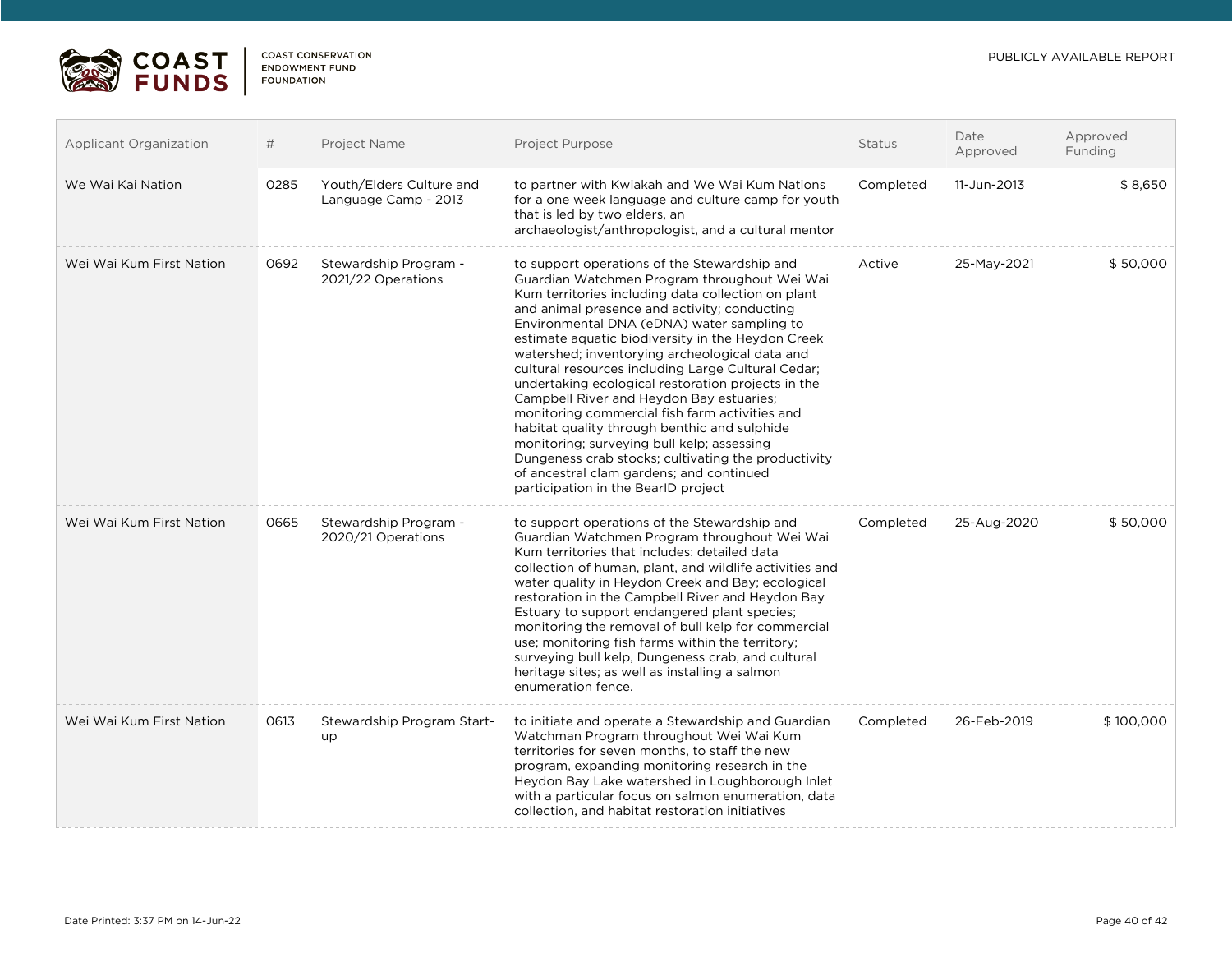

| <b>Applicant Organization</b> | #    | Project Name                                              | Project Purpose                                                                                                                                                                                                                                                                                                                     | <b>Status</b> | Date<br>Approved | Approved<br>Funding |
|-------------------------------|------|-----------------------------------------------------------|-------------------------------------------------------------------------------------------------------------------------------------------------------------------------------------------------------------------------------------------------------------------------------------------------------------------------------------|---------------|------------------|---------------------|
| Wei Wai Kum First Nation      | 0283 | Youth/Elders Culture and<br>Language Camp - 2013          | to partner with We Wai Kai and Kwiakah Nations for<br>a one week language and culture camp for youth<br>that is led by two elders, an<br>archaeologist/anthropologist, and a cultural mentor                                                                                                                                        | Completed     | 11-Jun-2013      | \$8,650             |
| Wei Wai Kum First Nation      | 0222 | Heydon Bay Salmon<br>Enumeration - 2012                   | to conduct enumeration of six species of salmon in<br>Heydon Creek, indicating salmon escapement trends<br>for the surrounding area of Loughborough Inlet, and<br>to assess Heydon Lake sockeye spawning areas                                                                                                                      | Completed     | 14-Jun-2012      | \$ 36,511           |
| Wei Wai Kum First Nation      | 0149 | Heydon Bay Salmon<br>Enumeration - 2011                   | to conduct enumeration of six species of salmon in<br>Heydon Creek, indicating salmon escapement trends<br>for the surrounding area of Loughborough Inlet, and<br>to assess Heydon Lake sockeye spawning areas                                                                                                                      | Completed     | 31-Aug-2011      | \$24,895            |
| Wei Wai Kum First Nation      | 0117 | Heydon Bay Salmon<br>Enumeration - 2010                   | to conduct enumeration of six species of salmon in<br>Heydon Creek, indicating salmon escapement trends<br>for the surrounding area of Loughborough Inlet, and<br>to stabilize a spawning channel in Heydon Creek                                                                                                                   | Completed     | 29-Nov-2010      | \$19,000            |
| Wei Wai Kum First Nation      | 0019 | Heydon Bay Salmon<br>Enumeration - 2009                   | to conduct enumeration of six species of salmon in<br>Heydon Creek, indicating salmon escapement trends<br>for the surrounding area of Loughborough Inlet, and<br>to stabilize a spawning channel in Heydon Creek                                                                                                                   | Completed     | 15-Sep-2009      | \$16,409            |
| <b>Wuikinuxy Nation</b>       | 0397 | Wuikinuxy Stewardship<br>Office - 2015/16 Operations      | to support operations of the stewardship office.<br>undertake scientific projects, integrate traditional<br>knowledge in stewardship activities, and provide<br>conservation-related training for the 2015/16 fiscal<br>year                                                                                                        | Active        | 23-Mar-2015      | \$486,172           |
| <b>Wuikinuxy Nation</b>       | 0299 | Wuikinuxy Stewardship<br>Office - 2013/14 Operations      | to support operations of the stewardship office<br>including resource development referrals, research<br>partnerships that focus on grizzly bear, black bear,<br>sockeye, chum, chinook, rockfish and crab species,<br>climate change research in partnership with the<br>Hakai Beach Institute and SFU, and regional<br>monitoring | Completed     | 20-Nov-2013      | \$172,650           |
| <b>Wuikinuxy Nation</b>       | 0277 | <b>Fisheries-Related Financial</b><br>Management Training | to build the financial management capacity of the<br>Nation's stewardship and fisheries programs by<br>holding a financial management workshop for<br>thirteen Wui'kinuxy members including staff.<br>management, trustees, and community leaders in<br>Port Hardy                                                                  | Completed     | 23-Apr-2013      | \$8,000             |